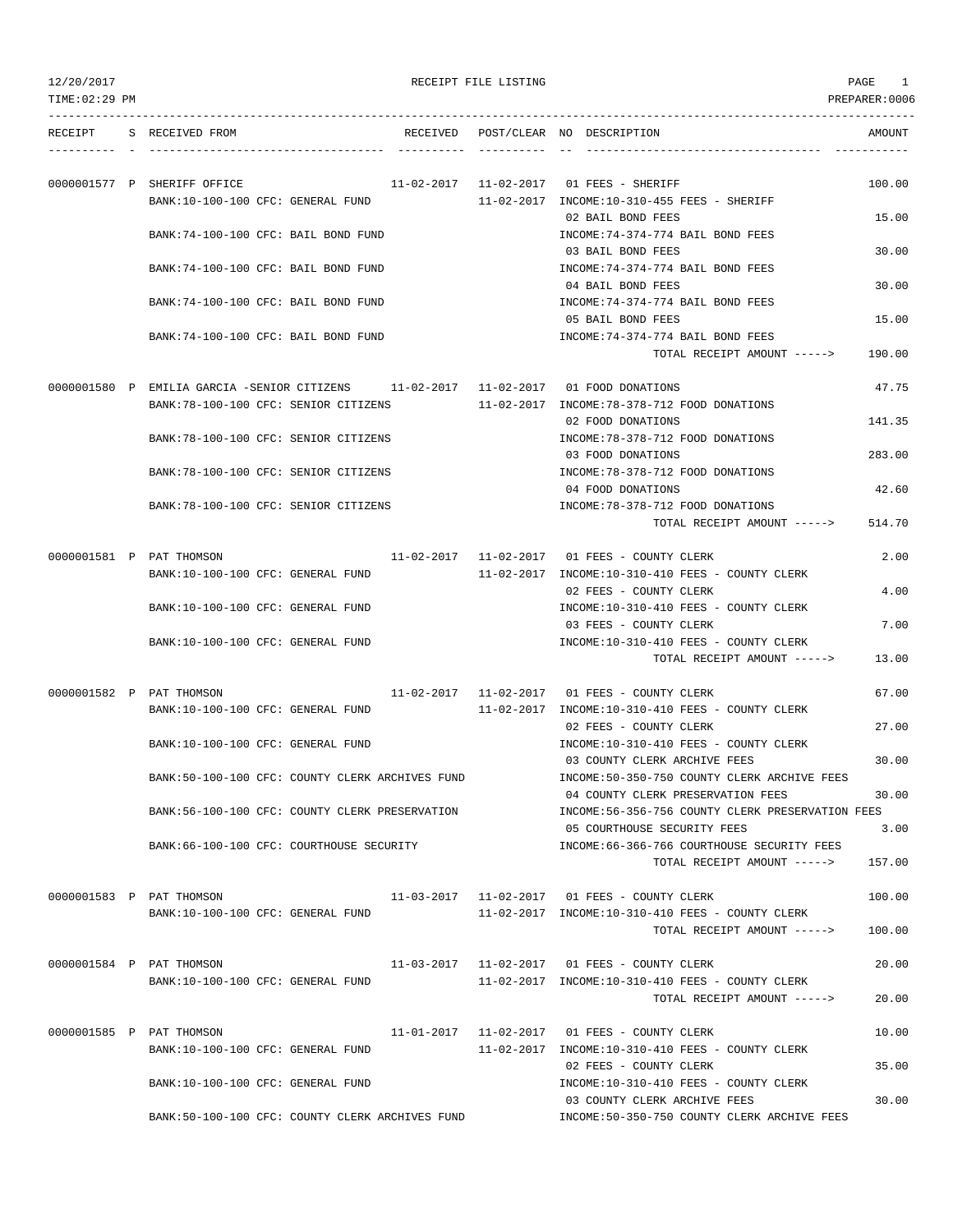# 12/2017 RECEIPT FILE LISTING RECEIPT FILE LISTING

TIME:02:29 PM PREPARER:0006 --------------------------------------------------------------------------------------------------------------------------------- RECEIPT S RECEIVED FROM THE RECEIVED POST/CLEAR NO DESCRIPTION THE SECRET AMOUNT ---------- - ----------------------------------- ---------- ---------- -- ----------------------------------- ----------- 0000001585 Continued 04 COUNTY CLERK PRESERVATION FEES 30.00 BANK:56-100-100 CFC: COUNTY CLERK PRESERVATION INCOME:56-356-756 COUNTY CLERK PRESERVATION FEES 05 COURTHOUSE SECURITY FEES 3.00 BANK:66-100-100 CFC: COURTHOUSE SECURITY INCOME:66-366-766 COURTHOUSE SECURITY FEES TOTAL RECEIPT AMOUNT -----> 108.00 0000001586 P APPRAISAL DISTRICT - I&S 11-03-2017 11-03-2017 01 BOND TAXES 1,279.19 BANK:20-100-190 I&S ACCOUNT JAIL BOND 11-03-2017 INCOME:20-315-100 BOND TAXES TOTAL RECEIPT AMOUNT -----> 1,279.19 0000001587 P APPRAISAL DISTRICT 11-03-2017 11-03-2017 11-03-2017 01 ADVALOREM TAXES 7,578.31 BANK:10-100-100 CFC: GENERAL FUND 11-03-2017 INCOME:10-300-100 ADVALOREM TAXES 02 ADVALOREM TAXES 74.38 BANK:11-100-100 CFC: ROAD & BRIDGE PRECINCT 1 INCOME:11-311-100 ADVALOREM TAXES 03 ADVALOREM TAXES 74.38 BANK:12-100-100 CFC: ROAD & BRIDGE PRECINCT 2 INCOME:12-312-100 ADVALOREM TAXES 04 ADVALOREM TAXES 74.38 BANK:13-100-100 CFC: ROAD & BRIDGE PRECINCT 3 INCOME:13-313-100 ADVALOREM TAXES 05 ADVALOREM TAXES 74.38 BANK:14-100-100 CFC: ROAD & BRIDGE PRECINCT 4 INCOME:14-314-100 ADVALOREM TAXES TOTAL RECEIPT AMOUNT -----> 7,875.83 0000001588 P JONNYE GIBSON - TAX COLLECTOR 11-03-2017 11-03-2017 01 FEES - TAX COLLECTOR 0.50 BANK:10-100-100 CFC: GENERAL FUND 11-03-2017 INCOME:10-310-445 FEES - TAX COLLECTOR 02 MOTOR VEHICLE REGISTRATION 1,030.96 BANK:11-100-100 CFC: ROAD & BRIDGE PRECINCT 1 INCOME:11-311-110 MOTOR VEHICLE REGISTRATION 03 MOTOR VEHICLE REGISTRATION 1,030.95 BANK:12-100-100 CFC: ROAD & BRIDGE PRECINCT 2 INCOME:12-312-110 MOTOR VEHICLE REGISTRATION 04 MOTOR VEHICLE REGISTRATION 1,030.95 BANK:13-100-100 CFC: ROAD & BRIDGE PRECINCT 3 INCOME:13-313-110 MOTOR VEHICLE REGISTRATION 05 MOTOR VEHICLE REGISTRATION 1,030.95 BANK:14-100-100 CFC: ROAD & BRIDGE PRECINCT 4 INCOME:14-314-110 MOTOR VEHICLE REGISTRATION 06 FEES - TITLE 45.00 BANK:10-100-100 CFC: GENERAL FUND **INCOME:10-310-447 FEES** - TITLE 07 MOTOR VEHICLE REGISTRATION 202.59 BANK:11-100-100 CFC: ROAD & BRIDGE PRECINCT 1 INCOME:11-311-110 MOTOR VEHICLE REGISTRATION 08 MOTOR VEHICLE REGISTRATION 202.58 BANK:12-100-100 CFC: ROAD & BRIDGE PRECINCT 2 INCOME:12-312-110 MOTOR VEHICLE REGISTRATION 09 MOTOR VEHICLE REGISTRATION 202.59 BANK:13-100-100 CFC: ROAD & BRIDGE PRECINCT 3 INCOME:13-313-110 MOTOR VEHICLE REGISTRATION 10 MOTOR VEHICLE REGISTRATION 202.58 BANK:14-100-100 CFC: ROAD & BRIDGE PRECINCT 4 INCOME:14-314-110 MOTOR VEHICLE REGISTRATION TOTAL RECEIPT AMOUNT -----> 4,979.65 0000001589 P EMILIA GARCIA - SENIOR CITIZENS 11-03-2017 11-03-2017 01 FOOD DONATIONS 68.50 BANK:78-100-100 CFC: SENIOR CITIZENS 11-03-2017 INCOME:78-378-712 FOOD DONATIONS TOTAL RECEIPT AMOUNT -----> 68.50 0000001590 P ANGIE PIPPIN JP 11-02-2017 11-03-2017 01 FEES - JP #1 236.15 BANK:10-100-100 CFC: GENERAL FUND 11-03-2017 INCOME:10-310-430 FEES - JP #1 02 COURTHOUSE SECURITY FEES 8.78 BANK:66-100-100 CFC: COURTHOUSE SECURITY INCOME:66-366-766 COURTHOUSE SECURITY FEES 03 STATE FEE CRIMINAL & CIVIL 121.29 BANK:76-100-100 CFC: STATE CRIMINAL & CIVIL FEES INCOME:76-376-776 STATE FEE CRIMINAL & CIVIL 04 JUSTICE COURT TECH FEES 8.78 BANK:82-100-100 CFC: JUSTICE COURT TECH CHECKING INCOME:82-380-820 JUSTICE COURT TECH FEES TOTAL RECEIPT AMOUNT -----> 375.00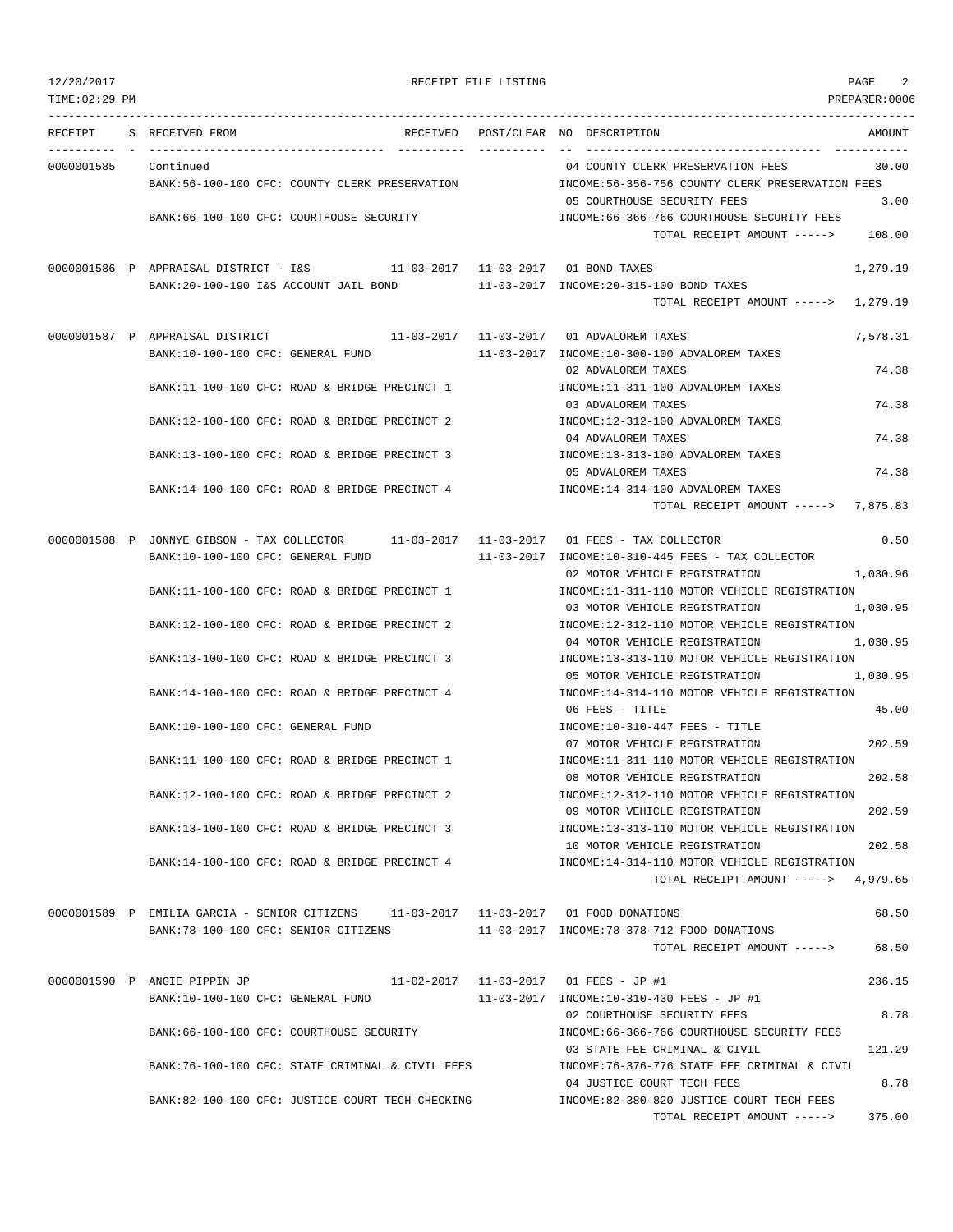| 12/20/2017     |                                                                           | RECEIPT FILE LISTING | PAGE<br>3                                                                                 |
|----------------|---------------------------------------------------------------------------|----------------------|-------------------------------------------------------------------------------------------|
| TIME: 02:29 PM |                                                                           |                      | PREPARER: 0006                                                                            |
| RECEIPT        | S RECEIVED FROM                                                           |                      | RECEIVED POST/CLEAR NO DESCRIPTION<br>AMOUNT                                              |
|                |                                                                           |                      |                                                                                           |
|                | 0000001591 P APPRAISAL DISTRICT - I&S 11-03-2017 11-03-2017 01 BOND TAXES |                      | 28,459.61                                                                                 |
|                | BANK:20-100-190 I&S ACCOUNT JAIL BOND                                     |                      | 11-03-2017 INCOME:20-315-100 BOND TAXES                                                   |
|                |                                                                           |                      | TOTAL RECEIPT AMOUNT -----> 28,459.61                                                     |
|                | 0000001592 P APPRAISAL DISTRICT                                           |                      | 11-03-2017    11-03-2017    01    ADVALOREM TAXES<br>168,885.28                           |
|                | BANK:10-100-100 CFC: GENERAL FUND                                         |                      | 11-03-2017 INCOME:10-300-100 ADVALOREM TAXES                                              |
|                |                                                                           |                      | 02 ADVALOREM TAXES<br>1,661.96                                                            |
|                | BANK:11-100-100 CFC: ROAD & BRIDGE PRECINCT 1                             |                      | INCOME:11-311-100 ADVALOREM TAXES<br>03 ADVALOREM TAXES<br>1,661.96                       |
|                | BANK:12-100-100 CFC: ROAD & BRIDGE PRECINCT 2                             |                      | INCOME:12-312-100 ADVALOREM TAXES                                                         |
|                |                                                                           |                      | 04 ADVALOREM TAXES<br>1,661.96                                                            |
|                | BANK:13-100-100 CFC: ROAD & BRIDGE PRECINCT 3                             |                      | INCOME:13-313-100 ADVALOREM TAXES                                                         |
|                |                                                                           |                      | 05 ADVALOREM TAXES<br>1,661.96                                                            |
|                | BANK:14-100-100 CFC: ROAD & BRIDGE PRECINCT 4                             |                      | INCOME: 14-314-100 ADVALOREM TAXES                                                        |
|                |                                                                           |                      | TOTAL RECEIPT AMOUNT -----> 175,533.12                                                    |
|                | 0000001593 P PAT THOMSON                                                  |                      | 11-06-2017   11-06-2017   01   FEES - COUNTY CLERK<br>2.00                                |
|                | BANK:10-100-100 CFC: GENERAL FUND                                         |                      | 11-06-2017 INCOME:10-310-410 FEES - COUNTY CLERK                                          |
|                |                                                                           |                      | 2.00<br>TOTAL RECEIPT AMOUNT ----->                                                       |
|                | 0000001594 P PAT THOMSON                                                  |                      | 11-06-2017   11-06-2017   01   FEES - COUNTY CLERK<br>25.00                               |
|                | BANK:10-100-100 CFC: GENERAL FUND                                         |                      | 11-06-2017 INCOME:10-310-410 FEES - COUNTY CLERK                                          |
|                |                                                                           |                      | 02 FEES - COUNTY CLERK<br>14.00                                                           |
|                | BANK:10-100-100 CFC: GENERAL FUND                                         |                      | INCOME:10-310-410 FEES - COUNTY CLERK                                                     |
|                | BANK:50-100-100 CFC: COUNTY CLERK ARCHIVES FUND                           |                      | 20.00<br>03 COUNTY CLERK ARCHIVE FEES<br>INCOME:50-350-750 COUNTY CLERK ARCHIVE FEES      |
|                |                                                                           |                      | 04 COUNTY CLERK PRESERVATION FEES<br>20.00                                                |
|                | BANK:56-100-100 CFC: COUNTY CLERK PRESERVATION                            |                      | INCOME:56-356-756 COUNTY CLERK PRESERVATION FEES                                          |
|                |                                                                           |                      | 05 COURTHOUSE SECURITY FEES<br>2.00                                                       |
|                | BANK:66-100-100 CFC: COURTHOUSE SECURITY                                  |                      | INCOME: 66-366-766 COURTHOUSE SECURITY FEES                                               |
|                |                                                                           |                      | TOTAL RECEIPT AMOUNT -----><br>81.00                                                      |
|                | 0000001595 P PAT THOMSON                                                  |                      | 11-06-2017   11-06-2017   01   FEES - COUNTY CLERK<br>20.20                               |
|                | BANK:10-100-100 CFC: GENERAL FUND                                         |                      | $11 - 06 - 2017$ INCOME: $10 - 310 - 410$ FEES - COUNTY CLERK                             |
|                |                                                                           |                      | 02 PRESERVATION VS HB 1744<br>1.00                                                        |
|                | BANK:56-100-100 CFC: COUNTY CLERK PRESERVATION                            |                      | INCOME: 56-356-757 PRESERVATION VS HB 1744<br>03 STATE FEE CRIMINAL & CIVIL<br>1.80       |
|                | BANK:76-100-100 CFC: STATE CRIMINAL & CIVIL FEES                          |                      | INCOME: 76-376-776 STATE FEE CRIMINAL & CIVIL                                             |
|                |                                                                           |                      | 26.00<br>04 FEES - COUNTY CLERK                                                           |
|                | BANK:10-100-100 CFC: GENERAL FUND                                         |                      | INCOME:10-310-410 FEES - COUNTY CLERK                                                     |
|                |                                                                           |                      | 20.00<br>05 COUNTY CLERK ARCHIVE FEES                                                     |
|                | BANK:50-100-100 CFC: COUNTY CLERK ARCHIVES FUND                           |                      | INCOME:50-350-750 COUNTY CLERK ARCHIVE FEES<br>06 COUNTY CLERK PRESERVATION FEES<br>20.00 |
|                | BANK:56-100-100 CFC: COUNTY CLERK PRESERVATION                            |                      | INCOME:56-356-756 COUNTY CLERK PRESERVATION FEES                                          |
|                |                                                                           |                      | 07 COURTHOUSE SECURITY FEES<br>2.00                                                       |
|                | BANK:66-100-100 CFC: COURTHOUSE SECURITY                                  |                      | INCOME: 66-366-766 COURTHOUSE SECURITY FEES                                               |
|                |                                                                           |                      | 91.00<br>TOTAL RECEIPT AMOUNT ----->                                                      |
|                | 0000001596 P SHERIFF OFFICE                                               |                      | 11-06-2017   11-06-2017   01 SHERIFF - MISC INCOME<br>100.00                              |
|                | BANK:10-100-100 CFC: GENERAL FUND                                         |                      | 11-06-2017 INCOME:10-310-455 FEES - SHERIFF                                               |
|                |                                                                           |                      | 02 SHERIFF - MISC INCOME<br>8,960.00                                                      |
|                | BANK:10-100-100 CFC: GENERAL FUND                                         |                      | INCOME:10-300-236 SHERIFF - MISC INCOME                                                   |
|                |                                                                           |                      | TOTAL RECEIPT AMOUNT -----><br>9,060.00                                                   |
|                | 0000001597 P APPRAISAL DISTRICT - I&S                                     |                      | 7,682.85<br>11-06-2017   11-06-2017   01   BOND TAXES                                     |
|                | BANK:20-100-190 I&S ACCOUNT JAIL BOND                                     |                      | 11-06-2017 INCOME:20-315-100 BOND TAXES                                                   |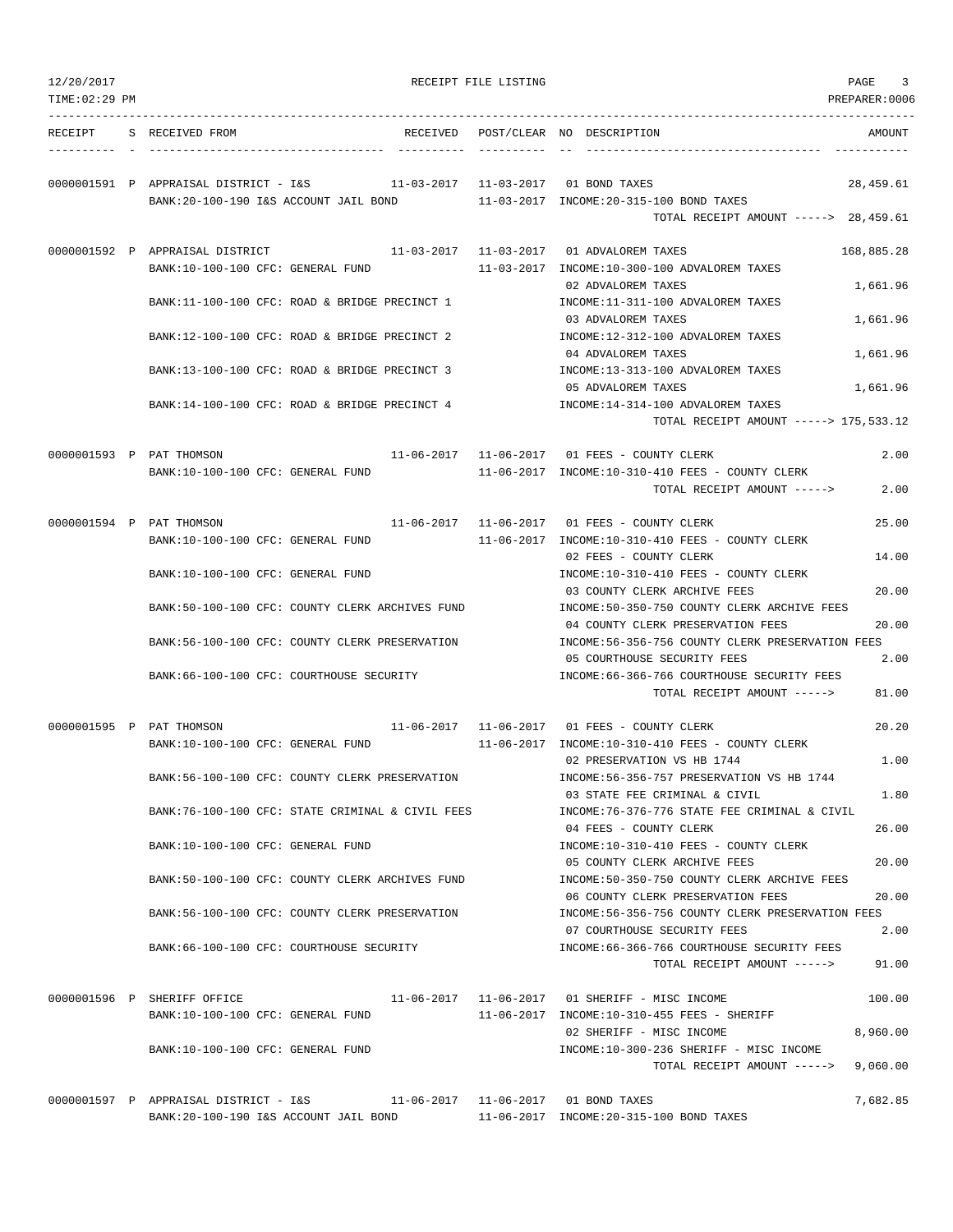| 12/20/2017<br>TIME: 02:29 PM |                                                  |                  | RECEIPT FILE LISTING |                                                                                                                             | PAGE<br>4<br>PREPARER:0006 |
|------------------------------|--------------------------------------------------|------------------|----------------------|-----------------------------------------------------------------------------------------------------------------------------|----------------------------|
| RECEIPT                      | S RECEIVED FROM                                  |                  |                      | RECEIVED POST/CLEAR NO DESCRIPTION                                                                                          | AMOUNT                     |
| 0000001597 Continued         |                                                  |                  |                      | 02 BOND TAXES                                                                                                               | 1,822.52                   |
|                              | BANK:20-100-190 I&S ACCOUNT JAIL BOND            |                  |                      | INCOME: 20-315-100 BOND TAXES                                                                                               |                            |
|                              |                                                  |                  |                      | TOTAL RECEIPT AMOUNT -----> 9,505.37                                                                                        |                            |
|                              | 0000001598 P JOHNNY ROBERTSON                    |                  |                      | 11-06-2017   11-06-2017   01 AIRPORT REVENUES                                                                               | 100.00                     |
|                              | BANK:88-100-100 CFC - AIRPORT FUND               |                  |                      | 11-06-2017 INCOME:88-380-810 AIRPORT REVENUES                                                                               |                            |
|                              |                                                  |                  |                      | TOTAL RECEIPT AMOUNT ----->                                                                                                 | 100.00                     |
|                              | 0000001599 P ANGIE PIPPIN                        |                  |                      | 11-06-2017   11-06-2017   01 STATE FEE CRIMINAL & CIVIL                                                                     | 99.37                      |
|                              |                                                  |                  |                      | BANK:76-100-100 CFC: STATE CRIMINAL & CIVIL FEES 11-06-2017 INCOME:76-376-776 STATE FEE CRIMINAL & CIVIL                    |                            |
|                              |                                                  |                  |                      | 02 FEES - JP #1                                                                                                             | 137.63                     |
|                              | BANK:10-100-100 CFC: GENERAL FUND                |                  |                      | INCOME:10-310-430 FEES - JP #1                                                                                              |                            |
|                              |                                                  |                  |                      | 03 COURTHOUSE SECURITY FEES                                                                                                 | 4.50                       |
|                              | BANK:66-100-100 CFC: COURTHOUSE SECURITY         |                  |                      | INCOME: 66-366-766 COURTHOUSE SECURITY FEES                                                                                 |                            |
|                              | BANK:82-100-100 CFC: JUSTICE COURT TECH CHECKING |                  |                      | 04 JUSTICE COURT TECH FEES<br>INCOME:82-380-820 JUSTICE COURT TECH FEES                                                     | 4.50                       |
|                              |                                                  |                  |                      | TOTAL RECEIPT AMOUNT ----->                                                                                                 | 246.00                     |
|                              |                                                  |                  |                      |                                                                                                                             |                            |
|                              | 0000001600 P ANGIE PIPPIN JP                     |                  |                      | 11-06-2017   11-06-2017   01 STATE FEE CRIMINAL & CIVIL                                                                     | 156.79                     |
|                              |                                                  |                  |                      | BANK:76-100-100 CFC: STATE CRIMINAL & CIVIL FEES 11-06-2017 INCOME:76-376-776 STATE FEE CRIMINAL & CIVIL<br>02 FEES - JP #1 | 83.27                      |
|                              | BANK:10-100-100 CFC: GENERAL FUND                |                  |                      | INCOME:10-310-430 FEES - JP #1                                                                                              |                            |
|                              |                                                  |                  |                      | 03 COURTHOUSE SECURITY FEES                                                                                                 | 6.46                       |
|                              | BANK:66-100-100 CFC: COURTHOUSE SECURITY         |                  |                      | INCOME: 66-366-766 COURTHOUSE SECURITY FEES                                                                                 |                            |
|                              |                                                  |                  |                      | 04 JUSTICE COURT TECH FEES                                                                                                  | 6.48                       |
|                              | BANK:82-100-100 CFC: JUSTICE COURT TECH CHECKING |                  |                      | INCOME:82-380-820 JUSTICE COURT TECH FEES                                                                                   |                            |
|                              |                                                  |                  |                      | TOTAL RECEIPT AMOUNT ----->                                                                                                 | 253.00                     |
|                              | 0000001601 P APPRAISAL DISTRICT                  |                  |                      | 11-06-2017    11-06-2017    01    ADVALOREM TAXES                                                                           | 10,801.44                  |
|                              | BANK:10-100-100 CFC: GENERAL FUND                |                  |                      | 11-06-2017 INCOME:10-300-100 ADVALOREM TAXES                                                                                |                            |
|                              |                                                  |                  |                      | 02 ADVALOREM TAXES                                                                                                          | 45,638.43                  |
|                              | BANK:10-100-100 CFC: GENERAL FUND                |                  |                      | INCOME:10-300-100 ADVALOREM TAXES                                                                                           |                            |
|                              |                                                  |                  |                      | 03 ADVALOREM TAXES                                                                                                          | 553.60                     |
|                              | BANK:11-100-100 CFC: ROAD & BRIDGE PRECINCT 1    |                  |                      | INCOME:11-311-100 ADVALOREM TAXES                                                                                           |                            |
|                              | BANK:12-100-100 CFC: ROAD & BRIDGE PRECINCT 2    |                  |                      | 04 ADVALOREM TAXES<br>INCOME:12-312-100 ADVALOREM TAXES                                                                     | 553.59                     |
|                              |                                                  |                  |                      | 05 ADVALOREM TAXES                                                                                                          | 553.60                     |
|                              | BANK:13-100-100 CFC: ROAD & BRIDGE PRECINCT 3    |                  |                      | INCOME:13-313-100 ADVALOREM TAXES                                                                                           |                            |
|                              |                                                  |                  |                      | 06 ADVALOREM TAXES                                                                                                          | 553.60                     |
|                              | BANK:14-100-100 CFC: ROAD & BRIDGE PRECINCT 4    |                  |                      | INCOME:14-314-100 ADVALOREM TAXES                                                                                           |                            |
|                              |                                                  |                  |                      | TOTAL RECEIPT AMOUNT -----> 58,654.26                                                                                       |                            |
| 0000001602 U SEPT 2017       |                                                  | $11 - 07 - 2017$ |                      | 01                                                                                                                          | 0.00                       |
|                              | BANK:14-100-100 CFC: ROAD & BRIDGE PRECINCT 4    |                  |                      | INCOME:14-314-100 ADVALOREM TAXES                                                                                           |                            |
|                              |                                                  |                  |                      | 02                                                                                                                          | 0.00                       |
|                              | BANK:14-100-100 CFC: ROAD & BRIDGE PRECINCT 4    |                  |                      | INCOME:14-314-100 ADVALOREM TAXES                                                                                           |                            |
|                              |                                                  |                  |                      | 03                                                                                                                          | 0.00                       |
|                              | BANK:14-100-100 CFC: ROAD & BRIDGE PRECINCT 4    |                  |                      | INCOME:14-314-100 ADVALOREM TAXES                                                                                           |                            |
|                              |                                                  |                  |                      | TOTAL RECEIPT AMOUNT ----->                                                                                                 | 0.00                       |
| 0000001603 U SEPT 2017       |                                                  | 11-07-2017       |                      | 01                                                                                                                          | 0.00                       |
|                              | BANK:14-100-100 CFC: ROAD & BRIDGE PRECINCT 4    |                  |                      | INCOME:14-314-100 ADVALOREM TAXES                                                                                           |                            |
|                              |                                                  |                  |                      | 02                                                                                                                          | 0.00                       |
|                              | BANK:14-100-100 CFC: ROAD & BRIDGE PRECINCT 4    |                  |                      | INCOME:14-314-100 ADVALOREM TAXES                                                                                           |                            |
|                              |                                                  |                  |                      | 03                                                                                                                          | 0.00                       |
|                              | BANK:14-100-100 CFC: ROAD & BRIDGE PRECINCT 4    |                  |                      | INCOME:14-314-100 ADVALOREM TAXES<br>TOTAL RECEIPT AMOUNT ----->                                                            | 0.00                       |
|                              |                                                  |                  |                      |                                                                                                                             |                            |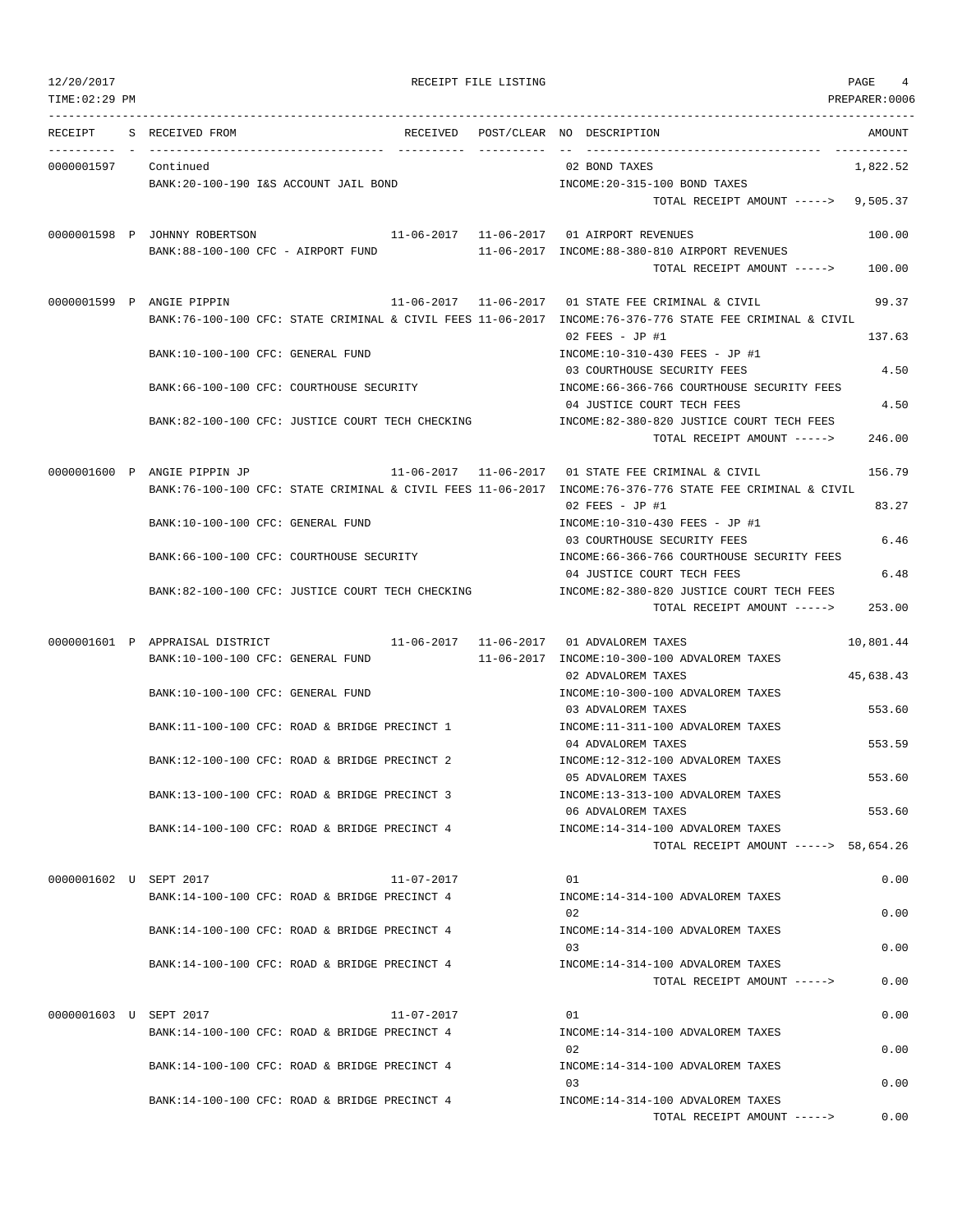TOTAL RECEIPT AMOUNT -----> 0.00

| TIME:02:29 PM          |                                               |                  |                                                                  | PREPARER:0006 |
|------------------------|-----------------------------------------------|------------------|------------------------------------------------------------------|---------------|
| RECEIPT                | S RECEIVED FROM                               | RECEIVED         | POST/CLEAR NO DESCRIPTION                                        | AMOUNT        |
| 0000001604 U SEPT 2017 |                                               | $11 - 07 - 2017$ | 01                                                               | 0.00          |
|                        | BANK:14-100-100 CFC: ROAD & BRIDGE PRECINCT 4 |                  | INCOME: 14-314-100 ADVALOREM TAXES                               |               |
|                        | BANK:14-100-100 CFC: ROAD & BRIDGE PRECINCT 4 |                  | 02<br>INCOME: 14-314-100 ADVALOREM TAXES                         | 0.00          |
|                        |                                               |                  | 03                                                               | 0.00          |
|                        | BANK:14-100-100 CFC: ROAD & BRIDGE PRECINCT 4 |                  | INCOME:14-314-100 ADVALOREM TAXES<br>TOTAL RECEIPT AMOUNT -----> | 0.00          |
|                        | 0000001605 U SEPT 2017                        | 11-07-2017       | 01                                                               | 0.00          |
|                        | BANK:14-100-100 CFC: ROAD & BRIDGE PRECINCT 4 |                  | INCOME:14-314-100 ADVALOREM TAXES                                |               |
|                        |                                               |                  | 02                                                               | 0.00          |
|                        | BANK:14-100-100 CFC: ROAD & BRIDGE PRECINCT 4 |                  | INCOME:14-314-100 ADVALOREM TAXES                                |               |
|                        | BANK:14-100-100 CFC: ROAD & BRIDGE PRECINCT 4 |                  | 03<br>INCOME:14-314-100 ADVALOREM TAXES                          | 0.00          |
|                        |                                               |                  | TOTAL RECEIPT AMOUNT ----->                                      | 0.00          |
|                        |                                               |                  |                                                                  |               |
|                        | 0000001606 U SEPT 2017                        | $11 - 07 - 2017$ | 01                                                               | 0.00          |
|                        | BANK:14-100-100 CFC: ROAD & BRIDGE PRECINCT 4 |                  | INCOME:14-314-100 ADVALOREM TAXES<br>02                          | 0.00          |
|                        | BANK:14-100-100 CFC: ROAD & BRIDGE PRECINCT 4 |                  | INCOME:14-314-100 ADVALOREM TAXES                                |               |
|                        |                                               |                  | 03                                                               | 0.00          |
|                        | BANK:14-100-100 CFC: ROAD & BRIDGE PRECINCT 4 |                  | INCOME:14-314-100 ADVALOREM TAXES<br>TOTAL RECEIPT AMOUNT -----> | 0.00          |
|                        |                                               |                  |                                                                  |               |
| 0000001607 U SEPT 2017 |                                               | 11-07-2017       | 01                                                               | 0.00          |
|                        | BANK:14-100-100 CFC: ROAD & BRIDGE PRECINCT 4 |                  | INCOME:14-314-100 ADVALOREM TAXES<br>02                          | 0.00          |
|                        | BANK:14-100-100 CFC: ROAD & BRIDGE PRECINCT 4 |                  | INCOME:14-314-100 ADVALOREM TAXES                                |               |
|                        |                                               |                  | 03                                                               | 0.00          |
|                        | BANK:14-100-100 CFC: ROAD & BRIDGE PRECINCT 4 |                  | INCOME:14-314-100 ADVALOREM TAXES<br>TOTAL RECEIPT AMOUNT -----> | 0.00          |
|                        |                                               |                  |                                                                  |               |
|                        | 0000001608 U SEPT 2017                        | $11 - 07 - 2017$ | 01                                                               | 0.00          |
|                        | BANK:14-100-100 CFC: ROAD & BRIDGE PRECINCT 4 |                  | INCOME:14-314-100 ADVALOREM TAXES<br>02                          | 0.00          |
|                        | BANK:14-100-100 CFC: ROAD & BRIDGE PRECINCT 4 |                  | INCOME:14-314-100 ADVALOREM TAXES                                |               |
|                        |                                               |                  |                                                                  | 0.00          |
|                        | BANK:14-100-100 CFC: ROAD & BRIDGE PRECINCT 4 |                  | INCOME:14-314-100 ADVALOREM TAXES                                | 0.00          |
|                        |                                               |                  | TOTAL RECEIPT AMOUNT ----->                                      |               |
|                        | 0000001609 U SEPT 2017                        | $11 - 07 - 2017$ | 01                                                               | 0.00          |
|                        | BANK:14-100-100 CFC: ROAD & BRIDGE PRECINCT 4 |                  | INCOME:14-314-100 ADVALOREM TAXES                                |               |
|                        | BANK:14-100-100 CFC: ROAD & BRIDGE PRECINCT 4 |                  | 02<br>INCOME: 14-314-100 ADVALOREM TAXES                         | 0.00          |
|                        |                                               |                  | 03                                                               | 0.00          |
|                        | BANK:14-100-100 CFC: ROAD & BRIDGE PRECINCT 4 |                  | INCOME:14-314-100 ADVALOREM TAXES                                |               |
|                        |                                               |                  | TOTAL RECEIPT AMOUNT ----->                                      | 0.00          |
|                        | 0000001610 U SEPT 2017                        | $11 - 07 - 2017$ | 01                                                               | 0.00          |
|                        | BANK:14-100-100 CFC: ROAD & BRIDGE PRECINCT 4 |                  | INCOME:14-314-100 ADVALOREM TAXES                                |               |
|                        |                                               |                  | 02                                                               | 0.00          |
|                        | BANK:14-100-100 CFC: ROAD & BRIDGE PRECINCT 4 |                  | INCOME:14-314-100 ADVALOREM TAXES<br>03                          | 0.00          |
|                        | BANK:14-100-100 CFC: ROAD & BRIDGE PRECINCT 4 |                  | INCOME: 14-314-100 ADVALOREM TAXES                               |               |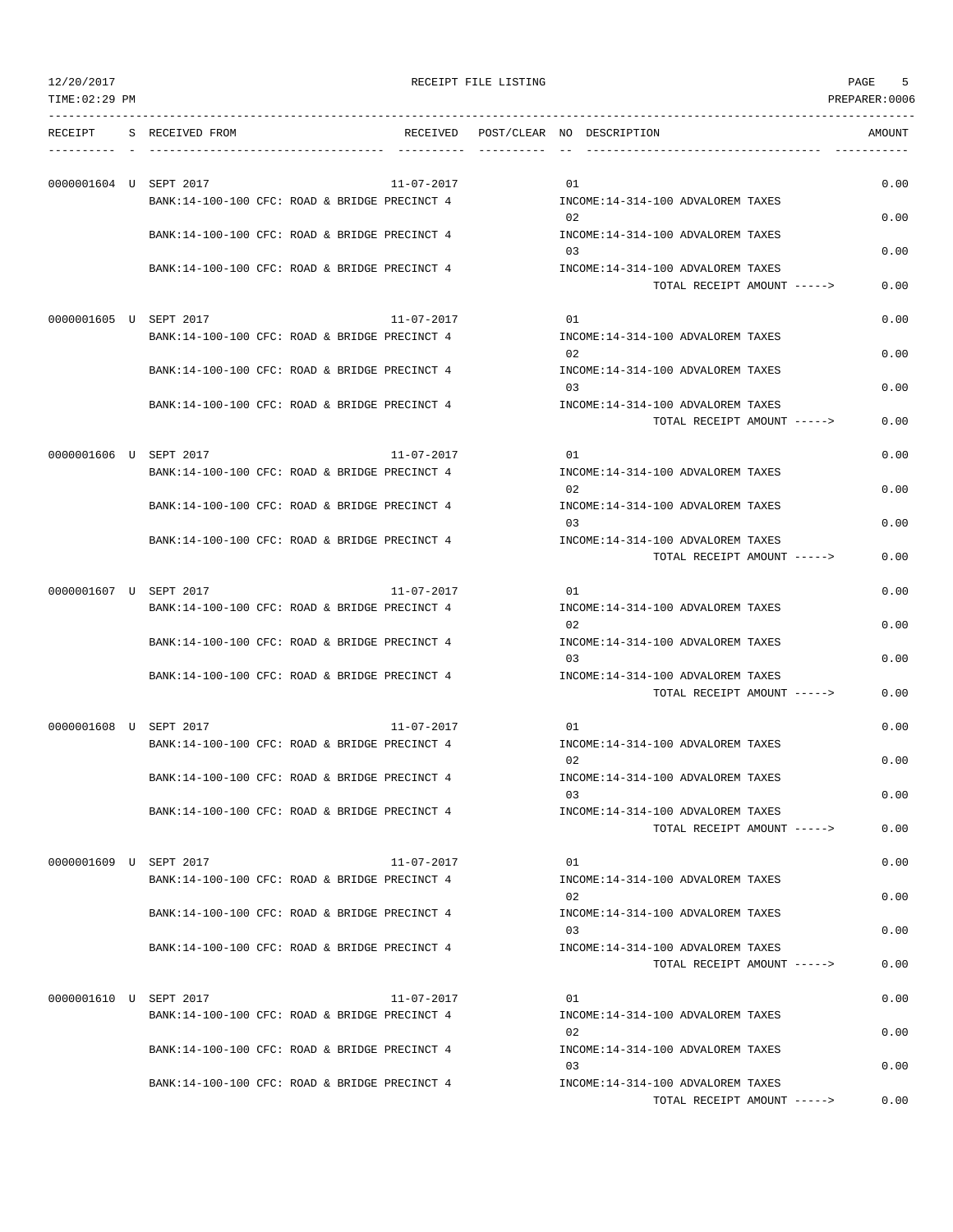| 12/20/2017             |                                                                                                                    | RECEIPT FILE LISTING |                                                                                             | PAGE<br>6     |
|------------------------|--------------------------------------------------------------------------------------------------------------------|----------------------|---------------------------------------------------------------------------------------------|---------------|
| TIME: 02:29 PM         |                                                                                                                    |                      |                                                                                             | PREPARER:0006 |
| RECEIPT                | S RECEIVED FROM                                                                                                    |                      | RECEIVED POST/CLEAR NO DESCRIPTION                                                          | AMOUNT        |
| 0000001611 U SEPT 2017 | 11-07-2017                                                                                                         |                      | 01                                                                                          | 0.00          |
|                        | BANK:14-100-100 CFC: ROAD & BRIDGE PRECINCT 4                                                                      |                      | INCOME:14-314-100 ADVALOREM TAXES<br>02                                                     | 0.00          |
|                        | BANK:14-100-100 CFC: ROAD & BRIDGE PRECINCT 4                                                                      |                      | INCOME: 14-314-100 ADVALOREM TAXES<br>03                                                    | 0.00          |
|                        | BANK:14-100-100 CFC: ROAD & BRIDGE PRECINCT 4                                                                      |                      | INCOME:14-314-100 ADVALOREM TAXES<br>TOTAL RECEIPT AMOUNT ----->                            | 0.00          |
|                        | 0000001612 P APPRAISAL DISTRICT 11-07-2017 11-07-2017 01 ADVALOREM TAXES<br>BANK:10-100-100 CFC: GENERAL FUND      |                      | 11-07-2017 INCOME:10-300-100 ADVALOREM TAXES                                                | 14,491.29     |
|                        | BANK:11-100-100 CFC: ROAD & BRIDGE PRECINCT 1                                                                      |                      | 02 ADVALOREM TAXES<br>INCOME:11-311-100 ADVALOREM TAXES                                     | 142.28        |
|                        | BANK:12-100-100 CFC: ROAD & BRIDGE PRECINCT 2                                                                      |                      | 03 ADVALOREM TAXES<br>INCOME:12-312-100 ADVALOREM TAXES                                     | 142.27        |
|                        | BANK:13-100-100 CFC: ROAD & BRIDGE PRECINCT 3                                                                      |                      | 04 ADVALOREM TAXES<br>INCOME:13-313-100 ADVALOREM TAXES                                     | 142.28        |
|                        | BANK:14-100-100 CFC: ROAD & BRIDGE PRECINCT 4                                                                      |                      | 05 ADVALOREM TAXES<br>INCOME:14-314-100 ADVALOREM TAXES                                     | 142.28        |
|                        |                                                                                                                    |                      | TOTAL RECEIPT AMOUNT -----> 15,060.40                                                       |               |
|                        | 0000001613 P APPRAISAL DISTRICT - I&S 11-07-2017 11-07-2017 01 BOND TAXES<br>BANK:20-100-190 I&S ACCOUNT JAIL BOND |                      | 11-07-2017 INCOME:20-315-100 BOND TAXES                                                     | 2,446.37      |
|                        |                                                                                                                    |                      | TOTAL RECEIPT AMOUNT $---2$ , 446.37                                                        |               |
|                        | 0000001614 P ANGIE PIPPIN JP<br>BANK:10-100-100 CFC: GENERAL FUND                                                  |                      | 11-07-2017   11-07-2017   01   FEES - JP    #1<br>11-07-2017 INCOME:10-310-430 FEES - JP #1 | 548.10        |
|                        | BANK:66-100-100 CFC: COURTHOUSE SECURITY                                                                           |                      | 02 COURTHOUSE SECURITY FEES<br>INCOME: 66-366-766 COURTHOUSE SECURITY FEES                  | 13.80         |
|                        | BANK:76-100-100 CFC: STATE CRIMINAL & CIVIL FEES                                                                   |                      | 03 STATE FEE CRIMINAL & CIVIL<br>INCOME:76-376-776 STATE FEE CRIMINAL & CIVIL               | 271.29        |
|                        | BANK:82-100-100 CFC: JUSTICE COURT TECH CHECKING                                                                   |                      | 04 JUSTICE COURT TECH FEES<br>INCOME:82-380-820 JUSTICE COURT TECH FEES                     | 13.81         |
|                        |                                                                                                                    |                      | TOTAL RECEIPT AMOUNT ----->                                                                 | 847.00        |
|                        | 0000001615 P PAT THOMSON COUNTY CLERK                                                                              |                      |                                                                                             | 109.00        |
|                        | BANK:10-100-100 CFC: GENERAL FUND                                                                                  |                      | 11-07-2017 INCOME:10-310-410 FEES - COUNTY CLERK<br>02 FEES - COUNTY CLERK                  | 190.00        |
|                        | BANK:10-100-100 CFC: GENERAL FUND                                                                                  |                      | INCOME:10-310-410 FEES - COUNTY CLERK<br>03 COUNTY CLERK ARCHIVE FEES                       | 100.00        |
|                        | BANK:50-100-100 CFC: COUNTY CLERK ARCHIVES FUND                                                                    |                      | INCOME:50-350-750 COUNTY CLERK ARCHIVE FEES<br>04 COUNTY CLERK PRESERVATION FEES            | 100.00        |
|                        | BANK:56-100-100 CFC: COUNTY CLERK PRESERVATION                                                                     |                      | INCOME:56-356-756 COUNTY CLERK PRESERVATION FEES<br>05 COURTHOUSE SECURITY FEES             | 10.00         |
|                        | BANK:66-100-100 CFC: COURTHOUSE SECURITY                                                                           |                      | INCOME: 66-366-766 COURTHOUSE SECURITY FEES<br>TOTAL RECEIPT AMOUNT ----->                  | 509.00        |
|                        | 0000001616 P PAT THOMSON COUNTY CLERK                                                                              |                      |                                                                                             | 5.00          |
|                        | BANK:10-100-100 CFC: GENERAL FUND                                                                                  |                      | 11-07-2017 INCOME:10-310-410 FEES - COUNTY CLERK<br>02 COUNTY CLERK ARCHIVE FEES            | 10.00         |
|                        | BANK:50-100-100 CFC: COUNTY CLERK ARCHIVES FUND                                                                    |                      | INCOME:50-350-750 COUNTY CLERK ARCHIVE FEES<br>03 COUNTY CLERK PRESERVATION FEES            | 10.00         |
|                        | BANK:56-100-100 CFC: COUNTY CLERK PRESERVATION                                                                     |                      | INCOME:56-356-756 COUNTY CLERK PRESERVATION FEES<br>04 COURTHOUSE SECURITY FEES             | 1.00          |

BANK:66-100-100 CFC: COURTHOUSE SECURITY INCOME:66-366-766 COURTHOUSE SECURITY FEES

TOTAL RECEIPT AMOUNT -----> 26.00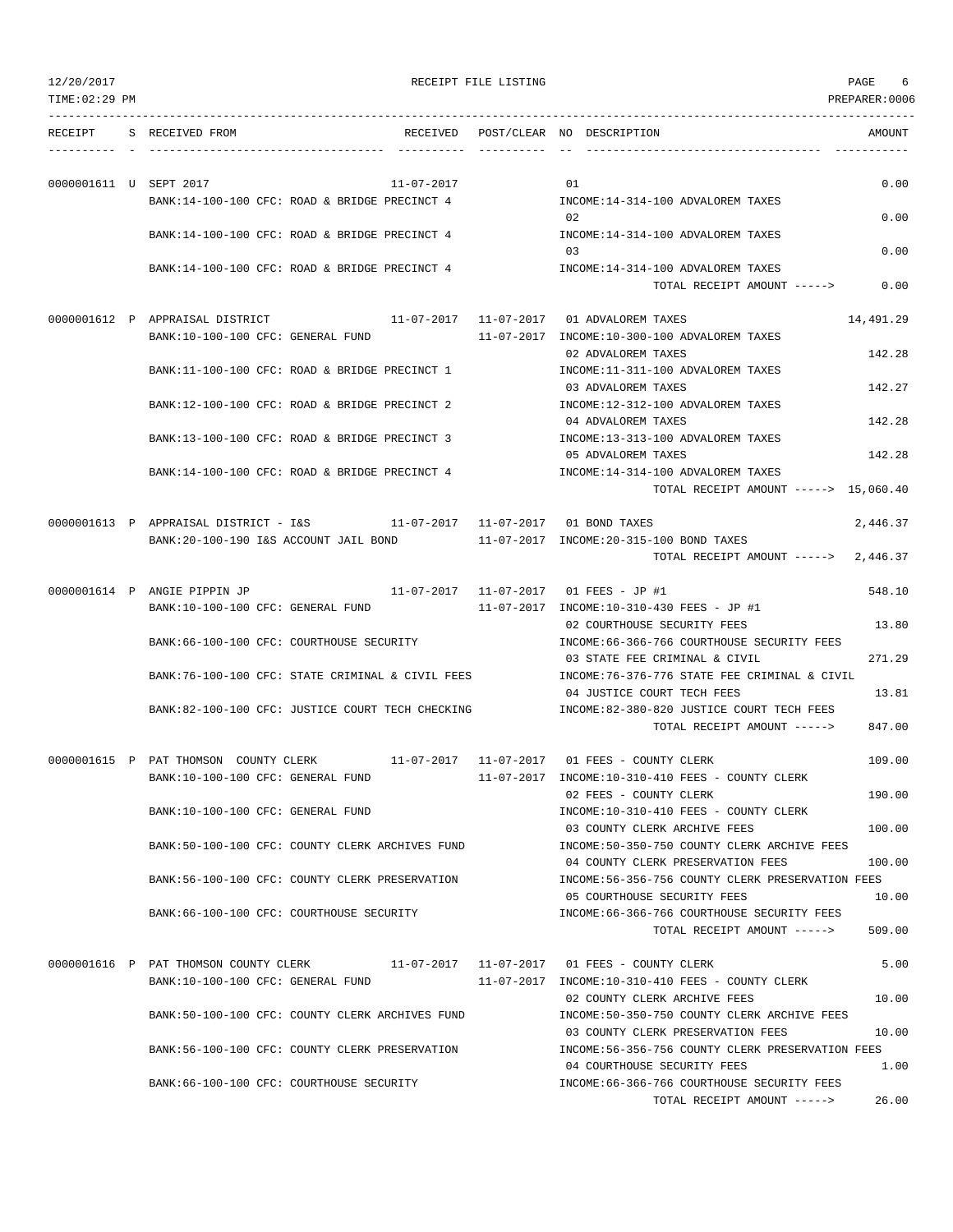| 12/20/2017<br>TIME: 02:29 PM |                                                                                                                                                                       |          | RECEIPT FILE LISTING | PAGE<br>PREPARER:0006                                                                                                                      |
|------------------------------|-----------------------------------------------------------------------------------------------------------------------------------------------------------------------|----------|----------------------|--------------------------------------------------------------------------------------------------------------------------------------------|
| RECEIPT                      | S RECEIVED FROM                                                                                                                                                       | RECEIVED |                      | POST/CLEAR NO DESCRIPTION<br>AMOUNT                                                                                                        |
|                              | 0000001617 P APPRAISAL DISTRICT<br>BANK:10-100-100 CFC: GENERAL FUND                                                                                                  |          |                      | 11-08-2017  11-08-2017  01 OTHER INCOME<br>30,736.07<br>11-08-2017 INCOME:10-300-150 OTHER INCOME<br>TOTAL RECEIPT AMOUNT -----> 30,736.07 |
|                              | 0000001618 P PAT THOMSON                                                                                                                                              |          |                      | 11-08-2017   11-08-2017   01   FEES - COUNTY CLERK<br>98.00                                                                                |
|                              | BANK:10-100-100 CFC: GENERAL FUND<br>BANK:50-100-100 CFC: COUNTY CLERK ARCHIVES FUND                                                                                  |          |                      | 11-08-2017 INCOME:10-310-410 FEES - COUNTY CLERK<br>20.00<br>02 COUNTY CLERK ARCHIVE FEES<br>INCOME:50-350-750 COUNTY CLERK ARCHIVE FEES   |
|                              | BANK:56-100-100 CFC: COUNTY CLERK PRESERVATION                                                                                                                        |          |                      | 03 COUNTY CLERK PRESERVATION FEES<br>20.00<br>INCOME:56-356-756 COUNTY CLERK PRESERVATION FEES                                             |
|                              | BANK: 66-100-100 CFC: COURTHOUSE SECURITY                                                                                                                             |          |                      | 2.00<br>04 COURTHOUSE SECURITY FEES<br>INCOME: 66-366-766 COURTHOUSE SECURITY FEES                                                         |
|                              | BANK:10-100-100 CFC: GENERAL FUND                                                                                                                                     |          |                      | 05 FEES - COUNTY CLERK<br>20.00<br>INCOME:10-310-410 FEES - COUNTY CLERK                                                                   |
|                              | BANK:56-100-100 CFC: COUNTY CLERK PRESERVATION                                                                                                                        |          |                      | 06 PRESERVATION VS HB 1744<br>1.00<br>INCOME: 56-356-757 PRESERVATION VS HB 1744<br>TOTAL RECEIPT AMOUNT -----><br>161.00                  |
|                              | 0000001619 P ANGIE PIPPIN JP                                                                                                                                          |          |                      | 11-08-2017   11-08-2017   01 STATE FEE CRIMINAL & CIVIL<br>88.50                                                                           |
|                              |                                                                                                                                                                       |          |                      | BANK:76-100-100 CFC: STATE CRIMINAL & CIVIL FEES 11-08-2017 INCOME:76-376-776 STATE FEE CRIMINAL & CIVIL<br>$02$ FEES - JP #1<br>63.50     |
|                              | BANK:10-100-100 CFC: GENERAL FUND                                                                                                                                     |          |                      | INCOME:10-310-430 FEES - JP #1<br>03 COURTHOUSE SECURITY FEES<br>4.00                                                                      |
|                              | BANK:66-100-100 CFC: COURTHOUSE SECURITY                                                                                                                              |          |                      | INCOME:66-366-766 COURTHOUSE SECURITY FEES<br>04 JUSTICE COURT TECH FEES<br>4.00                                                           |
|                              | BANK:82-100-100 CFC: JUSTICE COURT TECH CHECKING                                                                                                                      |          |                      | INCOME:82-380-820 JUSTICE COURT TECH FEES<br>160.00<br>TOTAL RECEIPT AMOUNT ----->                                                         |
|                              | 0000001620 P ANGIE PIPPIN JP                                                                                                                                          |          |                      | 177.00                                                                                                                                     |
|                              |                                                                                                                                                                       |          |                      | BANK:76-100-100 CFC: STATE CRIMINAL & CIVIL FEES 11-08-2017 INCOME:76-376-776 STATE FEE CRIMINAL & CIVIL<br>292.00<br>$02$ FEES - JP #1    |
|                              | BANK:10-100-100 CFC: GENERAL FUND                                                                                                                                     |          |                      | INCOME:10-310-430 FEES - JP #1<br>03 COURTHOUSE SECURITY FEES<br>8.00                                                                      |
|                              | BANK: 66-100-100 CFC: COURTHOUSE SECURITY                                                                                                                             |          |                      | INCOME:66-366-766 COURTHOUSE SECURITY FEES<br>04 JUSTICE COURT TECH FEES<br>8.00                                                           |
|                              | BANK:82-100-100 CFC: JUSTICE COURT TECH CHECKING                                                                                                                      |          |                      | INCOME:82-380-820 JUSTICE COURT TECH FEES<br>TOTAL RECEIPT AMOUNT -----><br>485.00                                                         |
|                              | 0000001621 P APPRAISAL DISTRICT - I&S 11-08-2017 11-08-2017 01 BOND TAXES<br>BANK:20-100-190 I&S ACCOUNT JAIL BOND 11-08-2017 INCOME:20-315-100 BOND TAXES            |          |                      | 2,686.86                                                                                                                                   |
|                              |                                                                                                                                                                       |          |                      | TOTAL RECEIPT AMOUNT -----> 2,686.86                                                                                                       |
|                              | 0000001622 P EMILIA GARCIA -SENIOR CENTER 11-03-2017 11-08-2017 01 FOOD DONATIONS<br>BANK:78-100-100 CFC: SENIOR CITIZENS 11-08-2017 INCOME:78-378-712 FOOD DONATIONS |          |                      | 41.00                                                                                                                                      |
|                              |                                                                                                                                                                       |          |                      | TOTAL RECEIPT AMOUNT -----><br>41.00                                                                                                       |
|                              | 0000001623 P APPRAISAL DISTRICT<br>BANK:10-100-100 CFC: GENERAL FUND                                                                                                  |          |                      | 11-09-2017   11-09-2017   01 ADVALOREM TAXES<br>15,944.85<br>11-09-2017 INCOME:10-300-100 ADVALOREM TAXES                                  |
|                              | BANK:11-100-100 CFC: ROAD & BRIDGE PRECINCT 1                                                                                                                         |          |                      | 155.47<br>02 ADVALOREM TAXES<br>INCOME:11-311-100 ADVALOREM TAXES                                                                          |
|                              | BANK:12-100-100 CFC: ROAD & BRIDGE PRECINCT 2                                                                                                                         |          |                      | 03 ADVALOREM TAXES<br>155.47<br>INCOME:12-312-100 ADVALOREM TAXES                                                                          |
|                              | BANK:13-100-100 CFC: ROAD & BRIDGE PRECINCT 3                                                                                                                         |          |                      | 155.47<br>04 ADVALOREM TAXES<br>INCOME:13-313-100 ADVALOREM TAXES                                                                          |
|                              | BANK:14-100-100 CFC: ROAD & BRIDGE PRECINCT 4                                                                                                                         |          |                      | 155.45<br>05 ADVALOREM TAXES<br>INCOME:14-314-100 ADVALOREM TAXES                                                                          |
|                              |                                                                                                                                                                       |          |                      | TOTAL RECEIPT AMOUNT $--- 2$ 16,566.71                                                                                                     |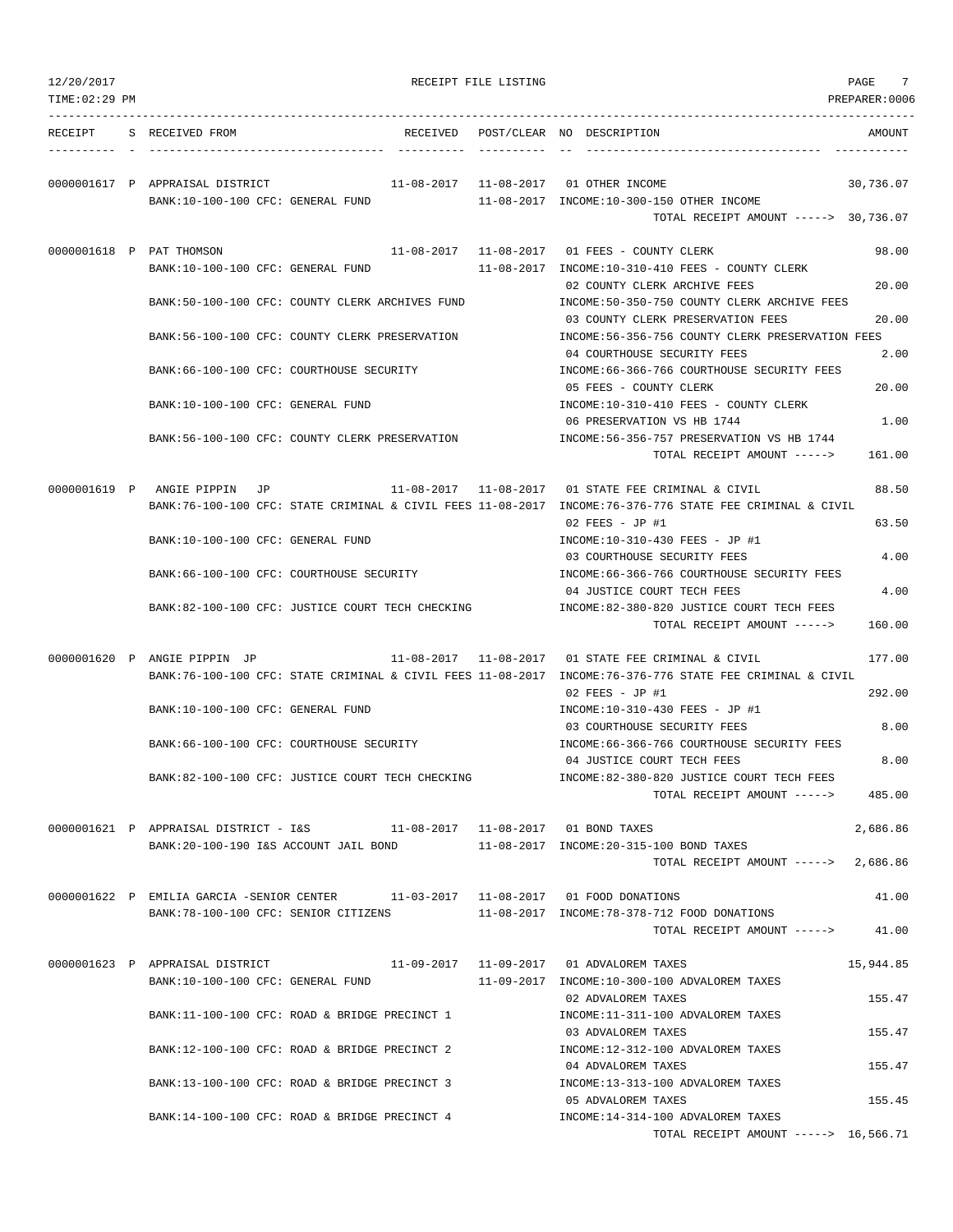| 12/20/2017<br>TIME: 02:29 PM |                                                                                                                                                                                                         | RECEIPT FILE LISTING | 8<br>PAGE<br>PREPARER: 0006                                                                                                                                                   |
|------------------------------|---------------------------------------------------------------------------------------------------------------------------------------------------------------------------------------------------------|----------------------|-------------------------------------------------------------------------------------------------------------------------------------------------------------------------------|
| RECEIPT                      | S RECEIVED FROM                                                                                                                                                                                         |                      | RECEIVED POST/CLEAR NO DESCRIPTION<br>AMOUNT                                                                                                                                  |
|                              | 0000001624 P PAT THOMSON - COUNTY CLERK<br>BANK:10-100-100 CFC: GENERAL FUND<br>BANK:10-100-100 CFC: GENERAL FUND                                                                                       |                      | 29.00<br>11-09-2017 INCOME:10-310-410 FEES - COUNTY CLERK<br>02 FEES - COUNTY CLERK<br>10.00<br>INCOME:10-310-410 FEES - COUNTY CLERK<br>TOTAL RECEIPT AMOUNT -----><br>39.00 |
|                              | 0000001625 P PAT THOMSON - COUNTY CLERK 11-09-2017 11-09-2017 01 FEES - COUNTY CLERK                                                                                                                    |                      | 26.20                                                                                                                                                                         |
|                              | BANK:10-100-100 CFC: GENERAL FUND<br>BANK:56-100-100 CFC: COUNTY CLERK PRESERVATION                                                                                                                     |                      | 11-09-2017 INCOME:10-310-410 FEES - COUNTY CLERK<br>02 PRESERVATION VS HB 1744<br>2.00<br>INCOME: 56-356-757 PRESERVATION VS HB 1744                                          |
|                              | BANK:76-100-100 CFC: STATE CRIMINAL & CIVIL FEES                                                                                                                                                        |                      | 03 STATE FEE CRIMINAL & CIVIL<br>1.80<br>INCOME: 76-376-776 STATE FEE CRIMINAL & CIVIL                                                                                        |
|                              | BANK:10-100-100 CFC: GENERAL FUND                                                                                                                                                                       |                      | 165.00<br>04 FEES - COUNTY CLERK<br>INCOME:10-310-410 FEES - COUNTY CLERK                                                                                                     |
|                              | BANK:50-100-100 CFC: COUNTY CLERK ARCHIVES FUND                                                                                                                                                         |                      | 05 COUNTY CLERK ARCHIVE FEES<br>50.00<br>INCOME:50-350-750 COUNTY CLERK ARCHIVE FEES<br>06 COUNTY CLERK PRESERVATION FEES<br>50.00                                            |
|                              | BANK:56-100-100 CFC: COUNTY CLERK PRESERVATION                                                                                                                                                          |                      | INCOME:56-356-756 COUNTY CLERK PRESERVATION FEES<br>07 COURTHOUSE SECURITY FEES<br>5.00                                                                                       |
|                              | BANK: 66-100-100 CFC: COURTHOUSE SECURITY                                                                                                                                                               |                      | INCOME:66-366-766 COURTHOUSE SECURITY FEES<br>300.00<br>TOTAL RECEIPT AMOUNT ----->                                                                                           |
|                              | 0000001629 P SHERIFF OFFICE<br>BANK:74-100-100 CFC: BAIL BOND FUND                                                                                                                                      |                      | 11-09-2017   11-09-2017   01 BAIL BOND FEES<br>15.00<br>11-09-2017 INCOME:74-374-774 BAIL BOND FEES                                                                           |
|                              |                                                                                                                                                                                                         |                      | 02 FEES - SHERIFF<br>100.00                                                                                                                                                   |
|                              | BANK:10-100-100 CFC: GENERAL FUND                                                                                                                                                                       |                      | INCOME:10-310-455 FEES - SHERIFF<br>TOTAL RECEIPT AMOUNT -----><br>115.00                                                                                                     |
|                              | 0000001630 P APPRAISAL DISTRICT - I&S<br>11-09-2017 11-09-2017 01 BOND TAXES<br>BANK:20-100-190 I&S ACCOUNT JAIL BOND                                                                                   |                      | 682.49<br>11-09-2017 INCOME: 20-315-100 BOND TAXES<br>TOTAL RECEIPT AMOUNT -----><br>682.49                                                                                   |
|                              | 0000001631 P PAT THOMSON COUNTY CLERK                                                                                                                                                                   |                      | 206.20                                                                                                                                                                        |
|                              | BANK:10-100-100 CFC: GENERAL FUND                                                                                                                                                                       |                      | 11-09-2017 INCOME:10-310-410 FEES - COUNTY CLERK<br>02 PRESERVATION VS HB 1744<br>1.00                                                                                        |
|                              | BANK:56-100-100 CFC: COUNTY CLERK PRESERVATION                                                                                                                                                          |                      | INCOME: 56-356-757 PRESERVATION VS HB 1744<br>03 STATE FEE CRIMINAL & CIVIL<br>1.80                                                                                           |
|                              | BANK:76-100-100 CFC: STATE CRIMINAL & CIVIL FEES                                                                                                                                                        |                      | INCOME: 76-376-776 STATE FEE CRIMINAL & CIVIL<br>TOTAL RECEIPT AMOUNT -----><br>209.00                                                                                        |
|                              | 0000001632 P PAT THOMSON COUNTY CLERK<br>BANK:10-100-100 CFC: GENERAL FUND                                                                                                                              |                      | 63.00<br>11-13-2017 INCOME:10-310-410 FEES - COUNTY CLERK                                                                                                                     |
|                              | BANK:10-100-100 CFC: GENERAL FUND                                                                                                                                                                       |                      | 02 FEES - COUNTY CLERK<br>4.00<br>INCOME:10-310-410 FEES - COUNTY CLERK                                                                                                       |
|                              | BANK:10-100-100 CFC: GENERAL FUND                                                                                                                                                                       |                      | 784.00<br>03 FEES - COUNTY CLERK<br>INCOME:10-310-410 FEES - COUNTY CLERK                                                                                                     |
|                              | BANK:50-100-100 CFC: COUNTY CLERK ARCHIVES FUND                                                                                                                                                         |                      | 04 COUNTY CLERK ARCHIVE FEES<br>220.00<br>INCOME:50-350-750 COUNTY CLERK ARCHIVE FEES                                                                                         |
|                              | BANK:56-100-100 CFC: COUNTY CLERK PRESERVATION                                                                                                                                                          |                      | 05 COUNTY CLERK PRESERVATION FEES<br>220.00<br>INCOME:56-356-756 COUNTY CLERK PRESERVATION FEES<br>06 COURTHOUSE SECURITY FEES<br>22.00                                       |
|                              | BANK:66-100-100 CFC: COURTHOUSE SECURITY                                                                                                                                                                |                      | INCOME: 66-366-766 COURTHOUSE SECURITY FEES<br>TOTAL RECEIPT AMOUNT -----> 1,313.00                                                                                           |
|                              | 0000001633 P JONNYE GIBSON - TAX COLLECTOR 11-09-2017 11-09-2017 01 MOTOR VEHICLE REGISTRATION<br>BANK:11-100-100 CFC: ROAD & BRIDGE PRECINCT 1 11-09-2017 INCOME:11-311-110 MOTOR VEHICLE REGISTRATION |                      | 1,353.99                                                                                                                                                                      |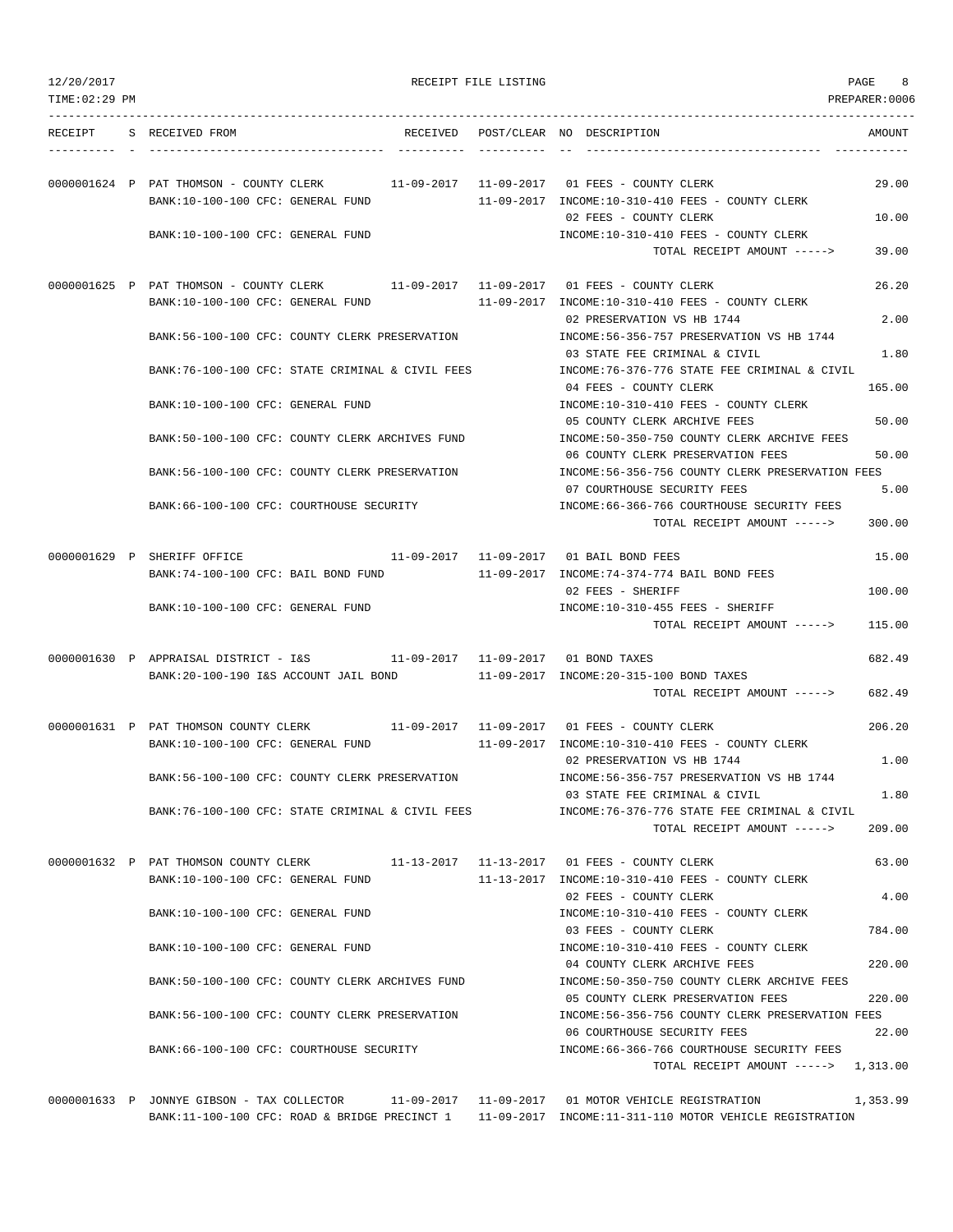TIME:02:29 PM PREPARER:0006

# 12/20/2017 RECEIPT FILE LISTING PAGE 9

|                      | RECEIPT S RECEIVED FROM                                                                      |            | RECEIVED POST/CLEAR NO DESCRIPTION<br>AMOUNT                               |
|----------------------|----------------------------------------------------------------------------------------------|------------|----------------------------------------------------------------------------|
| 0000001633 Continued |                                                                                              |            | 02 MOTOR VEHICLE REGISTRATION 1,353.99                                     |
|                      | BANK:12-100-100 CFC: ROAD & BRIDGE PRECINCT 2                                                |            | INCOME:12-312-110 MOTOR VEHICLE REGISTRATION                               |
|                      |                                                                                              |            | 03 MOTOR VEHICLE REGISTRATION<br>1,353.99                                  |
|                      | BANK:13-100-100 CFC: ROAD & BRIDGE PRECINCT 3                                                |            | INCOME:13-313-110 MOTOR VEHICLE REGISTRATION                               |
|                      |                                                                                              |            | 04 MOTOR VEHICLE REGISTRATION<br>1,353.97                                  |
|                      | BANK:14-100-100 CFC: ROAD & BRIDGE PRECINCT 4                                                |            | INCOME:14-314-110 MOTOR VEHICLE REGISTRATION                               |
|                      |                                                                                              |            | 20.00<br>05 FEES - TITLE                                                   |
|                      | BANK:10-100-100 CFC: GENERAL FUND                                                            |            | $INCOME: 10-310-447$ FEES - TITLE                                          |
|                      |                                                                                              |            | $06$ FEES - TITLE<br>15.00                                                 |
|                      | BANK:10-100-100 CFC: GENERAL FUND                                                            |            | $INCOME: 10-310-447$ FEES - TITLE                                          |
|                      |                                                                                              |            | 0.54<br>07 INTEREST EARNED                                                 |
|                      | BANK:10-100-100 CFC: GENERAL FUND                                                            |            | INCOME:10-300-180 INTEREST EARNED                                          |
|                      |                                                                                              |            | TOTAL RECEIPT AMOUNT $--- 5,451.48$                                        |
|                      |                                                                                              |            |                                                                            |
|                      | 0000001634 P GRANT INTEREST 11-09-2017 11-09-2017 01 OTHER INCOME                            |            | 0.40                                                                       |
|                      | BANK:10-100-100 CFC: GENERAL FUND                                                            |            | 11-09-2017 INCOME:10-300-150 OTHER INCOME                                  |
|                      |                                                                                              |            | 0.40<br>TOTAL RECEIPT AMOUNT ----->                                        |
|                      | 0000001635 P HEALTH & HUMAN SERVICES 11-09-2017 11-09-2017 01 DEPT OF AGING & DISABILITY     |            | 1,836.45                                                                   |
|                      | BANK:78-100-100 CFC: SENIOR CITIZENS 11-09-2017 INCOME:78-378-714 DEPT OF AGING & DISABILITY |            |                                                                            |
|                      |                                                                                              |            | TOTAL RECEIPT AMOUNT -----> 1,836.45                                       |
|                      |                                                                                              |            |                                                                            |
|                      | 0000001636 P APPRAISAL DISTRICT - I&S $11-14-2017$ $11-14-2017$ 01 BOND TAXES                |            | 56,065.10                                                                  |
|                      | BANK:20-100-190 I&S ACCOUNT JAIL BOND 11-14-2017 INCOME:20-315-100 BOND TAXES                |            |                                                                            |
|                      |                                                                                              |            | 14,803.29<br>02 BOND TAXES                                                 |
|                      | BANK:20-100-190 I&S ACCOUNT JAIL BOND                                                        |            | INCOME: 20-315-100 BOND TAXES                                              |
|                      |                                                                                              |            | 1,271.99<br>03 BOND TAXES                                                  |
|                      | BANK: 20-100-190 I&S ACCOUNT JAIL BOND                                                       |            | INCOME: 20-315-100 BOND TAXES                                              |
|                      |                                                                                              |            | 2,058.14<br>04 BOND TAXES                                                  |
|                      | BANK:20-100-190 I&S ACCOUNT JAIL BOND                                                        |            | INCOME: 20-315-100 BOND TAXES                                              |
|                      |                                                                                              |            | TOTAL RECEIPT AMOUNT -----> 74,198.52                                      |
|                      | 0000001637 P PAT THOMSON COUNTY CLERK 11-14-2017 11-14-2017 01 FEES - COUNTY CLERK           |            | 9.00                                                                       |
|                      | BANK:10-100-100 CFC: GENERAL FUND                                                            |            | $11-14-2017$ INCOME: $10-310-410$ FEES - COUNTY CLERK                      |
|                      |                                                                                              |            | 02 FEES - SHERIFF<br>100.00                                                |
|                      | BANK:10-100-100 CFC: GENERAL FUND                                                            |            | INCOME:10-310-455 FEES - SHERIFF                                           |
|                      |                                                                                              |            | TOTAL RECEIPT AMOUNT -----> 109.00                                         |
|                      |                                                                                              |            |                                                                            |
|                      | 0000001638 P PAT THOMSON COUNTY CLERK<br>11-14-2017                                          | 11-14-2017 | 368.92<br>01 RESTITUTION INCOME                                            |
|                      | BANK:10-100-100 CFC: GENERAL FUND                                                            |            | 11-14-2017 INCOME:10-300-200 RESTITUTION INCOME                            |
|                      |                                                                                              |            | 17.28<br>02 DRUG PROG CCP - 10% COUNTY                                     |
|                      | BANK:10-100-100 CFC: GENERAL FUND                                                            |            | INCOME:10-300-202 DRUG PROG CCP - 10% COUNTY                               |
|                      |                                                                                              |            | 03 FEES - COUNTY CLERK<br>104.95                                           |
|                      | BANK:10-100-100 CFC: GENERAL FUND                                                            |            | INCOME:10-310-410 FEES - COUNTY CLERK<br>04 FEES - COUNTY ATTORNEY<br>7.66 |
|                      | BANK:10-100-100 CFC: GENERAL FUND                                                            |            | INCOME:10-310-440 FEES - COUNTY ATTORNEY                                   |
|                      |                                                                                              |            | 05 FEES - SHERIFF<br>4.59                                                  |
|                      | BANK:10-100-100 CFC: GENERAL FUND                                                            |            | INCOME:10-310-455 FEES - SHERIFF                                           |
|                      |                                                                                              |            | 06 C&D COURT TECH FEES<br>8.60                                             |
|                      | BANK:33-100-100 CFC: C&D COURT TECHNOLOGY FUND                                               |            | INCOME: 33-333-733 C&D COURT TECH FEES                                     |
|                      |                                                                                              |            | 07 COUNTY CLERK PRESERVATION FEES<br>5.37                                  |
|                      | BANK:56-100-100 CFC: COUNTY CLERK PRESERVATION                                               |            | INCOME:56-356-756 COUNTY CLERK PRESERVATION FEES                           |
|                      |                                                                                              |            | 6.45<br>08 COURTHOUSE SECURITY FEES                                        |
|                      | BANK:66-100-100 CFC: COURTHOUSE SECURITY                                                     |            | INCOME: 66-366-766 COURTHOUSE SECURITY FEES                                |
|                      |                                                                                              |            | 48.36<br>09 COUNTY PRESERVATION FEES                                       |
|                      | BANK:68-100-100 CFC: COUNTY PRESERVATION                                                     |            | INCOME:68-368-768 COUNTY PRESERVATION FEES                                 |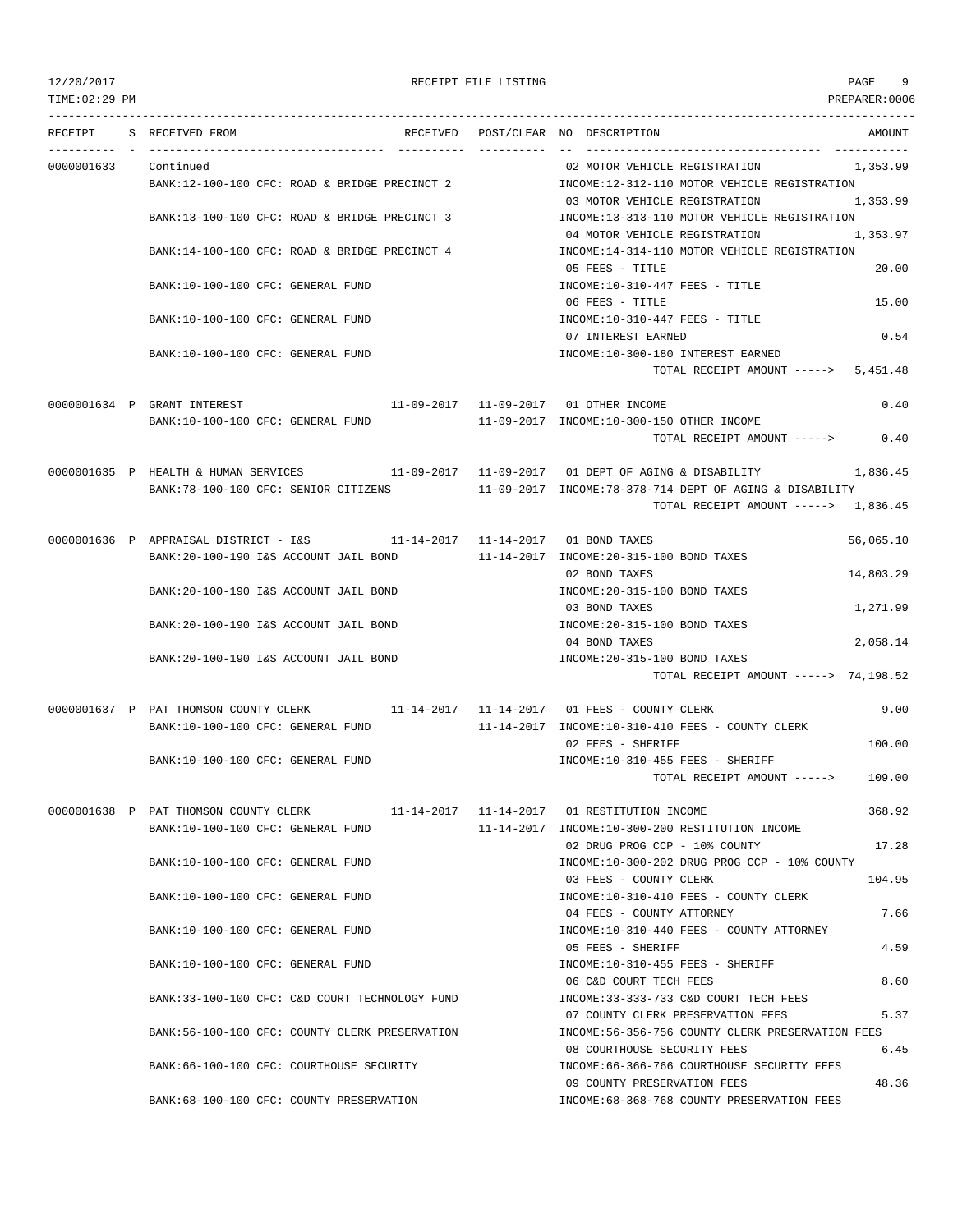TIME:02:29 PM PREPARER:0006 --------------------------------------------------------------------------------------------------------------------------------- RECEIPT S RECEIVED FROM THE RECEIVED POST/CLEAR NO DESCRIPTION THE SECRET AMOUNT ---------- - ----------------------------------- ---------- ---------- -- ----------------------------------- ----------- 0000001638 Continued 10 STATE FEE CRIMINAL & CIVIL 178.44 BANK:76-100-100 CFC: STATE CRIMINAL & CIVIL FEES INCOME:76-376-776 STATE FEE CRIMINAL & CIVIL 11 STATE FEE CRIMINAL & CIVIL 10.75 BANK:76-100-100 CFC: STATE CRIMINAL & CIVIL FEES INCOME:76-376-776 STATE FEE CRIMINAL & CIVIL 12 STATE FEE CRIMINAL & CIVIL 4.30 BANK:76-100-100 CFC: STATE CRIMINAL & CIVIL FEES INCOME:76-376-776 STATE FEE CRIMINAL & CIVIL 13 STATE FEE CRIMINAL & CIVIL 32.24 BANK:76-100-100 CFC: STATE CRIMINAL & CIVIL FEES INCOME:76-376-776 STATE FEE CRIMINAL & CIVIL 14 STATE FEE CRIMINAL & CIVIL 1.23 BANK:76-100-100 CFC: STATE CRIMINAL & CIVIL FEES INCOME:76-376-776 STATE FEE CRIMINAL & CIVIL 15 STATE FEE CRIMINAL & CIVIL 11.62 BANK:76-100-100 CFC: STATE CRIMINAL & CIVIL FEES INCOME:76-376-776 STATE FEE CRIMINAL & CIVIL 16 STATE FEE CRIMINAL & CIVIL 0.06 BANK:76-100-100 CFC: STATE CRIMINAL & CIVIL FEES INCOME:76-376-776 STATE FEE CRIMINAL & CIVIL 17 STATE FEE CRIMINAL & CIVIL 1.53 BANK:76-100-100 CFC: STATE CRIMINAL & CIVIL FEES INCOME:76-376-776 STATE FEE CRIMINAL & CIVIL 18 STATE FEE CRIMINAL & CIVIL 16.65 BANK:76-100-100 CFC: STATE CRIMINAL & CIVIL FEES INCOME:76-376-776 STATE FEE CRIMINAL & CIVIL 19 FEES - COUNTY CLERK 5.00 BANK:10-100-100 CFC: GENERAL FUND INCOME:10-310-410 FEES - COUNTY CLERK 20 COUNTY CLERK ARCHIVE FEES 10.00 BANK:50-100-100 CFC: COUNTY CLERK ARCHIVES FUND INCOME:50-350-750 COUNTY CLERK ARCHIVE FEES 21 COUNTY CLERK PRESERVATION FEES 10.00 BANK:56-100-100 CFC: COUNTY CLERK PRESERVATION INCOME:56-356-756 COUNTY CLERK PRESERVATION FEES 22 COURTHOUSE SECURITY FEES 1.00 BANK:66-100-100 CFC: COURTHOUSE SECURITY **INCOME:66-366-766 COURTHOUSE SECURITY FEES** 23 FEES - COUNTY CLERK 172.75 BANK:10-100-100 CFC: GENERAL FUND INCOME:10-310-410 FEES - COUNTY CLERK 24 COUNTY CLERK ARCHIVE FEES 70.00 BANK:50-100-100 CFC: COUNTY CLERK ARCHIVES FUND INCOME:50-350-750 COUNTY CLERK ARCHIVE FEES 25 COUNTY CLERK PRESERVATION FEES 70.00 BANK:56-100-100 CFC: COUNTY CLERK PRESERVATION INCOME:56-356-756 COUNTY CLERK PRESERVATION FEES 26 COURTHOUSE SECURITY FEES 7.00 BANK:66-100-100 CFC: COURTHOUSE SECURITY INCOME:66-366-766 COURTHOUSE SECURITY FEES TOTAL RECEIPT AMOUNT -----> 1,174.75 0000001639 P ANGIE PIPPIN J.P. 11-14-2017 11-14-2017 01 STATE FEE CRIMINAL & CIVIL 177.00 BANK:76-100-100 CFC: STATE CRIMINAL & CIVIL FEES 11-14-2017 INCOME:76-376-776 STATE FEE CRIMINAL & CIVIL 02 COURTHOUSE SECURITY FEES 8.00 BANK:66-100-100 CFC: COURTHOUSE SECURITY INCOME:66-366-766 COURTHOUSE SECURITY FEES 03 FEES - JP #1 142.00 BANK:10-100-100 CFC: GENERAL FUND INCOME:10-310-430 FEES - JP #1 04 JUSTICE COURT TECH FEES 8.00 BANK:82-100-100 CFC: JUSTICE COURT TECH CHECKING INCOME:82-380-820 JUSTICE COURT TECH FEES TOTAL RECEIPT AMOUNT -----> 335.00 0000001640 P ANGIE PIPPIN J.P. 11-14-2017 11-14-2017 01 STATE FEE CRIMINAL & CIVIL 431.93 BANK:76-100-100 CFC: STATE CRIMINAL & CIVIL FEES 11-14-2017 INCOME:76-376-776 STATE FEE CRIMINAL & CIVIL 02 COURTHOUSE SECURITY FEES 21.02 BANK:66-100-100 CFC: COURTHOUSE SECURITY INCOME:66-366-766 COURTHOUSE SECURITY FEES

> BANK:10-100-100 CFC: GENERAL FUND INCOME:10-310-430 FEES - JP #1 BANK:82-100-100 CFC: JUSTICE COURT TECH CHECKING INCOME:82-380-820 JUSTICE COURT TECH FEES

BANK:10-100-100 CFC: GENERAL FUND INCOME:10-310-430 FEES - JP #1

03 FEES - JP #1 463.03

04 JUSTICE COURT TECH FEES 21.02

05 FEES - JP #1 10.00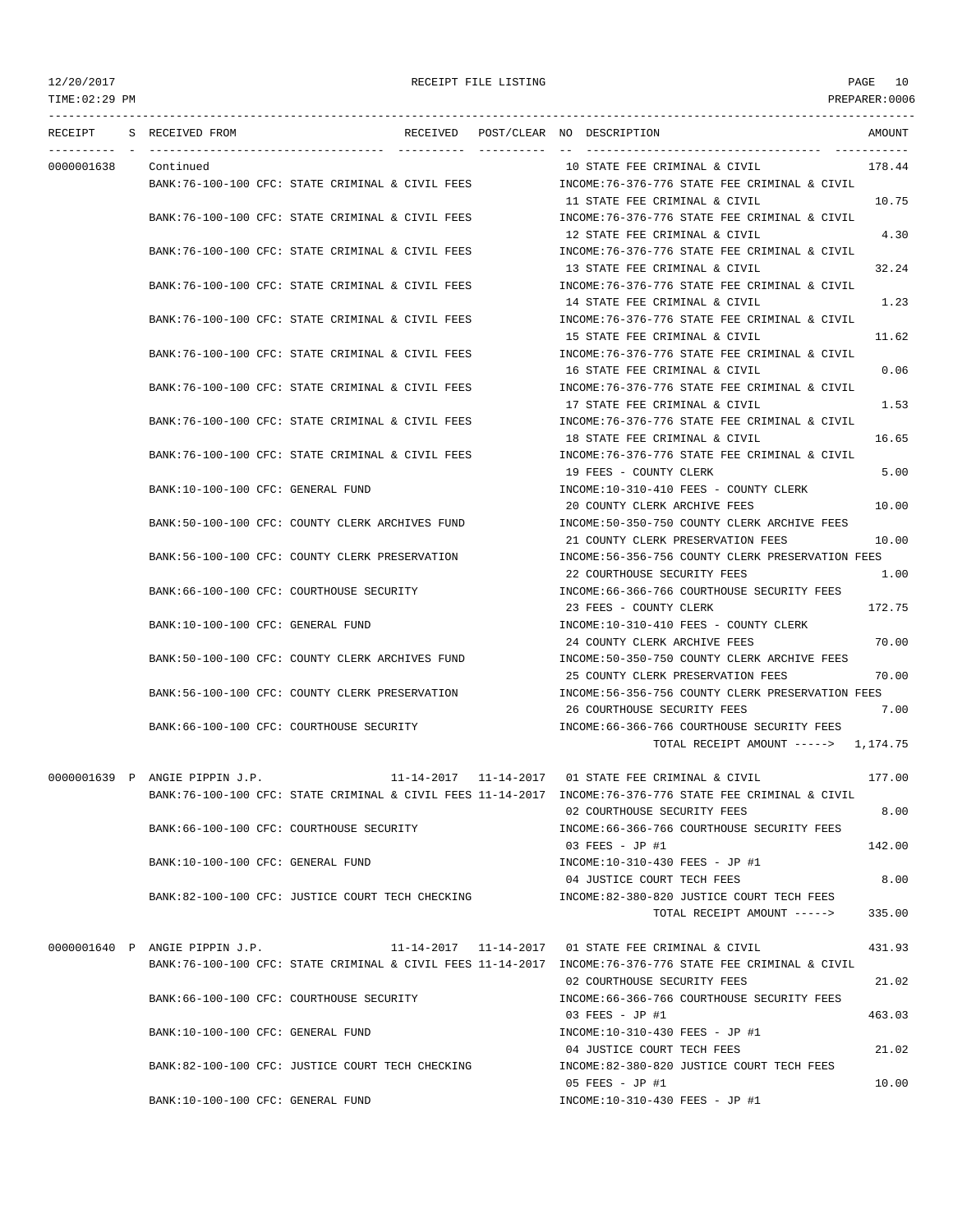| TIME: 02:29 PM       |                                                                                    |  |                                                                                                          | PREPARER:0006 |
|----------------------|------------------------------------------------------------------------------------|--|----------------------------------------------------------------------------------------------------------|---------------|
|                      | RECEIPT S RECEIVED FROM                                                            |  | RECEIVED POST/CLEAR NO DESCRIPTION                                                                       | AMOUNT        |
| 0000001640 Continued |                                                                                    |  | 06 FEES - JP #1                                                                                          | 5.00          |
|                      | BANK:10-100-100 CFC: GENERAL FUND                                                  |  | INCOME:10-310-430 FEES - JP #1                                                                           |               |
|                      |                                                                                    |  | TOTAL RECEIPT AMOUNT -----> 952.00                                                                       |               |
|                      | 0000001641 P APPRAISAL DISTRICT                                                    |  | 11-14-2017   11-14-2017   01 ADVALOREM TAXES                                                             | 12,145.86     |
|                      | BANK:10-100-100 CFC: GENERAL FUND                                                  |  | 11-14-2017 INCOME:10-300-100 ADVALOREM TAXES                                                             |               |
|                      |                                                                                    |  | 02 ADVALOREM TAXES                                                                                       | 87.747.92     |
|                      | BANK:10-100-100 CFC: GENERAL FUND                                                  |  | INCOME:10-300-100 ADVALOREM TAXES                                                                        |               |
|                      |                                                                                    |  | 03 ADVALOREM TAXES                                                                                       | 4,330.25      |
|                      | BANK:11-100-100 CFC: ROAD & BRIDGE PRECINCT 1                                      |  | INCOME:11-311-100 ADVALOREM TAXES                                                                        |               |
|                      | BANK:12-100-100 CFC: ROAD & BRIDGE PRECINCT 2                                      |  | 04 ADVALOREM TAXES<br>INCOME:12-312-100 ADVALOREM TAXES                                                  | 4,330.25      |
|                      |                                                                                    |  | 05 ADVALOREM TAXES                                                                                       | 4,330.25      |
|                      | BANK:13-100-100 CFC: ROAD & BRIDGE PRECINCT 3                                      |  | INCOME:13-313-100 ADVALOREM TAXES                                                                        |               |
|                      |                                                                                    |  | 06 ADVALOREM TAXES                                                                                       | 4,330.25      |
|                      | BANK:14-100-100 CFC: ROAD & BRIDGE PRECINCT 4                                      |  | INCOME:14-314-100 ADVALOREM TAXES                                                                        |               |
|                      |                                                                                    |  | 07 ADVALOREM TAXES                                                                                       | 332,796.28    |
|                      | BANK:10-100-100 CFC: GENERAL FUND                                                  |  | INCOME:10-300-100 ADVALOREM TAXES                                                                        |               |
|                      |                                                                                    |  | 08 ADVALOREM TAXES                                                                                       | 7,505.86      |
|                      | BANK:10-100-100 CFC: GENERAL FUND                                                  |  | INCOME:10-300-100 ADVALOREM TAXES                                                                        |               |
|                      |                                                                                    |  | TOTAL RECEIPT AMOUNT -----> 457,516.92                                                                   |               |
|                      | 0000001642 P ANGIE PIPPIN J.P.                                                     |  | 11-14-2017   11-14-2017   01 STATE FEE CRIMINAL & CIVIL                                                  | 178.60        |
|                      |                                                                                    |  | BANK:76-100-100 CFC: STATE CRIMINAL & CIVIL FEES 11-14-2017 INCOME:76-376-776 STATE FEE CRIMINAL & CIVIL |               |
|                      |                                                                                    |  | 02 COURTHOUSE SECURITY FEES                                                                              | 8.00          |
|                      | BANK:66-100-100 CFC: COURTHOUSE SECURITY                                           |  | INCOME:66-366-766 COURTHOUSE SECURITY FEES                                                               |               |
|                      |                                                                                    |  | 03 FEES - JP #1                                                                                          | 112.40        |
|                      | BANK:10-100-100 CFC: GENERAL FUND                                                  |  | INCOME:10-310-430 FEES - JP #1                                                                           |               |
|                      |                                                                                    |  | 04 JUSTICE COURT TECH FEES                                                                               | 8.00          |
|                      | BANK:82-100-100 CFC: JUSTICE COURT TECH CHECKING                                   |  | INCOME:82-380-820 JUSTICE COURT TECH FEES                                                                | 52.50         |
|                      | BANK:10-100-100 CFC: GENERAL FUND                                                  |  | 05 JP ATTY DELINQUENT COL FEES<br>INCOME:10-310-432 JP ATTY DELINOUENT COL FEES                          |               |
|                      |                                                                                    |  | TOTAL RECEIPT AMOUNT ----->                                                                              | 359.50        |
|                      |                                                                                    |  |                                                                                                          |               |
|                      | 0000001643 P APPRAISAL DISTRICT<br>BANK:10-100-100 CFC: GENERAL FUND               |  | 11-15-2017   11-15-2017   01 ADVALOREM TAXES<br>11-15-2017 INCOME:10-300-100 ADVALOREM TAXES             | 3,986.90      |
|                      |                                                                                    |  | 02 ADVALOREM TAXES                                                                                       | 38.41         |
|                      | BANK:11-100-100 CFC: ROAD & BRIDGE PRECINCT 1                                      |  | INCOME:11-311-100 ADVALOREM TAXES                                                                        |               |
|                      |                                                                                    |  | 03 ADVALOREM TAXES                                                                                       | 38.40         |
|                      | BANK:12-100-100 CFC: ROAD & BRIDGE PRECINCT 2                                      |  | INCOME:12-312-100 ADVALOREM TAXES                                                                        |               |
|                      |                                                                                    |  | 04 ADVALOREM TAXES                                                                                       | 38.41         |
|                      | BANK:13-100-100 CFC: ROAD & BRIDGE PRECINCT 3                                      |  | INCOME:13-313-100 ADVALOREM TAXES                                                                        |               |
|                      |                                                                                    |  | 05 ADVALOREM TAXES                                                                                       | 38.40         |
|                      | BANK:14-100-100 CFC: ROAD & BRIDGE PRECINCT 4                                      |  | INCOME:14-314-100 ADVALOREM TAXES                                                                        |               |
|                      |                                                                                    |  | TOTAL RECEIPT AMOUNT -----> 4,140.52                                                                     |               |
|                      | 0000001644 P PAT THOMSON COUNTY CLERK                                              |  |                                                                                                          | 5.00          |
|                      | BANK:10-100-100 CFC: GENERAL FUND                                                  |  | 11-15-2017 INCOME:10-310-410 FEES - COUNTY CLERK                                                         |               |
|                      |                                                                                    |  | 02 COUNTY CLERK ARCHIVE FEES                                                                             | 10.00         |
|                      | BANK:50-100-100 CFC: COUNTY CLERK ARCHIVES FUND                                    |  | INCOME:50-350-750 COUNTY CLERK ARCHIVE FEES                                                              |               |
|                      |                                                                                    |  | 03 COUNTY CLERK PRESERVATION FEES                                                                        | 10.00         |
|                      | BANK:56-100-100 CFC: COUNTY CLERK PRESERVATION                                     |  | INCOME:56-356-756 COUNTY CLERK PRESERVATION FEES                                                         |               |
|                      | BANK:66-100-100 CFC: COURTHOUSE SECURITY                                           |  | 04 COURTHOUSE SECURITY FEES<br>INCOME: 66-366-766 COURTHOUSE SECURITY FEES                               | 1.00          |
|                      |                                                                                    |  | TOTAL RECEIPT AMOUNT ----->                                                                              | 26.00         |
|                      |                                                                                    |  |                                                                                                          |               |
|                      | 0000001645 P PAT THOMSON COUNTY CLERK 11-15-2017 11-15-2017 01 FEES - COUNTY CLERK |  |                                                                                                          | 202.00        |

BANK:10-100-100 CFC: GENERAL FUND 11-15-2017 INCOME:10-310-410 FEES - COUNTY CLERK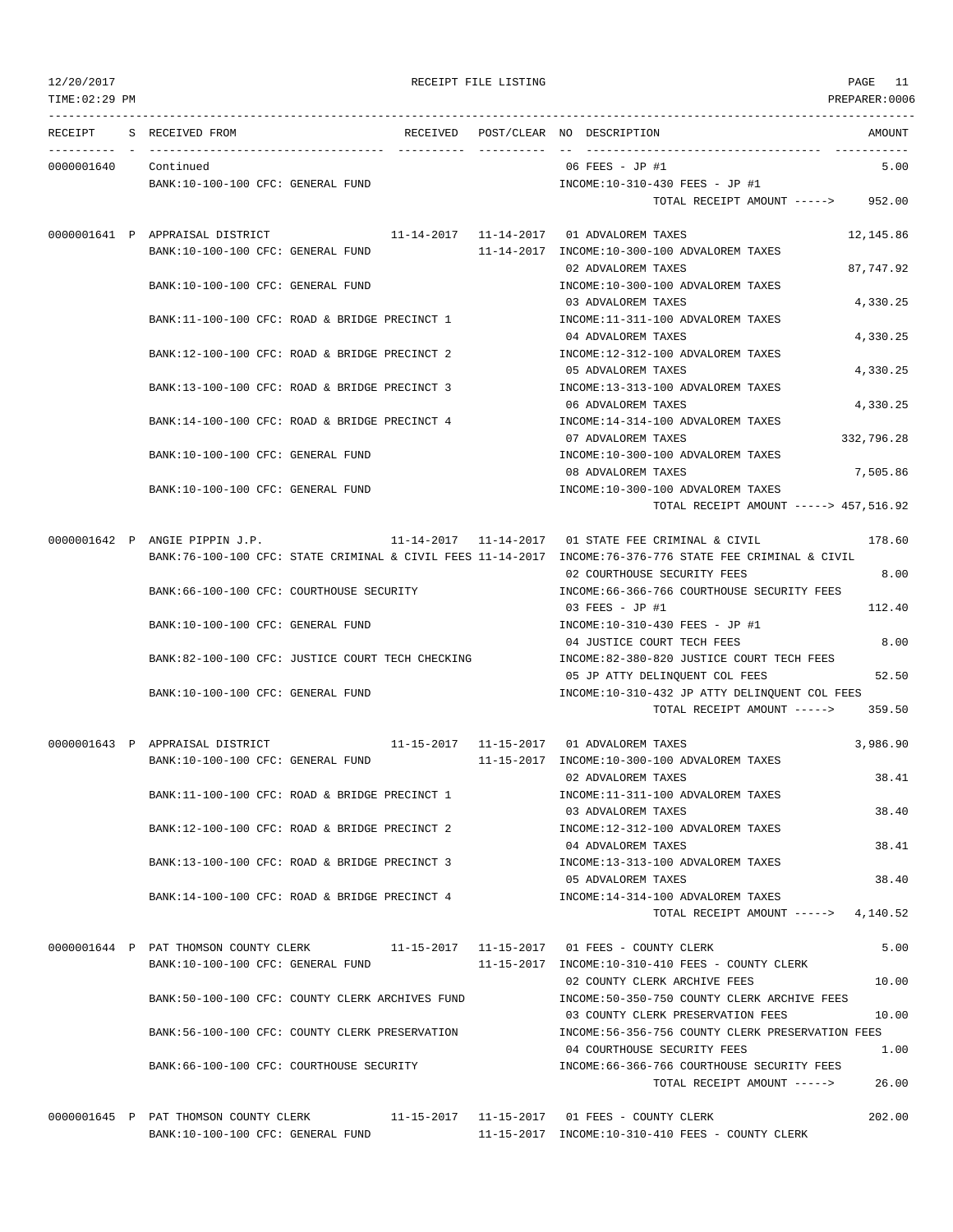TIME:02:29 PM PREPARER:0006 --------------------------------------------------------------------------------------------------------------------------------- RECEIPT S RECEIVED FROM THE RECEIVED POST/CLEAR NO DESCRIPTION THE SECRET AMOUNT ---------- - ----------------------------------- ---------- ---------- -- ----------------------------------- ----------- 0000001645 Continued 02 COUNTY CLERK ARCHIVE FEES 220.00 BANK:50-100-100 CFC: COUNTY CLERK ARCHIVES FUND INCOME:50-350-750 COUNTY CLERK ARCHIVE FEES 03 COUNTY CLERK PRESERVATION FEES 220.00 BANK:56-100-100 CFC: COUNTY CLERK PRESERVATION INCOME:56-356-756 COUNTY CLERK PRESERVATION FEES 04 COURTHOUSE SECURITY FEES 22.00 BANK:66-100-100 CFC: COURTHOUSE SECURITY INCOME:66-366-766 COURTHOUSE SECURITY FEES TOTAL RECEIPT AMOUNT -----> 664.00 0000001647 P PAT THOMSON COUNTY CLERK 11-16-2017 11-16-2017 01 FEES - COUNTY CLERK 20.17 BANK:10-100-100 CFC: GENERAL FUND 11-16-2017 INCOME:10-310-410 FEES - COUNTY CLERK 02 PRESERVATION VS HB 1744 1.00 BANK:56-100-100 CFC: COUNTY CLERK PRESERVATION INCOME:56-356-757 PRESERVATION VS HB 1744 03 STATE FEE CRIMINAL & CIVIL 1.83 BANK:76-100-100 CFC: STATE CRIMINAL & CIVIL FEES INCOME:76-376-776 STATE FEE CRIMINAL & CIVIL TOTAL RECEIPT AMOUNT -----> 23.00 0000001648 P PAT THOMSON COUNTY CLERK 11-16-2017 11-16-2017 01 FEES - COUNTY CLERK 9.00 BANK:10-100-100 CFC: GENERAL FUND 11-16-2017 INCOME:10-310-410 FEES - COUNTY CLERK 02 FEES - COUNTY CLERK 202.00 BANK:10-100-100 CFC: GENERAL FUND INCOME:10-310-410 FEES - COUNTY CLERK 03 COUNTY CLERK ARCHIVE FEES 60.00 BANK:50-100-100 CFC: COUNTY CLERK ARCHIVES FUND INCOME:50-350-750 COUNTY CLERK ARCHIVE FEES 04 COUNTY CLERK PRESERVATION FEES 60.00 BANK:56-100-100 CFC: COUNTY CLERK PRESERVATION INCOME:56-356-756 COUNTY CLERK PRESERVATION FEES 05 COURTHOUSE SECURITY FEES 6.00 BANK:66-100-100 CFC: COURTHOUSE SECURITY **INCOME:66-366-766 COURTHOUSE SECURITY FEES** TOTAL RECEIPT AMOUNT -----> 337.00 0000001649 P ANGIE PIPPIN J.P. 11-16-2017 11-16-2017 11-16-2017 01 STATE FEE CRIMINAL & CIVIL 177.00 BANK:76-100-100 CFC: STATE CRIMINAL & CIVIL FEES 11-16-2017 INCOME:76-376-776 STATE FEE CRIMINAL & CIVIL 02 FEES - JP #1 217.00 BANK:10-100-100 CFC: GENERAL FUND **INCOME:10-310-430 FEES** - JP #1 03 COURTHOUSE SECURITY FEES 8.00 BANK:66-100-100 CFC: COURTHOUSE SECURITY INCOME:66-366-766 COURTHOUSE SECURITY FEES 04 JUSTICE COURT TECH FEES 8.00 BANK:82-100-100 CFC: JUSTICE COURT TECH CHECKING INCOME:82-380-820 JUSTICE COURT TECH FEES  $T$ OTAL RECEIPT AMOUNT  $--- 2$  410.00 0000001650 P ANGIE PIPPIN J.P. 11-16-2017 11-16-2017 01 STATE FEE CRIMINAL & CIVIL 19.02 BANK:76-100-100 CFC: STATE CRIMINAL & CIVIL FEES 11-16-2017 INCOME:76-376-776 STATE FEE CRIMINAL & CIVIL 02 FEES - JP #1 0.12 BANK:10-100-100 CFC: GENERAL FUND INCOME:10-310-430 FEES - JP #1 03 COURTHOUSE SECURITY FEES 0.43 BANK:66-100-100 CFC: COURTHOUSE SECURITY INCOME:66-366-766 COURTHOUSE SECURITY FEES 04 JUSTICE COURT TECH FEES 0.43 BANK:82-100-100 CFC: JUSTICE COURT TECH CHECKING INCOME:82-380-820 JUSTICE COURT TECH FEES TOTAL RECEIPT AMOUNT -----> 20.00 0000001651 P ANGIE PIPPIN J.P. 11-16-2017 11-16-2017 01 STATE FEE CRIMINAL & CIVIL 482.42 BANK:76-100-100 CFC: STATE CRIMINAL & CIVIL FEES 11-16-2017 INCOME:76-376-776 STATE FEE CRIMINAL & CIVIL 02 FEES - JP #1 243.00 BANK:10-100-100 CFC: GENERAL FUND INCOME:10-310-430 FEES - JP #1 03 COURTHOUSE SECURITY FEES 17.79 BANK:66-100-100 CFC: COURTHOUSE SECURITY INCOME:66-366-766 COURTHOUSE SECURITY FEES 04 JUSTICE COURT TECH FEES 17.79 BANK:82-100-100 CFC: JUSTICE COURT TECH CHECKING INCOME:82-380-820 JUSTICE COURT TECH FEES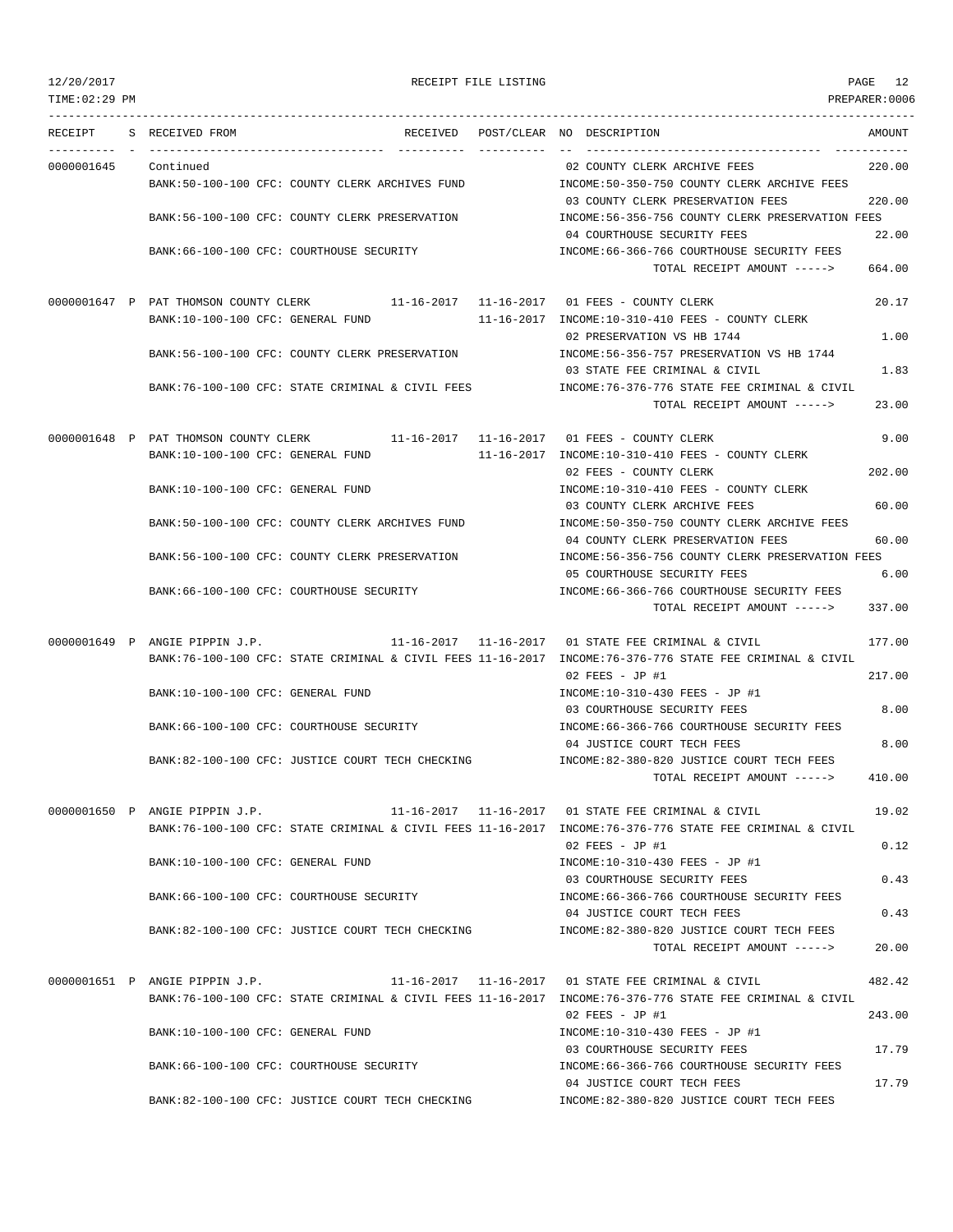| 12/20/2017     |                                                                                                                               | RECEIPT FILE LISTING |                                                                                       | PAGE<br>13    |
|----------------|-------------------------------------------------------------------------------------------------------------------------------|----------------------|---------------------------------------------------------------------------------------|---------------|
| TIME: 02:29 PM |                                                                                                                               |                      |                                                                                       | PREPARER:0006 |
| RECEIPT        | S RECEIVED FROM                                                                                                               |                      | RECEIVED POST/CLEAR NO DESCRIPTION                                                    | AMOUNT        |
| 0000001651     | Continued                                                                                                                     |                      | 05 CASH BAIL BOND'S                                                                   | 320.00        |
|                | BANK:74-100-100 CFC: BAIL BOND FUND                                                                                           |                      | INCOME: 74-374-776 CASH BAIL BOND'S                                                   |               |
|                |                                                                                                                               |                      | 06 JP ATTY DELINQUENT COL FEES                                                        | 66.00         |
|                | BANK:10-100-100 CFC: GENERAL FUND                                                                                             |                      | INCOME:10-310-432 JP ATTY DELINQUENT COL FEES                                         |               |
|                |                                                                                                                               |                      | TOTAL RECEIPT AMOUNT -----> 1,147.00                                                  |               |
|                | 0000001652 P ANGIE PIPPIN J.P.                                                                                                |                      | 11-16-2017   11-16-2017   01 STATE FEE CRIMINAL & CIVIL                               | 332.68        |
|                | BANK:76-100-100 CFC: STATE CRIMINAL & CIVIL FEES 11-16-2017 INCOME:76-376-776 STATE FEE CRIMINAL & CIVIL                      |                      |                                                                                       |               |
|                |                                                                                                                               |                      | 02 FEES - JP #1                                                                       | 314.70        |
|                | BANK:10-100-100 CFC: GENERAL FUND                                                                                             |                      | INCOME:10-310-430 FEES - JP #1                                                        |               |
|                | BANK:66-100-100 CFC: COURTHOUSE SECURITY                                                                                      |                      | 03 COURTHOUSE SECURITY FEES<br>INCOME: 66-366-766 COURTHOUSE SECURITY FEES            | 16.31         |
|                |                                                                                                                               |                      | 04 JUSTICE COURT TECH FEES                                                            | 16.31         |
|                | BANK:82-100-100 CFC: JUSTICE COURT TECH CHECKING                                                                              |                      | INCOME:82-380-820 JUSTICE COURT TECH FEES                                             |               |
|                |                                                                                                                               |                      | 05 STATE FEE CRIMINAL & CIVIL                                                         | 41.00         |
|                | BANK:76-100-100 CFC: STATE CRIMINAL & CIVIL FEES                                                                              |                      | INCOME: 76-376-776 STATE FEE CRIMINAL & CIVIL                                         |               |
|                |                                                                                                                               |                      | 06 JUSTICE COURT TECH FEES                                                            | 5.00          |
|                | BANK:82-100-100 CFC: JUSTICE COURT TECH CHECKING                                                                              |                      | INCOME:82-380-820 JUSTICE COURT TECH FEES<br>TOTAL RECEIPT AMOUNT ----->              | 726.00        |
|                |                                                                                                                               |                      |                                                                                       |               |
|                | 0000001654 P EMILIA GARCIA - SENIOR CITIZENS 11-17-2017 11-17-2017 01 FOOD DONATIONS                                          |                      |                                                                                       | 250.00        |
|                | BANK:78-100-100 CFC: SENIOR CITIZENS                                                                                          |                      | 11-17-2017 INCOME:78-378-712 FOOD DONATIONS                                           |               |
|                |                                                                                                                               |                      | TOTAL RECEIPT AMOUNT ----->                                                           | 250.00        |
|                | 0000001655 P EMILIA GARCIA - SENIOR CITIZENS 11-17-2017 11-17-2017 01 FOOD DONATIONS                                          |                      |                                                                                       | 39.00         |
|                | BANK: 78-100-100 CFC: SENIOR CITIZENS                                                                                         |                      | 11-17-2017 INCOME:78-378-712 FOOD DONATIONS                                           |               |
|                |                                                                                                                               |                      | 02 FOOD DONATIONS                                                                     | 30.76         |
|                | BANK: 78-100-100 CFC: SENIOR CITIZENS                                                                                         |                      | INCOME: 78-378-712 FOOD DONATIONS                                                     |               |
|                |                                                                                                                               |                      | TOTAL RECEIPT AMOUNT ----->                                                           | 69.76         |
|                | 0000001656 P PAT THOMSON                                                                                                      |                      | 11-17-2017   11-17-2017   01   FEES - COUNTY CLERK                                    | 45.00         |
|                | BANK:10-100-100 CFC: GENERAL FUND                                                                                             |                      | 11-17-2017 INCOME:10-310-410 FEES - COUNTY CLERK                                      |               |
|                |                                                                                                                               |                      | 02 COUNTY CLERK ARCHIVE FEES                                                          | 10.00         |
|                | BANK:50-100-100 CFC: COUNTY CLERK ARCHIVES FUND                                                                               |                      | INCOME: 50-350-750 COUNTY CLERK ARCHIVE FEES                                          |               |
|                | BANK:56-100-100 CFC: COUNTY CLERK PRESERVATION                                                                                |                      | 03 COUNTY CLERK PRESERVATION FEES<br>INCOME:56-356-756 COUNTY CLERK PRESERVATION FEES | 10.00         |
|                |                                                                                                                               |                      | 04 COURTHOUSE SECURITY FEES                                                           | 1.00          |
|                | BANK:66-100-100 CFC: COURTHOUSE SECURITY                                                                                      |                      | INCOME: 66-366-766 COURTHOUSE SECURITY FEES                                           |               |
|                |                                                                                                                               |                      | TOTAL RECEIPT AMOUNT ----->                                                           | 66.00         |
|                |                                                                                                                               |                      | 11-17-2017   11-17-2017   01 FEES - COUNTY CLERK                                      | 4.00          |
|                | 0000001657 P PAT THOMSON<br>BANK:10-100-100 CFC: GENERAL FUND                                                                 |                      | 11-17-2017 INCOME:10-310-410 FEES - COUNTY CLERK                                      |               |
|                |                                                                                                                               |                      | 02 FEES - COUNTY CLERK                                                                | 5.00          |
|                | BANK:10-100-100 CFC: GENERAL FUND                                                                                             |                      | INCOME:10-310-410 FEES - COUNTY CLERK                                                 |               |
|                |                                                                                                                               |                      | 03 COUNTY CLERK ARCHIVE FEES                                                          | 10.00         |
|                | BANK:50-100-100 CFC: COUNTY CLERK ARCHIVES FUND                                                                               |                      | INCOME:50-350-750 COUNTY CLERK ARCHIVE FEES                                           |               |
|                | BANK:56-100-100 CFC: COUNTY CLERK PRESERVATION                                                                                |                      | 04 COUNTY CLERK PRESERVATION FEES<br>INCOME:56-356-756 COUNTY CLERK PRESERVATION FEES | 10.00         |
|                |                                                                                                                               |                      | 05 COURTHOUSE SECURITY FEES                                                           | 1.00          |
|                | BANK:66-100-100 CFC: COURTHOUSE SECURITY                                                                                      |                      | INCOME: 66-366-766 COURTHOUSE SECURITY FEES                                           |               |
|                |                                                                                                                               |                      | TOTAL RECEIPT AMOUNT ----->                                                           | 30.00         |
|                | 0000001658 P FISHER COUNTY                                                                                                    |                      | 11-17-2017   11-17-2017   01 FC DRUG FORFEITURE EXPENSES                              | 5.21          |
|                | BANK:84-100-100 CFC: FC DRUG FORFEITURE CHECKING 11-17-2017 INCOME:84-840-840 FC DRUG FORFEITURE EXPENSES                     |                      |                                                                                       |               |
|                |                                                                                                                               |                      | TOTAL RECEIPT AMOUNT ----->                                                           | 5.21          |
|                |                                                                                                                               |                      |                                                                                       |               |
|                | 0000001659 P GINA PASLEY - DISTRICT CLERK 11-17-2017 11-17-2017 01 FEES - DISTRICT CLERK<br>BANK:10-100-100 CFC: GENERAL FUND |                      | $11-17-2017$ INCOME: $10-310-425$ FEES - DISTRICT CLERK                               | 77.00         |
|                |                                                                                                                               |                      | TOTAL RECEIPT AMOUNT ----->                                                           | 77.00         |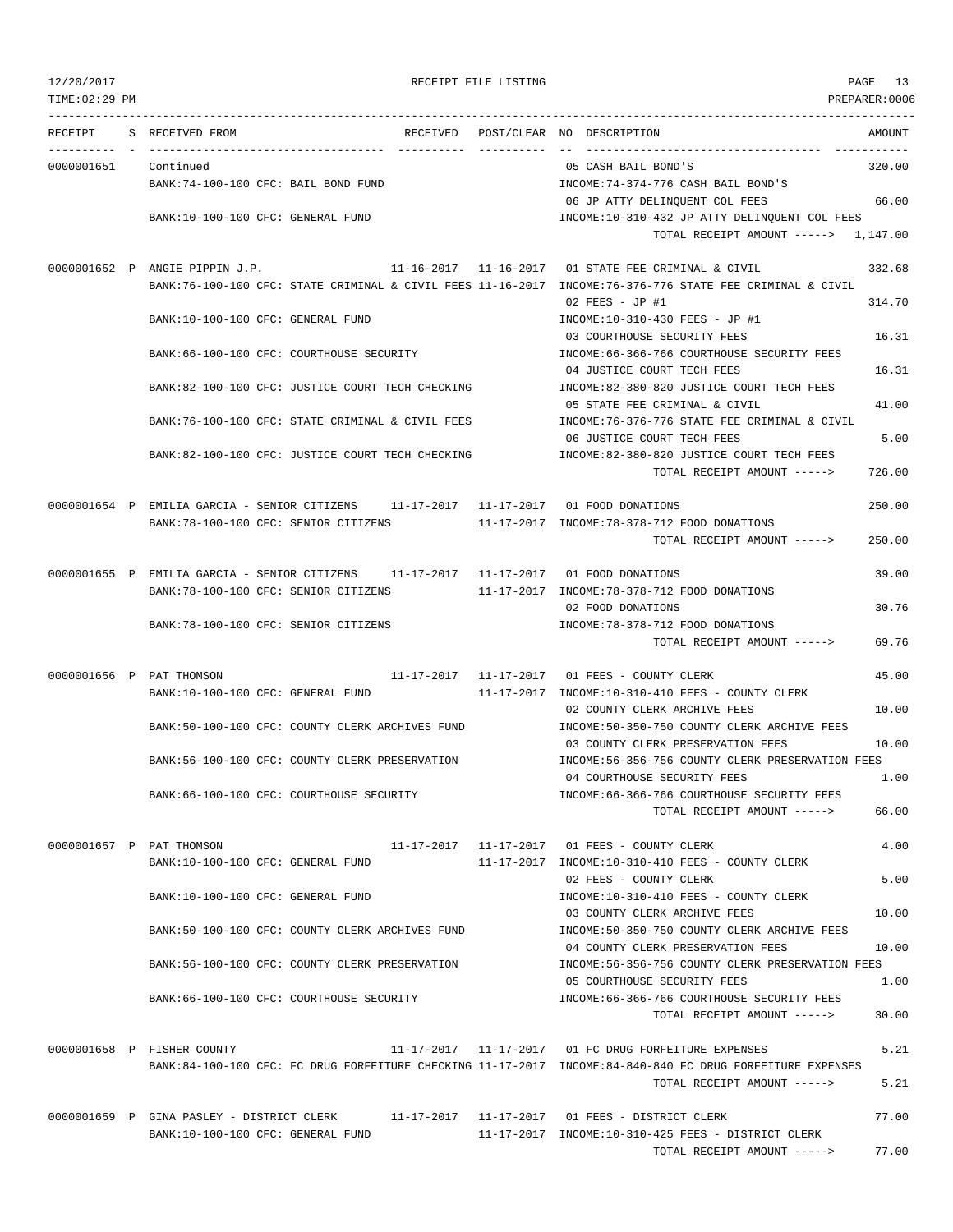|  | RECEIPT S RECEIVED FROM                                                                                                       |  | RECEIVED POST/CLEAR NO DESCRIPTION                                                                         | AMOUNT         |
|--|-------------------------------------------------------------------------------------------------------------------------------|--|------------------------------------------------------------------------------------------------------------|----------------|
|  | 0000001660 P GINA PASLEY - DISTRICT CLERK 11-17-2017 11-17-2017 01 FEES - DISTRICT CLERK<br>BANK:10-100-100 CFC: GENERAL FUND |  | 11-17-2017 INCOME:10-310-425 FEES - DISTRICT CLERK                                                         | 12.00          |
|  | BANK:10-100-100 CFC: GENERAL FUND                                                                                             |  | 02 FEES - COUNTY & DISTRICT COURT<br>INCOME:10-310-420 FEES - COUNTY & DISTRICT COURT                      | 40.00          |
|  | BANK:10-100-100 CFC: GENERAL FUND                                                                                             |  | 03 FEES - DISTRICT CLERK<br>INCOME:10-310-425 FEES - DISTRICT CLERK                                        | 101.00         |
|  | BANK:10-100-100 CFC: GENERAL FUND                                                                                             |  | 04 FEES - SHERIFF<br>INCOME:10-310-455 FEES - SHERIFF                                                      | 130.00         |
|  | BANK:30-100-100 CFC: COURT RECORDS PRES FUND                                                                                  |  | 05 RECORDS PRESERVATION FEES<br>INCOME: 30-330-730 RECORDS PRESERVATION FEES                               | 20.00          |
|  | BANK:36-100-100 CFC: DIST COURT RECORDS TECH FUND                                                                             |  | 06 DIST COURT REC TECH FEES<br>INCOME: 36-336-736 DIST COURT REC TECH FEES                                 | 20.00          |
|  | BANK:60-100-100 CFC: LAW LIBRARY                                                                                              |  | 07 LAW LIBRARY FEES<br>INCOME: 60-360-760 LAW LIBRARY FEES                                                 | 70.00          |
|  | BANK:63-100-100 CFC: DISTRICT CLERK PRESERVATION                                                                              |  | 08 DIST CLERK PRESERVATION FEES<br>INCOME:63-363-763 DIST CLERK PRESERVATION FEES                          | 10.00          |
|  | BANK: 66-100-100 CFC: COURTHOUSE SECURITY                                                                                     |  | 09 COURTHOUSE SECURITY FEES<br>INCOME: 66-366-766 COURTHOUSE SECURITY FEES                                 | 10.00          |
|  | BANK:68-100-100 CFC: COUNTY PRESERVATION                                                                                      |  | 10 COUNTY PRESERVATION FEES<br>INCOME: 68-368-768 COUNTY PRESERVATION FEES                                 | 10.00          |
|  | BANK:76-100-100 CFC: STATE CRIMINAL & CIVIL FEES                                                                              |  | 11 STATE FEE CRIMINAL & CIVIL<br>INCOME: 76-376-776 STATE FEE CRIMINAL & CIVIL                             | 60.00          |
|  | BANK:76-100-100 CFC: STATE CRIMINAL & CIVIL FEES                                                                              |  | 12 STATE FEE CRIMINAL & CIVIL<br>INCOME: 76-376-776 STATE FEE CRIMINAL & CIVIL                             | 45.00          |
|  | BANK:76-100-100 CFC: STATE CRIMINAL & CIVIL FEES                                                                              |  | 13 STATE FEE CRIMINAL & CIVIL<br>INCOME:76-376-776 STATE FEE CRIMINAL & CIVIL                              | 10.00          |
|  | BANK: 76-100-100 CFC: STATE CRIMINAL & CIVIL FEES                                                                             |  | 14 STATE FEE CRIMINAL & CIVIL<br>INCOME: 76-376-776 STATE FEE CRIMINAL & CIVIL                             | 5.00           |
|  | BANK:76-100-100 CFC: STATE CRIMINAL & CIVIL FEES                                                                              |  | 15 STATE FEE CRIMINAL & CIVIL<br>INCOME:76-376-776 STATE FEE CRIMINAL & CIVIL                              | 10.00          |
|  | BANK:76-100-100 CFC: STATE CRIMINAL & CIVIL FEES                                                                              |  | 16 STATE FEE CRIMINAL & CIVIL<br>INCOME: 76-376-776 STATE FEE CRIMINAL & CIVIL                             | 60.00<br>15.00 |
|  | BANK:76-100-100 CFC: STATE CRIMINAL & CIVIL FEES                                                                              |  | 17 STATE FEE CRIMINAL & CIVIL<br>INCOME:76-376-776 STATE FEE CRIMINAL & CIVIL                              | 84.00          |
|  | BANK: 76-100-100 CFC: STATE CRIMINAL & CIVIL FEES                                                                             |  | 18 STATE FEE CRIMINAL & CIVIL<br>INCOME: 76-376-776 STATE FEE CRIMINAL & CIVIL<br>19 FEES - DISTRICT CLERK | 17.00          |
|  | BANK:10-100-100 CFC: GENERAL FUND                                                                                             |  | INCOME:10-310-425 FEES - DISTRICT CLERK<br>20 STATE FEE CRIMINAL & CIVIL                                   | 10.00          |
|  | BANK:76-100-100 CFC: STATE CRIMINAL & CIVIL FEES                                                                              |  | INCOME: 76-376-776 STATE FEE CRIMINAL & CIVIL<br>TOTAL RECEIPT AMOUNT ----->                               | 739.00         |
|  | 0000001663 P EMILIA GARCIA - SENIOR CITIZENS 11-20-2017 11-20-2017 01 FOOD DONATIONS                                          |  |                                                                                                            | 878.50         |
|  | BANK:78-100-100 CFC: SENIOR CITIZENS 11-20-2017 INCOME:78-378-712 FOOD DONATIONS                                              |  | 02 FOOD DONATIONS                                                                                          | 60.50          |
|  | BANK: 78-100-100 CFC: SENIOR CITIZENS                                                                                         |  | INCOME: 78-378-712 FOOD DONATIONS<br>TOTAL RECEIPT AMOUNT ----->                                           | 939.00         |
|  | 0000001664 P PAT THOMSON COUNTY CLERK 11-20-2017 11-20-2017 01 FEES - COUNTY CLERK                                            |  |                                                                                                            | 119.00         |
|  | BANK:10-100-100 CFC: GENERAL FUND                                                                                             |  | 11-20-2017 INCOME:10-310-410 FEES - COUNTY CLERK<br>TOTAL RECEIPT AMOUNT ----->                            | 119.00         |
|  | 0000001665 P PAT THOMSON COUNTY CLERK 11-20-2017 11-20-2017 01 FEES - COUNTY CLERK                                            |  |                                                                                                            | 340.00         |
|  | BANK:10-100-100 CFC: GENERAL FUND                                                                                             |  | 11-20-2017 INCOME:10-310-410 FEES - COUNTY CLERK<br>02 COUNTY CLERK ARCHIVE FEES                           | 240.00         |
|  | BANK:50-100-100 CFC: COUNTY CLERK ARCHIVES FUND                                                                               |  | INCOME: 50-350-750 COUNTY CLERK ARCHIVE FEES                                                               |                |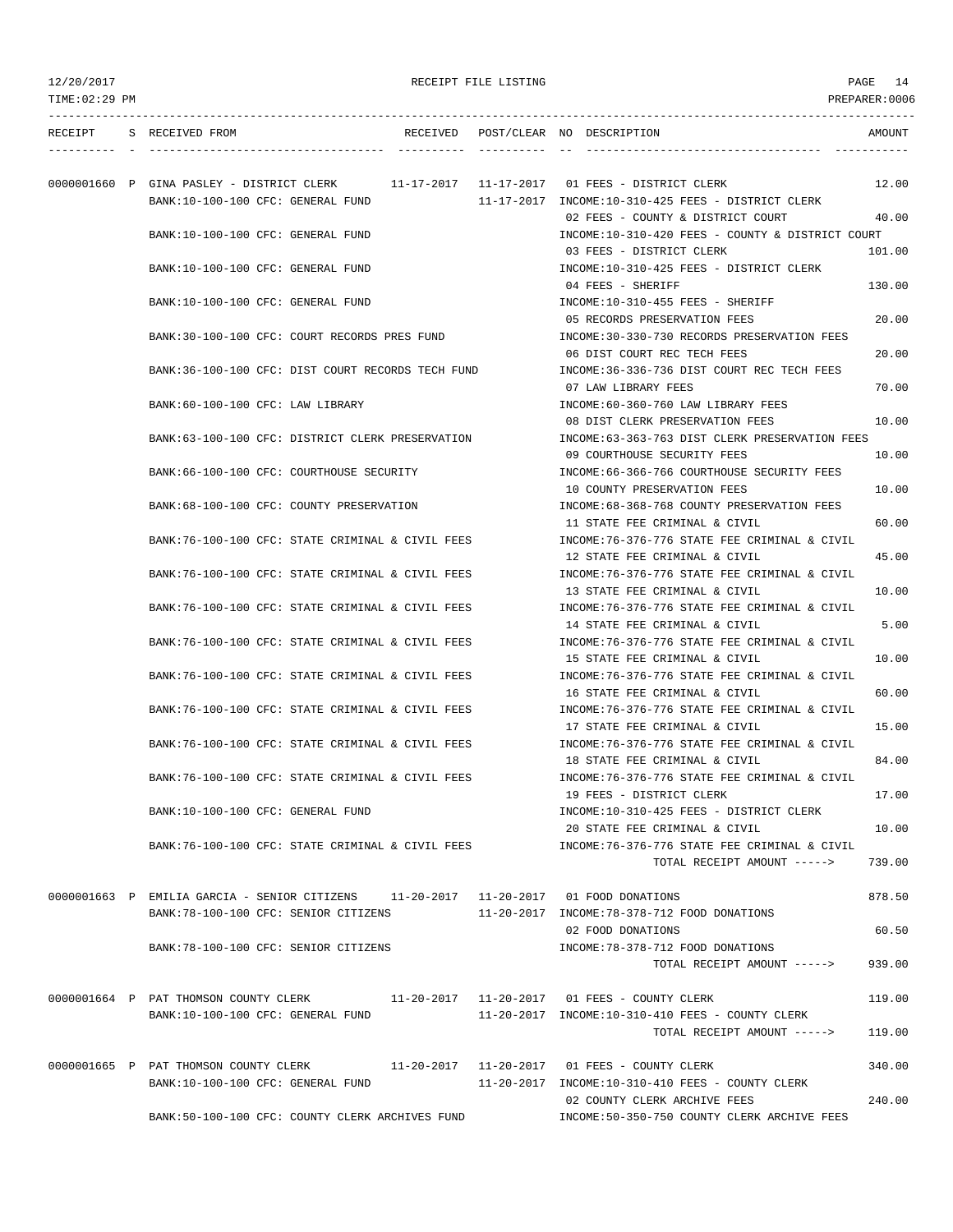|            | RECEIPT S RECEIVED FROM<br>RECEIVED                                                      |            | AMOUNT<br>POST/CLEAR NO DESCRIPTION                                                                      |       |
|------------|------------------------------------------------------------------------------------------|------------|----------------------------------------------------------------------------------------------------------|-------|
| 0000001665 | Continued                                                                                | ---------- | 240.00<br>03 COUNTY CLERK PRESERVATION FEES                                                              |       |
|            | BANK:56-100-100 CFC: COUNTY CLERK PRESERVATION                                           |            | INCOME: 56-356-756 COUNTY CLERK PRESERVATION FEES                                                        |       |
|            |                                                                                          |            | 04 COURTHOUSE SECURITY FEES                                                                              | 24.00 |
|            | BANK:66-100-100 CFC: COURTHOUSE SECURITY                                                 |            | INCOME: 66-366-766 COURTHOUSE SECURITY FEES                                                              |       |
|            |                                                                                          |            | TOTAL RECEIPT AMOUNT -----><br>844.00                                                                    |       |
|            | 0000001666 P GINA PASLEY - DISTRICT CLERK 11-20-2017 11-20-2017 01 FEES - DISTRICT CLERK |            | 203.40                                                                                                   |       |
|            | BANK:10-100-100 CFC: GENERAL FUND                                                        |            | 11-20-2017 INCOME:10-310-425 FEES - DISTRICT CLERK                                                       |       |
|            |                                                                                          |            | 02 FEES - SHERIFF                                                                                        | 22.78 |
|            | BANK:10-100-100 CFC: GENERAL FUND                                                        |            | INCOME:10-310-455 FEES - SHERIFF                                                                         |       |
|            |                                                                                          |            | 03 DIST CLERK PRESERVATION FEES                                                                          | 0.88  |
|            | BANK:63-100-100 CFC: DISTRICT CLERK PRESERVATION                                         |            | INCOME:63-363-763 DIST CLERK PRESERVATION FEES<br>04 COURTHOUSE SECURITY FEES                            | 1.76  |
|            | BANK:66-100-100 CFC: COURTHOUSE SECURITY                                                 |            | INCOME:66-366-766 COURTHOUSE SECURITY FEES                                                               |       |
|            |                                                                                          |            | 05 COUNTY PRESERVATION FEES                                                                              | 7.88  |
|            | BANK:68-100-100 CFC: COUNTY PRESERVATION                                                 |            | INCOME: 68-368-768 COUNTY PRESERVATION FEES                                                              |       |
|            |                                                                                          |            | 06 STATE FEE CRIMINAL & CIVIL                                                                            | 68.90 |
|            | BANK:76-100-100 CFC: STATE CRIMINAL & CIVIL FEES                                         |            | INCOME:76-376-776 STATE FEE CRIMINAL & CIVIL                                                             |       |
|            |                                                                                          |            | 07 C&D COURT TECH FEES                                                                                   | 1.40  |
|            | BANK:33-100-100 CFC: C&D COURT TECHNOLOGY FUND                                           |            | INCOME: 33-333-733 C&D COURT TECH FEES                                                                   |       |
|            |                                                                                          |            | 307.00<br>TOTAL RECEIPT AMOUNT ----->                                                                    |       |
|            | 0000001667 P ANGIE PIPPIN J.P.                                                           |            | 11-20-2017  11-20-2017  01 FEES - JP #1                                                                  | 88.50 |
|            |                                                                                          |            | BANK:76-100-100 CFC: STATE CRIMINAL & CIVIL FEES 11-20-2017 INCOME:76-376-776 STATE FEE CRIMINAL & CIVIL |       |
|            |                                                                                          |            | 02 COURTHOUSE SECURITY FEES<br>138.50                                                                    |       |
|            | BANK:10-100-100 CFC: GENERAL FUND                                                        |            | INCOME:10-310-430 FEES - JP #1                                                                           |       |
|            |                                                                                          |            | 03 STATE FEE CRIMINAL & CIVIL                                                                            | 4.00  |
|            | BANK:66-100-100 CFC: COURTHOUSE SECURITY                                                 |            | INCOME: 66-366-766 COURTHOUSE SECURITY FEES                                                              |       |
|            |                                                                                          |            | 04 JUSTICE COURT TECH FEES                                                                               | 4.00  |
|            | BANK:82-100-100 CFC: JUSTICE COURT TECH CHECKING                                         |            | INCOME:82-380-820 JUSTICE COURT TECH FEES<br>TOTAL RECEIPT AMOUNT -----><br>235.00                       |       |
|            |                                                                                          |            |                                                                                                          |       |
|            | 0000001668 P ANGIE PIPPIN J.P.                                                           |            |                                                                                                          | 88.50 |
|            |                                                                                          |            | BANK:76-100-100 CFC: STATE CRIMINAL & CIVIL FEES 11-20-2017 INCOME:76-376-776 STATE FEE CRIMINAL & CIVIL |       |
|            |                                                                                          |            | $02$ FEES - JP #1                                                                                        | 20.50 |
|            | BANK:10-100-100 CFC: GENERAL FUND                                                        |            | INCOME:10-310-430 FEES - JP #1                                                                           |       |
|            | BANK: 66-100-100 CFC: COURTHOUSE SECURITY                                                |            | 03 COURTHOUSE SECURITY FEES                                                                              | 4.00  |
|            |                                                                                          |            | INCOME: 66-366-766 COURTHOUSE SECURITY FEES<br>04 JUSTICE COURT TECH FEES                                | 4.00  |
|            | BANK:82-100-100 CFC: JUSTICE COURT TECH CHECKING                                         |            | INCOME:82-380-820 JUSTICE COURT TECH FEES                                                                |       |
|            |                                                                                          |            | TOTAL RECEIPT AMOUNT -----><br>117.00                                                                    |       |
|            | 0000001669 P ANGIE PIPPIN J.P.                                                           |            |                                                                                                          | 78.50 |
|            | BANK:10-100-100 CFC: GENERAL FUND                                                        |            | 11-20-2017 INCOME:10-310-430 FEES - JP #1                                                                |       |
|            |                                                                                          |            | 02 COURTHOUSE SECURITY FEES                                                                              | 4.00  |
|            | BANK:66-100-100 CFC: COURTHOUSE SECURITY                                                 |            | INCOME: 66-366-766 COURTHOUSE SECURITY FEES                                                              |       |
|            |                                                                                          |            | 03 STATE FEE CRIMINAL & CIVIL                                                                            | 88.50 |
|            | BANK:76-100-100 CFC: STATE CRIMINAL & CIVIL FEES                                         |            | INCOME:76-376-776 STATE FEE CRIMINAL & CIVIL                                                             |       |
|            |                                                                                          |            | 04 JUSTICE COURT TECH FEES                                                                               | 4.00  |
|            | BANK:82-100-100 CFC: JUSTICE COURT TECH CHECKING                                         |            | INCOME:82-380-820 JUSTICE COURT TECH FEES                                                                |       |
|            |                                                                                          |            | 175.00<br>TOTAL RECEIPT AMOUNT ----->                                                                    |       |
|            | 0000001671 P ANGIE PIPPIN J.P.                                                           |            | 177.00                                                                                                   |       |
|            |                                                                                          |            | BANK:76-100-100 CFC: STATE CRIMINAL & CIVIL FEES 11-20-2017 INCOME:76-376-776 STATE FEE CRIMINAL & CIVIL |       |
|            |                                                                                          |            | $02$ FEES - JP #1<br>177.00                                                                              |       |
|            | BANK:10-100-100 CFC: GENERAL FUND                                                        |            | INCOME:10-310-430 FEES - JP #1                                                                           |       |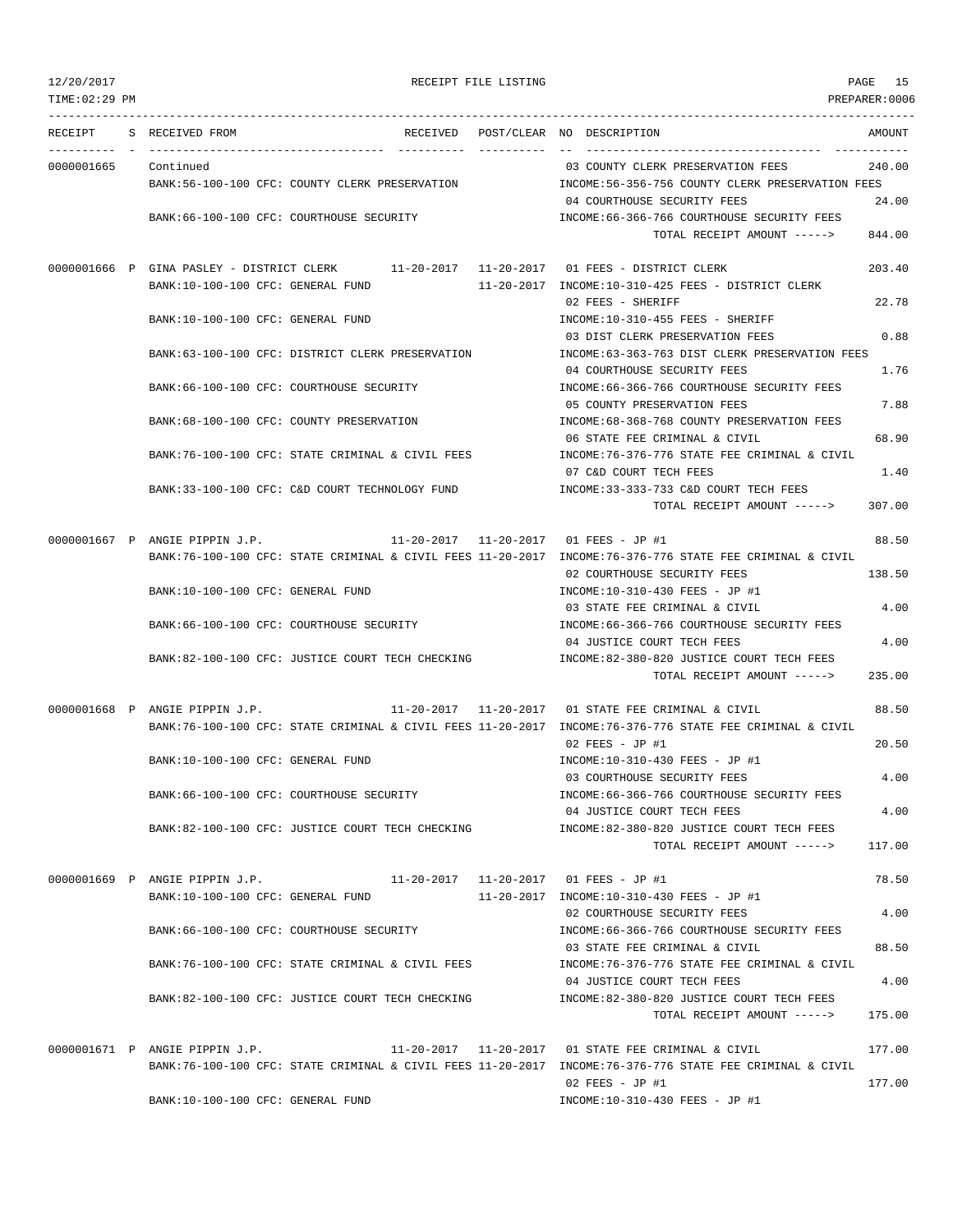TIME:02:29 PM PREPARER:0006 --------------------------------------------------------------------------------------------------------------------------------- RECEIPT S RECEIVED FROM THE RECEIVED POST/CLEAR NO DESCRIPTION THE RECEIVED AMOUNT ---------- - ----------------------------------- ---------- ---------- -- ----------------------------------- ----------- 0000001671 Continued 03 COURTHOUSE SECURITY FEES 8.00 BANK:66-100-100 CFC: COURTHOUSE SECURITY INCOME:66-366-766 COURTHOUSE SECURITY FEES 04 JUSTICE COURT TECH FEES 8.00 BANK:82-100-100 CFC: JUSTICE COURT TECH CHECKING INCOME:82-380-820 JUSTICE COURT TECH FEES TOTAL RECEIPT AMOUNT -----> 370.00 0000001672 P PAT THOMSON COUNTY CLERK 11-21-2017 11-21-2017 01 FEES - COUNTY CLERK 5.00 BANK:10-100-100 CFC: GENERAL FUND 11-21-2017 INCOME:10-310-410 FEES - COUNTY CLERK 02 COUNTY CLERK ARCHIVE FEES 10.00 BANK:50-100-100 CFC: COUNTY CLERK ARCHIVES FUND INCOME:50-350-750 COUNTY CLERK ARCHIVE FEES 03 COUNTY CLERK PRESERVATION FEES 10.00 BANK:56-100-100 CFC: COUNTY CLERK PRESERVATION INCOME:56-356-756 COUNTY CLERK PRESERVATION FEES 04 COURTHOUSE SECURITY FEES 1.00 BANK:66-100-100 CFC: COURTHOUSE SECURITY INCOME:66-366-766 COURTHOUSE SECURITY FEES TOTAL RECEIPT AMOUNT -----> 26.00 0000001673 P PAT THOMSON COUNTY CLERK 11-21-2017 11-21-2017 01 FEES - COUNTY CLERK 2.00 BANK:10-100-100 CFC: GENERAL FUND 11-21-2017 INCOME:10-310-410 FEES - COUNTY CLERK TOTAL RECEIPT AMOUNT -----> 2.00 0000001674 P PAT THOMSON COUNTY CLERK 11-21-2017 11-21-2017 01 FEES - COUNTY CLERK 22.20 BANK:10-100-100 CFC: GENERAL FUND 11-21-2017 INCOME:10-310-410 FEES - COUNTY CLERK 02 PRESERVATION VS HB 1744 2000 1.00 BANK:56-100-100 CFC: COUNTY CLERK PRESERVATION INCOME:56-356-757 PRESERVATION VS HB 1744 03 STATE FEE CRIMINAL & CIVIL 1.80 BANK:76-100-100 CFC: STATE CRIMINAL & CIVIL FEES INCOME:76-376-776 STATE FEE CRIMINAL & CIVIL 04 FEES - COUNTY CLERK 78.00 BANK:10-100-100 CFC: GENERAL FUND INCOME:10-310-410 FEES - COUNTY CLERK 05 COUNTY CLERK ARCHIVE FEES 60.00 BANK:50-100-100 CFC: COUNTY CLERK ARCHIVES FUND INCOME:50-350-750 COUNTY CLERK ARCHIVE FEES 06 COUNTY CLERK PRESERVATION FEES 60.00 BANK:56-100-100 CFC: COUNTY CLERK PRESERVATION INCOME:56-356-756 COUNTY CLERK PRESERVATION FEES 07 COURTHOUSE SECURITY FEES 6.00 BANK:66-100-100 CFC: COURTHOUSE SECURITY INCOME:66-366-766 COURTHOUSE SECURITY FEES TOTAL RECEIPT AMOUNT -----> 229.00 0000001675 P APPRAISAL DISTRICT  $11-21-2017$   $11-21-2017$  01 ADVALOREM TAXES 6,249.41 BANK:10-100-100 CFC: GENERAL FUND 11-21-2017 INCOME:10-300-100 ADVALOREM TAXES 02 ADVALOREM TAXES 2,504.63 BANK:10-100-100 CFC: GENERAL FUND **INCOME:10-300-100 ADVALOREM TAXES** 03 ADVALOREM TAXES 85.86 BANK:11-100-100 CFC: ROAD & BRIDGE PRECINCT 1 INCOME:11-311-100 ADVALOREM TAXES 04 ADVALOREM TAXES 85.85 BANK:12-100-100 CFC: ROAD & BRIDGE PRECINCT 2 INCOME:12-312-100 ADVALOREM TAXES 05 ADVALOREM TAXES 85.85 BANK:13-100-100 CFC: ROAD & BRIDGE PRECINCT 3 INCOME:13-313-100 ADVALOREM TAXES 06 ADVALOREM TAXES 85.85 BANK:14-100-100 CFC: ROAD & BRIDGE PRECINCT 4 INCOME:14-314-100 ADVALOREM TAXES TOTAL RECEIPT AMOUNT -----> 9,097.45 0000001676 P JONNYE GIBSON - TAX COLLECTOR 11-21-2017 11-21-2017 01 FEES - TAX COLLECTOR 0.50 BANK:10-100-100 CFC: GENERAL FUND 11-21-2017 INCOME:10-310-445 FEES - TAX COLLECTOR 02 MOTOR VEHICLE REGISTRATION 1,091.40 BANK:11-100-100 CFC: ROAD & BRIDGE PRECINCT 1 INCOME:11-311-110 MOTOR VEHICLE REGISTRATION 03 MOTOR VEHICLE REGISTRATION 1,091.30

BANK:12-100-100 CFC: ROAD & BRIDGE PRECINCT 2 INCOME:12-312-110 MOTOR VEHICLE REGISTRATION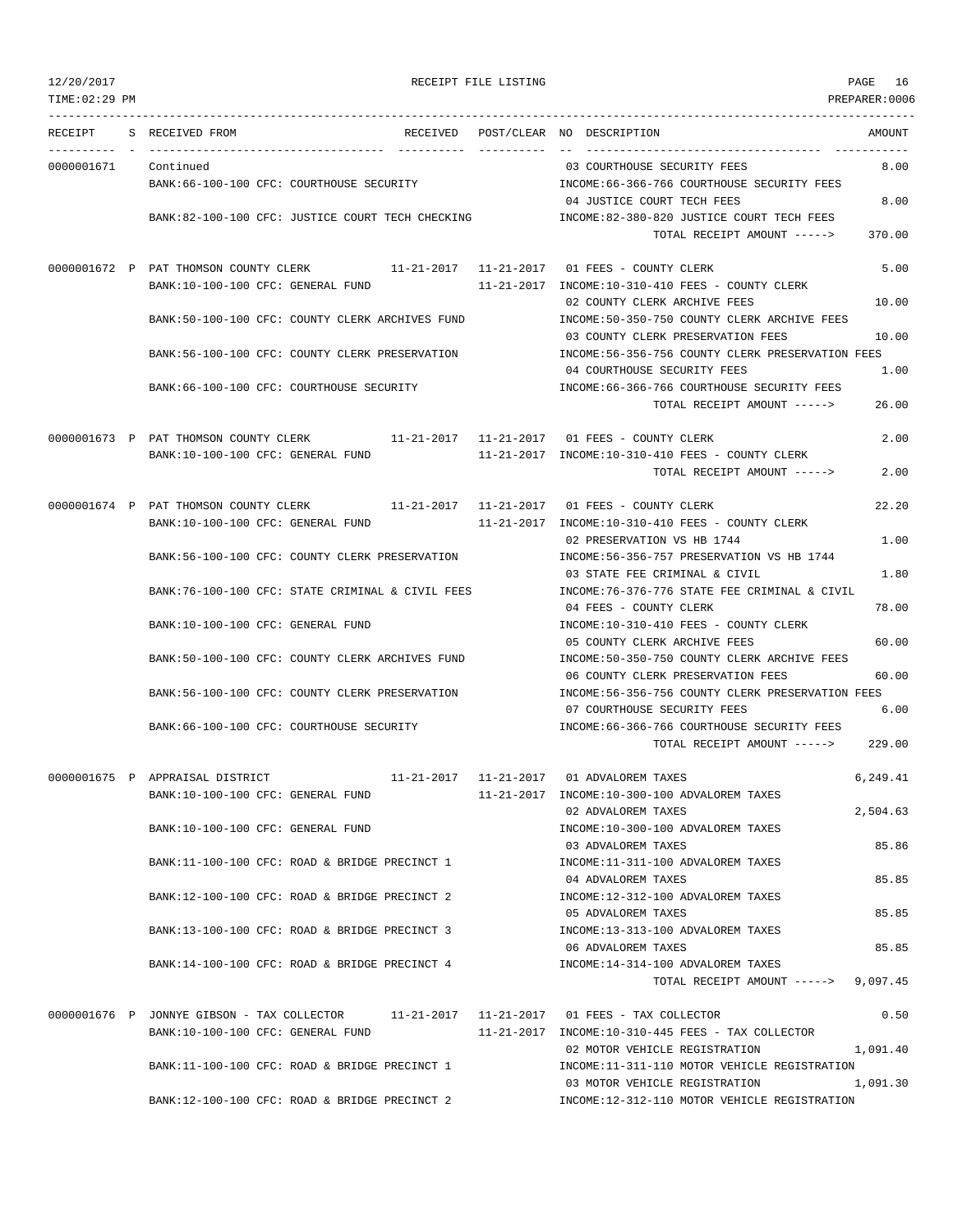TOTAL RECEIPT AMOUNT -----> 15.78

TIME:02:29 PM PREPARER:0006 --------------------------------------------------------------------------------------------------------------------------------- RECEIPT S RECEIVED FROM THE RECEIVED POST/CLEAR NO DESCRIPTION THE RECEIVED AMOUNT ---------- - ----------------------------------- ---------- ---------- -- ----------------------------------- ----------- 0000001676 Continued 04 MOTOR VEHICLE REGISTRATION 1,091.29 BANK:13-100-100 CFC: ROAD & BRIDGE PRECINCT 3 INCOME:13-313-110 MOTOR VEHICLE REGISTRATION 05 MOTOR VEHICLE REGISTRATION 1,091.10 BANK:14-100-100 CFC: ROAD & BRIDGE PRECINCT 4 INCOME:14-314-110 MOTOR VEHICLE REGISTRATION 06 FEES - TITLE 25.00 BANK:10-100-100 CFC: GENERAL FUND INCOME:10-310-447 FEES - TITLE TOTAL RECEIPT AMOUNT -----> 4,440.59 0000001677 P ANGIE PIPPIN J.P. 11-21-2017 11-21-2017 01 STATE FEE CRIMINAL & CIVIL 265.50 BANK:76-100-100 CFC: STATE CRIMINAL & CIVIL FEES 11-21-2017 INCOME:76-376-776 STATE FEE CRIMINAL & CIVIL 02 FEES - JP #1 162.50 BANK:10-100-100 CFC: GENERAL FUND INCOME:10-310-430 FEES - JP #1 03 COURTHOUSE SECURITY FEES 12.00 BANK:66-100-100 CFC: COURTHOUSE SECURITY INCOME:66-366-766 COURTHOUSE SECURITY FEES 04 JUSTICE COURT TECH FEES 12.00 BANK:82-100-100 CFC: JUSTICE COURT TECH CHECKING INCOME:82-380-820 JUSTICE COURT TECH FEES TOTAL RECEIPT AMOUNT -----> 452.00 0000001678 P APPRAISAL DISTRICT - I&S 11-21-2017 11-21-2017 01 BOND TAXES 1,056.48 BANK:20-100-190 I&S ACCOUNT JAIL BOND 11-21-2017 INCOME:20-315-100 BOND TAXES 02 BOND TAXES 421.95 BANK:20-100-190 I&S ACCOUNT JAIL BOND INCOME:20-315-100 BOND TAXES TOTAL RECEIPT AMOUNT -----> 1,478.43 0000001679 P TOM GREEN COUNTY 11-21-2017 11-21-2017 01 INMATE MEDICAL 54.00 BANK:10-100-100 CFC: GENERAL FUND 11-21-2017 INCOME:10-580-614 INMATE MEDICAL TOTAL RECEIPT AMOUNT -----> 54.00 0000001680 P GINA PASLEY - DISTRICT CLERK 11-21-2017 11-21-2017 01 FEES - DISTRICT CLERK 4.00 BANK:10-100-100 CFC: GENERAL FUND 11-21-2017 INCOME:10-310-425 FEES - DISTRICT CLERK TOTAL RECEIPT AMOUNT -----> 4.00 0000001681 P PAT THOMSON 11-27-2017 11-27-2017 01 FEES - COUNTY CLERK 6.00 BANK:10-100-100 CFC: GENERAL FUND 11-27-2017 INCOME:10-310-410 FEES - COUNTY CLERK TOTAL RECEIPT AMOUNT -----> 6.00 0000001682 P PAT THOMSON 11-27-2017 11-27-2017 01 FEES - COUNTY CLERK 88.80 BANK:10-100-100 CFC: GENERAL FUND 11-27-2017 INCOME:10-310-410 FEES - COUNTY CLERK 02 PRESERVATION VS HB 1744 4.00 BANK:56-100-100 CFC: COUNTY CLERK PRESERVATION INCOME:56-356-757 PRESERVATION VS HB 1744 03 STATE FEE CRIMINAL & CIVIL 7.20 BANK:76-100-100 CFC: STATE CRIMINAL & CIVIL FEES INCOME:76-376-776 STATE FEE CRIMINAL & CIVIL TOTAL RECEIPT AMOUNT -----> 100.00 0000001683 P ANGIE PIPPIN J.P. 11-27-2017 11-27-2017 01 STATE FEE CRIMINAL & CIVIL 177.00 BANK:76-100-100 CFC: STATE CRIMINAL & CIVIL FEES 11-27-2017 INCOME:76-376-776 STATE FEE CRIMINAL & CIVIL 02 COURTHOUSE SECURITY FEES 8.00 BANK:66-100-100 CFC: COURTHOUSE SECURITY INCOME:66-366-766 COURTHOUSE SECURITY FEES  $03$  FEES - JP #1 99.00 BANK:10-100-100 CFC: GENERAL FUND INCOME:10-310-430 FEES - JP #1 04 JUSTICE COURT TECH FEES 8.00 BANK:82-100-100 CFC: JUSTICE COURT TECH CHECKING INCOME:82-380-820 JUSTICE COURT TECH FEES TOTAL RECEIPT AMOUNT -----> 292.00 0000001684 P SUNOCO PARTNERS MARKETING 11-27-2017 11-27-2017 01 OIL & GAS INCOME 15.78 BANK:10-100-100 CFC: GENERAL FUND 11-27-2017 INCOME:10-300-204 OIL & GAS INCOME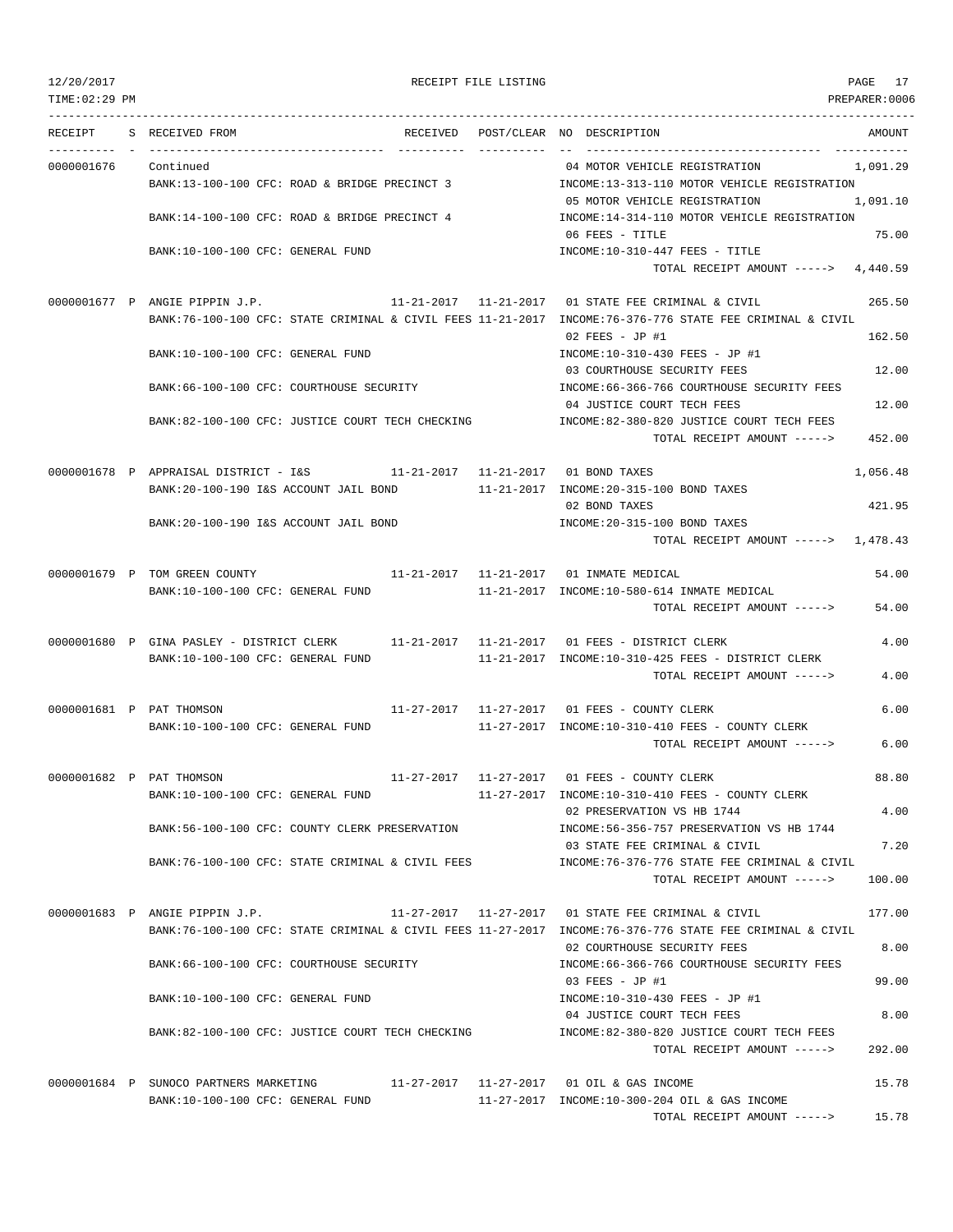| 12/20/2017 |
|------------|
|------------|

TIME:02:29 PM PREPARER:0006

RECEIPT FILE LISTING **PAGE 18** 

TOTAL RECEIPT AMOUNT -----> 38.00

| RECEIPT | S RECEIVED FROM                                                                                                               |  | RECEIVED POST/CLEAR NO DESCRIPTION                                                                                                                                | AMOUNT   |
|---------|-------------------------------------------------------------------------------------------------------------------------------|--|-------------------------------------------------------------------------------------------------------------------------------------------------------------------|----------|
|         |                                                                                                                               |  |                                                                                                                                                                   |          |
|         |                                                                                                                               |  |                                                                                                                                                                   |          |
|         | 0000001685 P ANGIE PIPPIN                                                                                                     |  | 11-27-2017  11-27-2017  01 STATE FEE CRIMINAL & CIVIL<br>BANK:76-100-100 CFC: STATE CRIMINAL & CIVIL FEES 11-27-2017 INCOME:76-376-776 STATE FEE CRIMINAL & CIVIL | 147.50   |
|         |                                                                                                                               |  | 02 COURTHOUSE SECURITY FEES                                                                                                                                       | 8.00     |
|         | BANK:66-100-100 CFC: COURTHOUSE SECURITY                                                                                      |  | INCOME: 66-366-766 COURTHOUSE SECURITY FEES                                                                                                                       |          |
|         |                                                                                                                               |  | 03 FEES - JP #1                                                                                                                                                   | 159.00   |
|         | BANK:10-100-100 CFC: GENERAL FUND                                                                                             |  | INCOME:10-310-430 FEES - JP #1                                                                                                                                    |          |
|         |                                                                                                                               |  | 04 JUSTICE COURT TECH FEES                                                                                                                                        | 8.00     |
|         | BANK:82-100-100 CFC: JUSTICE COURT TECH CHECKING                                                                              |  | INCOME:82-380-820 JUSTICE COURT TECH FEES<br>TOTAL RECEIPT AMOUNT ----->                                                                                          | 322.50   |
|         |                                                                                                                               |  |                                                                                                                                                                   |          |
|         | 0000001686 P EMILIA GARCIA SENIOR CITIZENS 11-27-2017 11-27-2017 01 FOOD DONATIONS                                            |  |                                                                                                                                                                   | 61.00    |
|         | BANK:78-100-100 CFC: SENIOR CITIZENS 11-27-2017 INCOME:78-378-712 FOOD DONATIONS                                              |  |                                                                                                                                                                   |          |
|         |                                                                                                                               |  | TOTAL RECEIPT AMOUNT ----->                                                                                                                                       | 61.00    |
|         |                                                                                                                               |  |                                                                                                                                                                   |          |
|         | 0000001687 P EMILIA GARCIA - SENIOR CITIZENS 11-27-2017 11-27-2017 01 FOOD DONATIONS<br>BANK: 78-100-100 CFC: SENIOR CITIZENS |  | 11-27-2017 INCOME:78-378-712 FOOD DONATIONS                                                                                                                       | 43.00    |
|         |                                                                                                                               |  | 02 FOOD DONATIONS                                                                                                                                                 | 67.60    |
|         | BANK: 78-100-100 CFC: SENIOR CITIZENS                                                                                         |  | INCOME: 78-378-712 FOOD DONATIONS                                                                                                                                 |          |
|         |                                                                                                                               |  | TOTAL RECEIPT AMOUNT ----->                                                                                                                                       | 110.60   |
|         |                                                                                                                               |  |                                                                                                                                                                   |          |
|         | 0000001688 P TEXAS DEPARTMENT TRANSPORATION 11-21-2017 11-21-2017 01 RESERVE CERTZ FUNDS                                      |  |                                                                                                                                                                   | 3,560.46 |
|         | BANK:14-100-100 CFC: ROAD & BRIDGE PRECINCT 4 11-21-2017 INCOME:14-314-165 RESERVE CERTZ FUNDS                                |  | TOTAL RECEIPT AMOUNT ----->                                                                                                                                       | 3,560.46 |
|         |                                                                                                                               |  |                                                                                                                                                                   |          |
|         | 0000001689 P ANGIE PIPPIN J.P. 11-27-2017 11-27-2017 01 STATE FEE CRIMINAL & CIVIL                                            |  |                                                                                                                                                                   | 88.50    |
|         |                                                                                                                               |  | BANK:76-100-100 CFC: STATE CRIMINAL & CIVIL FEES 11-27-2017 INCOME:76-376-776 STATE FEE CRIMINAL & CIVIL                                                          |          |
|         |                                                                                                                               |  | $02$ FEES - JP #1                                                                                                                                                 | 78.50    |
|         | BANK:10-100-100 CFC: GENERAL FUND                                                                                             |  | INCOME:10-310-430 FEES - JP #1                                                                                                                                    |          |
|         | BANK:66-100-100 CFC: COURTHOUSE SECURITY                                                                                      |  | 03 COURTHOUSE SECURITY FEES<br>INCOME: 66-366-766 COURTHOUSE SECURITY FEES                                                                                        | 4.00     |
|         |                                                                                                                               |  | 04 JUSTICE COURT TECH FEES                                                                                                                                        | 4.00     |
|         | BANK:82-100-100 CFC: JUSTICE COURT TECH CHECKING                                                                              |  | INCOME: 82-380-820 JUSTICE COURT TECH FEES                                                                                                                        |          |
|         |                                                                                                                               |  | TOTAL RECEIPT AMOUNT ----->                                                                                                                                       | 175.00   |
|         |                                                                                                                               |  |                                                                                                                                                                   |          |
|         | 0000001690 P ANGIE PIPPIN J.P.                                                                                                |  | 11-27-2017 11-27-2017 01 STATE FEE CRIMINAL & CIVIL                                                                                                               | 88.50    |
|         |                                                                                                                               |  | BANK:76-100-100 CFC: STATE CRIMINAL & CIVIL FEES 11-27-2017 INCOME:76-376-776 STATE FEE CRIMINAL & CIVIL<br>02 FEES - JP #1                                       | 63.50    |
|         | BANK:10-100-100 CFC: GENERAL FUND                                                                                             |  | INCOME:10-310-430 FEES - JP #1                                                                                                                                    |          |
|         |                                                                                                                               |  | 03 COURTHOUSE SECURITY FEES                                                                                                                                       | 4.00     |
|         | BANK: 66-100-100 CFC: COURTHOUSE SECURITY                                                                                     |  | INCOME: 66-366-766 COURTHOUSE SECURITY FEES                                                                                                                       |          |
|         |                                                                                                                               |  | 04 JUSTICE COURT TECH FEES                                                                                                                                        | 4.00     |
|         | BANK:82-100-100 CFC: JUSTICE COURT TECH CHECKING                                                                              |  | INCOME:82-380-820 JUSTICE COURT TECH FEES                                                                                                                         |          |
|         |                                                                                                                               |  | TOTAL RECEIPT AMOUNT ----->                                                                                                                                       | 160.00   |
|         | 0000001691 P PAT THOMSON COUNTY CLERK                                                                                         |  | 11-28-2017   11-28-2017   01   FEES - COUNTY CLERK                                                                                                                | 4.00     |
|         | BANK:10-100-100 CFC: GENERAL FUND                                                                                             |  | 11-28-2017 INCOME:10-310-410 FEES - COUNTY CLERK                                                                                                                  |          |
|         |                                                                                                                               |  | 02 FEES - COUNTY CLERK                                                                                                                                            | 13.00    |
|         | BANK:10-100-100 CFC: GENERAL FUND                                                                                             |  | INCOME:10-310-410 FEES - COUNTY CLERK                                                                                                                             |          |
|         |                                                                                                                               |  | 03 COUNTY CLERK ARCHIVE FEES                                                                                                                                      | 10.00    |
|         | BANK:50-100-100 CFC: COUNTY CLERK ARCHIVES FUND                                                                               |  | INCOME:50-350-750 COUNTY CLERK ARCHIVE FEES<br>04 COUNTY CLERK PRESERVATION FEES                                                                                  | 10.00    |
|         | BANK:56-100-100 CFC: COUNTY CLERK PRESERVATION                                                                                |  | INCOME:56-356-756 COUNTY CLERK PRESERVATION FEES                                                                                                                  |          |
|         |                                                                                                                               |  | 05 COURTHOUSE SECURITY FEES                                                                                                                                       | 1.00     |
|         | BANK: 66-100-100 CFC: COURTHOUSE SECURITY                                                                                     |  | INCOME:66-366-766 COURTHOUSE SECURITY FEES                                                                                                                        |          |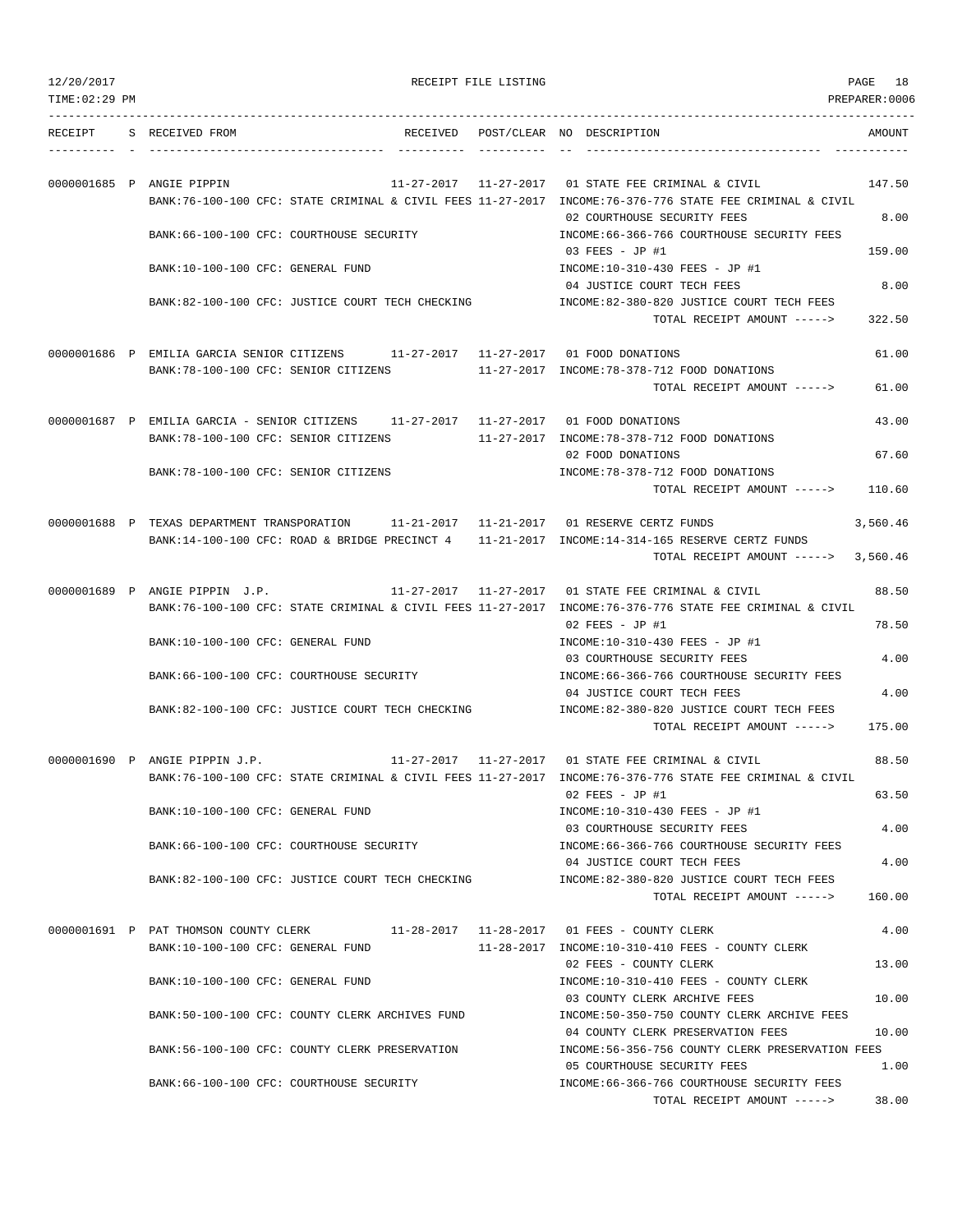| 12/20/2017 |
|------------|
|------------|

| 12/20/2017     |                                                                                                                    | RECEIPT FILE LISTING |                                                                                                                                 | PAGE 19          |
|----------------|--------------------------------------------------------------------------------------------------------------------|----------------------|---------------------------------------------------------------------------------------------------------------------------------|------------------|
| TIME: 02:29 PM |                                                                                                                    |                      |                                                                                                                                 | PREPARER: 0006   |
|                | RECEIPT S RECEIVED FROM                                                                                            |                      | RECEIVED POST/CLEAR NO DESCRIPTION                                                                                              | AMOUNT           |
|                | 0000001692 P PAT THOMSON COUNTY CLERK                                                                              |                      | $11-28-2017$ $11-28-2017$ 01 FEES - COUNTY CLERK                                                                                | 35.00            |
|                | BANK:10-100-100 CFC: GENERAL FUND<br>BANK:50-100-100 CFC: COUNTY CLERK ARCHIVES FUND                               |                      | 11-28-2017 INCOME:10-310-410 FEES - COUNTY CLERK<br>02 COUNTY CLERK ARCHIVE FEES<br>INCOME:50-350-750 COUNTY CLERK ARCHIVE FEES | 10.00            |
|                | BANK:56-100-100 CFC: COUNTY CLERK PRESERVATION                                                                     |                      | 03 COUNTY CLERK PRESERVATION FEES<br>INCOME: 56-356-756 COUNTY CLERK PRESERVATION FEES                                          | 10.00            |
|                | BANK:66-100-100 CFC: COURTHOUSE SECURITY                                                                           |                      | 04 COURTHOUSE SECURITY FEES<br>INCOME: 66-366-766 COURTHOUSE SECURITY FEES                                                      | 1.00             |
|                | BANK:10-100-100 CFC: GENERAL FUND                                                                                  |                      | 05 FEES - COUNTY CLERK<br>INCOME:10-310-410 FEES - COUNTY CLERK                                                                 | 229.00           |
|                |                                                                                                                    |                      | 06 COUNTY CLERK ARCHIVE FEES                                                                                                    | 170.00           |
|                | BANK:50-100-100 CFC: COUNTY CLERK ARCHIVES FUND                                                                    |                      | INCOME:50-350-750 COUNTY CLERK ARCHIVE FEES<br>07 COUNTY CLERK PRESERVATION FEES                                                | 170.00           |
|                | BANK:56-100-100 CFC: COUNTY CLERK PRESERVATION                                                                     |                      | INCOME:56-356-756 COUNTY CLERK PRESERVATION FEES<br>08 COURTHOUSE SECURITY FEES                                                 | 17.00            |
|                | BANK: 66-100-100 CFC: COURTHOUSE SECURITY                                                                          |                      | INCOME:66-366-766 COURTHOUSE SECURITY FEES<br>TOTAL RECEIPT AMOUNT ----->                                                       | 642.00           |
|                | 0000001693 P APPRAISAL DISTRICT - I&S 11-28-2017 11-28-2017 01 BOND TAXES<br>BANK:20-100-190 I&S ACCOUNT JAIL BOND |                      | 11-28-2017 INCOME:20-315-100 BOND TAXES                                                                                         | 488.72           |
|                | BANK: 20-100-190 I&S ACCOUNT JAIL BOND                                                                             |                      | 02 BOND TAXES<br>INCOME: 20-315-100 BOND TAXES                                                                                  | 439.68           |
|                | BANK: 20-100-190 I&S ACCOUNT JAIL BOND                                                                             |                      | 03 BOND TAXES<br>INCOME: 20-315-100 BOND TAXES                                                                                  | 788.55           |
|                | BANK: 20-100-190 I&S ACCOUNT JAIL BOND                                                                             |                      | 04 BOND TAXES<br>INCOME: 20-315-100 BOND TAXES                                                                                  | 852.53           |
|                | BANK: 20-100-190 I&S ACCOUNT JAIL BOND                                                                             |                      | 05 BOND TAXES<br>INCOME: 20-315-100 BOND TAXES                                                                                  | 507.11           |
|                |                                                                                                                    |                      | TOTAL RECEIPT AMOUNT -----> 3,076.59                                                                                            |                  |
|                | 0000001694 P APPRAISAL DISTRICT<br>BANK:10-100-100 CFC: GENERAL FUND                                               |                      | 11-28-2017   11-28-2017   01 ADVALOREM TAXES<br>11-28-2017 INCOME:10-300-100 ADVALOREM TAXES                                    | 3,010.32         |
|                | BANK:10-100-100 CFC: GENERAL FUND                                                                                  |                      | 02 ADVALOREM TAXES<br>INCOME:10-300-100 ADVALOREM TAXES                                                                         | 4,976.65         |
|                | BANK:11-100-100 CFC: ROAD & BRIDGE PRECINCT 1                                                                      |                      | 03 ADVALOREM TAXES<br>INCOME:11-311-100 ADVALOREM TAXES<br>04 ADVALOREM TAXES                                                   | 170.43<br>170.41 |
|                | BANK:12-100-100 CFC: ROAD & BRIDGE PRECINCT 2                                                                      |                      | INCOME:12-312-100 ADVALOREM TAXES<br>05 ADVALOREM TAXES                                                                         | 170.43           |
|                | BANK:13-100-100 CFC: ROAD & BRIDGE PRECINCT 3                                                                      |                      | INCOME:13-313-100 ADVALOREM TAXES<br>06 ADVALOREM TAXES                                                                         | 170.43           |
|                | BANK:14-100-100 CFC: ROAD & BRIDGE PRECINCT 4                                                                      |                      | INCOME:14-314-100 ADVALOREM TAXES<br>07 ADVALOREM TAXES                                                                         | 4,366.18         |
|                | BANK:10-100-100 CFC: GENERAL FUND                                                                                  |                      | INCOME:10-300-100 ADVALOREM TAXES<br>08 ADVALOREM TAXES                                                                         | 2,604.01         |
|                | BANK:10-100-100 CFC: GENERAL FUND                                                                                  |                      | INCOME:10-300-100 ADVALOREM TAXES<br>09 ADVALOREM TAXES                                                                         | 2,901.18         |
|                | BANK:10-100-100 CFC: GENERAL FUND                                                                                  |                      | INCOME:10-300-100 ADVALOREM TAXES<br>TOTAL RECEIPT AMOUNT -----> 18,540.04                                                      |                  |
|                | 0000001695 P ANGIE PIPPIN J.P.                                                                                     |                      | 11-28-2017   11-28-2017   01 STATE FEE CRIMINAL & CIVIL                                                                         | 695.16           |
|                | BANK:76-100-100 CFC: STATE CRIMINAL & CIVIL FEES 11-28-2017 INCOME:76-376-776 STATE FEE CRIMINAL & CIVIL           |                      | $02$ FEES - JP #1                                                                                                               | 457.87           |
|                | BANK:10-100-100 CFC: GENERAL FUND                                                                                  |                      | INCOME:10-310-430 FEES - JP #1<br>03 COURTHOUSE SECURITY FEES                                                                   | 33.98            |

BANK:66-100-100 CFC: COURTHOUSE SECURITY INCOME:66-366-766 COURTHOUSE SECURITY FEES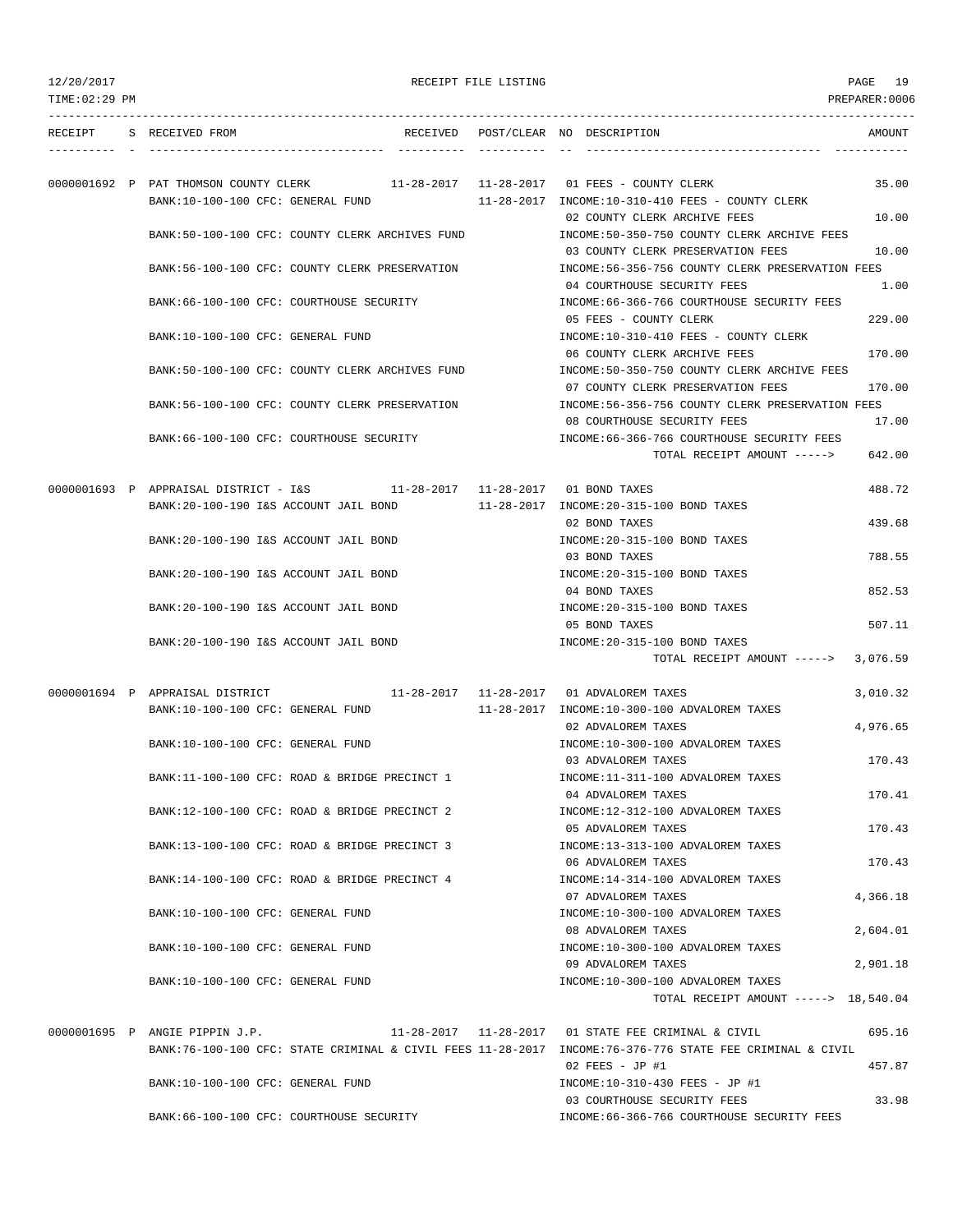TIME:02:29 PM PREPARER:0006 --------------------------------------------------------------------------------------------------------------------------------- RECEIPT S RECEIVED FROM THE RECEIVED POST/CLEAR NO DESCRIPTION THE SECRET AMOUNT ---------- - ----------------------------------- ---------- ---------- -- ----------------------------------- ----------- 0000001695 Continued 04 JUSTICE COURT TECH FEES 33.99 BANK:82-100-100 CFC: JUSTICE COURT TECH CHECKING INCOME:82-380-820 JUSTICE COURT TECH FEES TOTAL RECEIPT AMOUNT -----> 1,221.00 0000001696 P ANGIE PIPPIN J.P. 11-28-2017 11-28-2017 01 STATE FEE CRIMINAL & CIVIL 441.00 BANK:76-100-100 CFC: STATE CRIMINAL & CIVIL FEES 11-28-2017 INCOME:76-376-776 STATE FEE CRIMINAL & CIVIL 02 FEES - JP #1 421.00 BANK:10-100-100 CFC: GENERAL FUND INCOME:10-310-430 FEES - JP #1 03 COURTHOUSE SECURITY FEES 20.00 BANK:66-100-100 CFC: COURTHOUSE SECURITY INCOME:66-366-766 COURTHOUSE SECURITY FEES 04 JUSTICE COURT TECH FEES 20.00 BANK:82-100-100 CFC: JUSTICE COURT TECH CHECKING INCOME:82-380-820 JUSTICE COURT TECH FEES 05 JP ATTY DELINQUENT COL FEES 69.00 BANK:10-100-100 CFC: GENERAL FUND INCOME:10-310-432 JP ATTY DELINQUENT COL FEES TOTAL RECEIPT AMOUNT -----> 971.00 0000001697 P ANGIE PIPPIN J.P. 11-28-2017 11-28-2017 01 STATE FEE CRIMINAL & CIVIL 146.60 BANK:76-100-100 CFC: STATE CRIMINAL & CIVIL FEES 11-28-2017 INCOME:76-376-776 STATE FEE CRIMINAL & CIVIL 02 COURTHOUSE SECURITY FEES 8.00 BANK:66-100-100 CFC: COURTHOUSE SECURITY INCOME:66-366-766 COURTHOUSE SECURITY FEES 03 FEES - JP #1 222.40 BANK:10-100-100 CFC: GENERAL FUND INCOME:10-310-430 FEES - JP #1 04 JUSTICE COURT TECH FEES 8.00 BANK:82-100-100 CFC: JUSTICE COURT TECH CHECKING INCOME:82-380-820 JUSTICE COURT TECH FEES TOTAL RECEIPT AMOUNT -----> 385.00 0000001698 P ANGIE PIPPIN J.P. 11-28-2017 11-28-2017 01 STATE FEE CRIMINAL & CIVIL 88.50 BANK:76-100-100 CFC: STATE CRIMINAL & CIVIL FEES 11-28-2017 INCOME:76-376-776 STATE FEE CRIMINAL & CIVIL 02 COURTHOUSE SECURITY FEES 4.00 BANK:66-100-100 CFC: COURTHOUSE SECURITY INCOME:66-366-766 COURTHOUSE SECURITY FEES 03 FEES - COUNTY & DISTRICT COURT 138.50 BANK:10-100-100 CFC: GENERAL FUND INCOME:10-310-420 FEES - COUNTY & DISTRICT COURT 04 JUSTICE COURT TECH FEES 4.00 BANK:82-100-100 CFC: JUSTICE COURT TECH CHECKING INCOME:82-380-820 JUSTICE COURT TECH FEES TOTAL RECEIPT AMOUNT -----> 235.00 0000001699 U CD # 6 11-28-2017 01 CERTIFICATE OF DEPOSIT - 6 250,000.00 BANK:10-100-206 CERTIFICATE OF DEPOSIT - 6 INCOME:10-100-206 CERTIFICATE OF DEPOSIT - 6 TOTAL RECEIPT AMOUNT -----> 250,000.00 0000001700 P ANGIE PIPPIN J.P.CHECKS AND 11-28-2017 12-01-2017 01 FEES - JP #1 84.00 BANK:10-100-100 CFC: GENERAL FUND 12-01-2017 INCOME:10-310-430 FEES - JP #1 02 COURTHOUSE SECURITY FEES 8.00 BANK:66-100-100 CFC: COURTHOUSE SECURITY INCOME:66-366-766 COURTHOUSE SECURITY FEES 03 STATE FEE CRIMINAL & CIVIL 177.00 BANK:76-100-100 CFC: STATE CRIMINAL & CIVIL FEES INCOME:76-376-776 STATE FEE CRIMINAL & CIVIL 04 JUSTICE COURT TECH FEES 8.00 BANK:82-100-100 CFC: JUSTICE COURT TECH CHECKING INCOME:82-380-820 JUSTICE COURT TECH FEES TOTAL RECEIPT AMOUNT -----> 277.00 0000001701 P PAT THOMSON COUNTY CLERK 11-29-2017 11-29-2017 01 FEES - COUNTY CLERK 2.00 BANK:10-100-100 CFC: GENERAL FUND 11-29-2017 INCOME:10-310-410 FEES - COUNTY CLERK 02 FEES - COUNTY CLERK 172.00 BANK:10-100-100 CFC: GENERAL FUND INCOME:10-310-410 FEES - COUNTY CLERK 03 COUNTY CLERK ARCHIVE FEES 80.00 BANK:50-100-100 CFC: COUNTY CLERK ARCHIVES FUND INCOME:50-350-750 COUNTY CLERK ARCHIVE FEES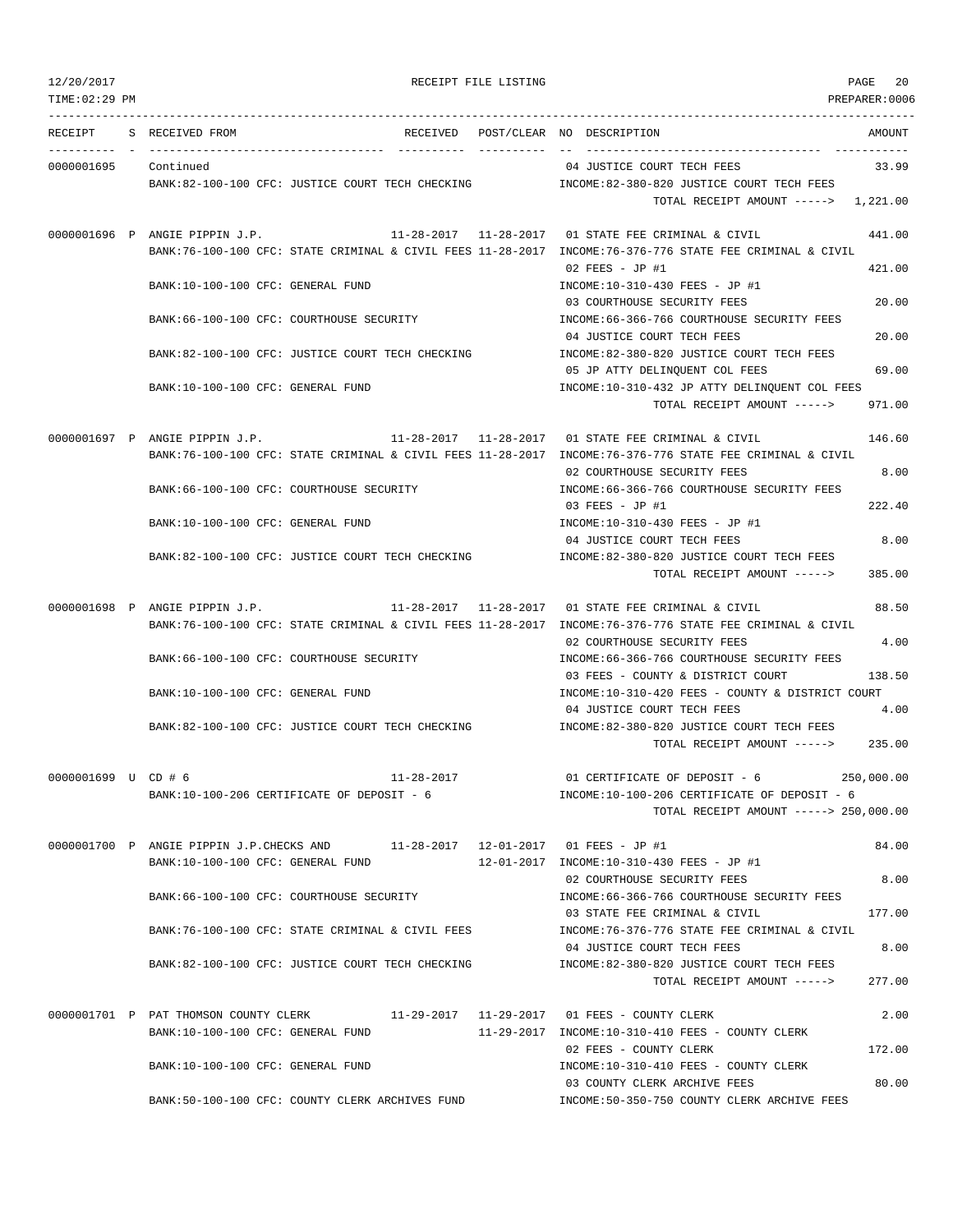|  | 12/20/2017 |  |
|--|------------|--|
|  |            |  |
|  |            |  |

RECEIPT FILE LISTING **PAGE 21** 

TIME:02:29 PM PREPARER:0006 --------------------------------------------------------------------------------------------------------------------------------- RECEIPT S RECEIVED FROM THE RECEIVED POST/CLEAR NO DESCRIPTION THE RECEIVED AMOUNT ---------- - ----------------------------------- ---------- ---------- -- ----------------------------------- ----------- 0000001701 Continued 04 COUNTY CLERK PRESERVATION FEES 80.00 BANK:56-100-100 CFC: COUNTY CLERK PRESERVATION INCOME:56-356-756 COUNTY CLERK PRESERVATION FEES 05 COURTHOUSE SECURITY FEES 8.00 BANK:66-100-100 CFC: COURTHOUSE SECURITY INCOME:66-366-766 COURTHOUSE SECURITY FEES TOTAL RECEIPT AMOUNT -----> 342.00 0000001702 P GINA PASLEY DISTRICT COURT 11-29-2017 11-29-2017 01 29 14.00 BANK:10-100-100 CFC: GENERAL FUND 11-29-2017 INCOME:10-310-425 FEES - DISTRICT CLERK TOTAL RECEIPT AMOUNT -----> 14.00 0000001703 P GINA PASLEY - DISTRICT CLERK 11-29-2017 12-01-2017 01 FEES - DISTRICT CLERK 100.00 BANK:10-100-100 CFC: GENERAL FUND 12-01-2017 INCOME:10-310-425 FEES - DISTRICT CLERK TOTAL RECEIPT AMOUNT -----> 100.00 0000001704 P PAT THOMSON COUNTY CLERK 11-30-2017 12-01-2017 01 FEES - COUNTY CLERK 114.00 BANK:10-100-100 CFC: GENERAL FUND 12-01-2017 INCOME:10-310-410 FEES - COUNTY CLERK 02 COUNTY CLERK ARCHIVE FEES 60.00 BANK:50-100-100 CFC: COUNTY CLERK ARCHIVES FUND INCOME:50-350-750 COUNTY CLERK ARCHIVE FEES 03 COUNTY CLERK PRESERVATION FEES 60.00 BANK:56-100-100 CFC: COUNTY CLERK PRESERVATION INCOME:56-356-756 COUNTY CLERK PRESERVATION FEES 04 COURTHOUSE SECURITY FEES 6.00 BANK:66-100-100 CFC: COURTHOUSE SECURITY INCOME:66-366-766 COURTHOUSE SECURITY FEES TOTAL RECEIPT AMOUNT -----> 240.00 0000001705 P GINA PASLEY - DISTRICT CLERK 11-30-2017 12-01-2017 01 FEES - DISTRICT CLERK 50.00 BANK:10-100-100 CFC: GENERAL FUND 12-01-2017 INCOME:10-310-425 FEES - DISTRICT CLERK TOTAL RECEIPT AMOUNT -----> 50.00 0000001747 P TEXAS DEPARTMENT PUBLIC SAFETY 11-30-2017 12-04-2017 01 OTHER INCOME 58,853.58 BANK:14-100-100 CFC: ROAD & BRIDGE PRECINCT 4 12-04-2017 INCOME:14-314-150 OTHER INCOME TOTAL RECEIPT AMOUNT -----> 58,853.58 0000001754 P GINA PASLEY - DISTRICT CLERK 11-15-2017 11-15-2017 01 FEES - DISTRICT CLERK 2.00 BANK:10-100-100 CFC: GENERAL FUND 11-15-2017 INCOME:10-310-425 FEES - DISTRICT CLERK TOTAL RECEIPT AMOUNT -----> 2.00 0000001755 P GINA PASLEY - DISTRICT CLERK 11-17-2017 11-17-2017 01 FEES - DISTRICT CLERK 4.00 BANK:10-100-100 CFC: GENERAL FUND 11-17-2017 INCOME:10-310-425 FEES - DISTRICT CLERK 02 FEES - DISTRICT CLERK 8.00 BANK:10-100-100 CFC: GENERAL FUND INCOME:10-310-425 FEES - DISTRICT CLERK TOTAL RECEIPT AMOUNT -----> 12.00 0000001760 P MMA - BANK INTEREST 11-30-2017 11-30-2017 01 MONEY MARKET CHECKING 172.39 BANK:10-100-130 MONEY MARKET CHECKING 11-30-2017 INCOME:10-300-180 INTEREST EARNED 02 MMA INTEREST 142.99 BANK:10-100-130 MONEY MARKET CHECKING INCOME:10-300-180 INTEREST EARNED TOTAL RECEIPT AMOUNT -----> 315.38 0000001773 P DRUG FORFEITURE INTEREST 11-30-2017 11-30-2017 01 INTEREST EARNED 47.73 BANK:84-100-150 CFC: FC DRUG FORFEITURE CHECKING 11-30-2017 INCOME:84-384-180 INTEREST EARNED TOTAL RECEIPT AMOUNT -----> 47.73 0000001775 P DRUG FORFEITURE INTEREST 11-30-2017 11-30-2017 01 INTEREST EARNED 41.16 BANK:84-100-150 CFC: FC DRUG FORFEITURE CHECKING 11-30-2017 INCOME:84-384-180 INTEREST EARNED TOTAL RECEIPT AMOUNT -----> 41.16 0000001776 P FEMA INTEREST 64.89 11-30-2017 11-30-2017 11-30-2017 11 FEMA INTEREST EARNED

BANK:38-100-160 FEMA CHECKING 11-30-2017 INCOME:38-300-150 FEMA INTEREST EARNED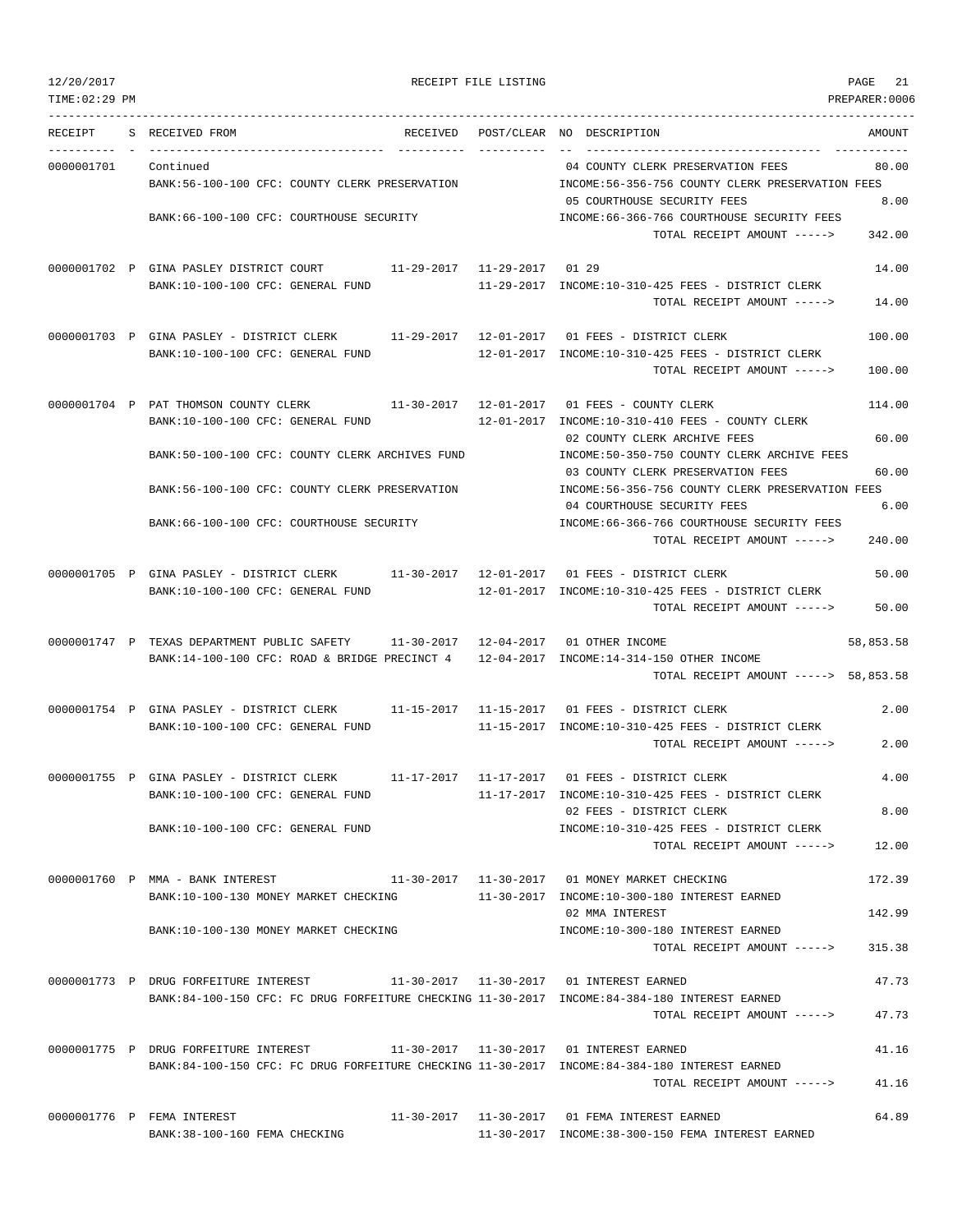TIME:02:29 PM PREPARER:0006 --------------------------------------------------------------------------------------------------------------------------------- RECEIPT S RECEIVED FROM THE RECEIVED POST/CLEAR NO DESCRIPTION THE RECEIVED AMOUNT ---------- - ----------------------------------- ---------- ---------- -- ----------------------------------- ----------- 0000001776 Continued 62.84 Continued 62.84 BANK:38-100-160 FEMA CHECKING **INCOME:38-300-150 FEMA INTEREST EARNED** TOTAL RECEIPT AMOUNT -----> 127.73 0000001777 P COMMISSARY PROFIT 11-30-2017 11-30-2017 01 INTEREST EARNED 0.89 BANK:39-100-170 COMMISSARY CHECKING 11-30-2017 INCOME:39-300-120 INTEREST EARNED 02 INTEREST EARNED 0.81 BANK:39-100-170 COMMISSARY CHECKING INCOME:39-300-120 INTEREST EARNED TOTAL RECEIPT AMOUNT -----> 1.70 0000001779 P INMATE PHONE 11-30-2017 11-30-2017 01 RELIANCE TRUST 193.00 BANK:70-100-110 INMATE PHONE CHECKING 11-30-2017 INCOME:70-370-770 INMATE PHONE REVENUES TOTAL RECEIPT AMOUNT -----> 193.00 0000001800 P BANK INTEREST 11-30-2017 11-30-2017 01 GENERAL FUND 1,110.92 BANK:10-100-100 CFC: GENERAL FUND 11-30-2017 INCOME:10-300-180 INTEREST EARNED 02 COURT RECORDS PRESERVATION 0.43 BANK:30-100-100 CFC: COURT RECORDS PRES FUND INCOME:30-330-180 INTEREST EARNED 03 DISTRICT COURT TECH FUND 0.18 BANK:36-100-100 CFC: DIST COURT RECORDS TECH FUND INCOME:36-336-180 INTEREST EARNED 04 COUNTY CLERK ARCHIVES FUND 5.01 BANK:50-100-100 CFC: COUNTY CLERK ARCHIVES FUND INCOME:50-350-180 INTEREST EARNED 05 COUNTY CLERK PRESERVATION 15.55 BANK:56-100-100 CFC: COUNTY CLERK PRESERVATION INCOME:56-356-180 INTEREST EARNED 06 DISTRICT CLERK PRESERVATION 5.47 BANK:63-100-100 CFC: DISTRICT CLERK PRESERVATION INCOME:63-363-180 INTEREST EARNED 07 COUNTY PRESERVATION 0.67 BANK:68-100-100 CFC: COUNTY PRESERVATION INCOME:68-368-180 INTEREST EARNED 08 HOT CHECK 2.32 BANK:72-100-100 CFC: HOT CHECK FUND INCOME:72-372-180 INTEREST EARNED 09 JP COURT TECH FUND 0.72 BANK:82-100-100 CFC: JUSTICE COURT TECH CHECKING INCOME:82-380-180 INTEREST EARNED TOTAL RECEIPT AMOUNT -----> 1,141.27 0000001802 P BANK INTEREST 11-08-2017 11-30-2017 01 GENERAL FUND 739.62 BANK:10-100-100 CFC: GENERAL FUND 11-30-2017 INCOME:10-300-180 INTEREST EARNED 02 COURT RECORDS PRESERVATION 0.29 BANK:30-100-100 CFC: COURT RECORDS PRES FUND INCOME:30-330-180 INTEREST EARNED 03 DISTRICT COURT TECH FUND 0.12 BANK:36-100-100 CFC: DIST COURT RECORDS TECH FUND INCOME:36-336-180 INTEREST EARNED 04 COUNTY CLERK ARCHIVES FUND 3.33 BANK:50-100-100 CFC: COUNTY CLERK ARCHIVES FUND INCOME:50-350-180 INTEREST EARNED 05 COUNTY CLERK PRESERVATION 10.35 BANK:56-100-100 CFC: COUNTY CLERK PRESERVATION INCOME:56-356-180 INTEREST EARNED 06 DISTRICT CLERK PRESERVATION 3.64 BANK:63-100-100 CFC: DISTRICT CLERK PRESERVATION INCOME:63-363-180 INTEREST EARNED 07 COUNTY PRESERVATION 0.45 BANK:68-100-100 CFC: COUNTY PRESERVATION INCOME:68-368-180 INTEREST EARNED 08 HOT CHECK 1.54 BANK:72-100-100 CFC: HOT CHECK FUND INCOME:72-372-180 INTEREST EARNED 09 JP COURT TECH FUND 0.48 BANK:82-100-100 CFC: JUSTICE COURT TECH CHECKING INCOME:82-380-180 INTEREST EARNED TOTAL RECEIPT AMOUNT -----> 759.82 0000001803 P HEALTH & HUMAN SERVICES 11-07-2017 11-30-2017 01 DEPT OF AGING & DISABILITY 2,696.53 BANK:78-100-100 CFC: SENIOR CITIZENS 11-30-2017 INCOME:78-378-714 DEPT OF AGING & DISABILITY

TOTAL RECEIPT AMOUNT -----> 2,696.53